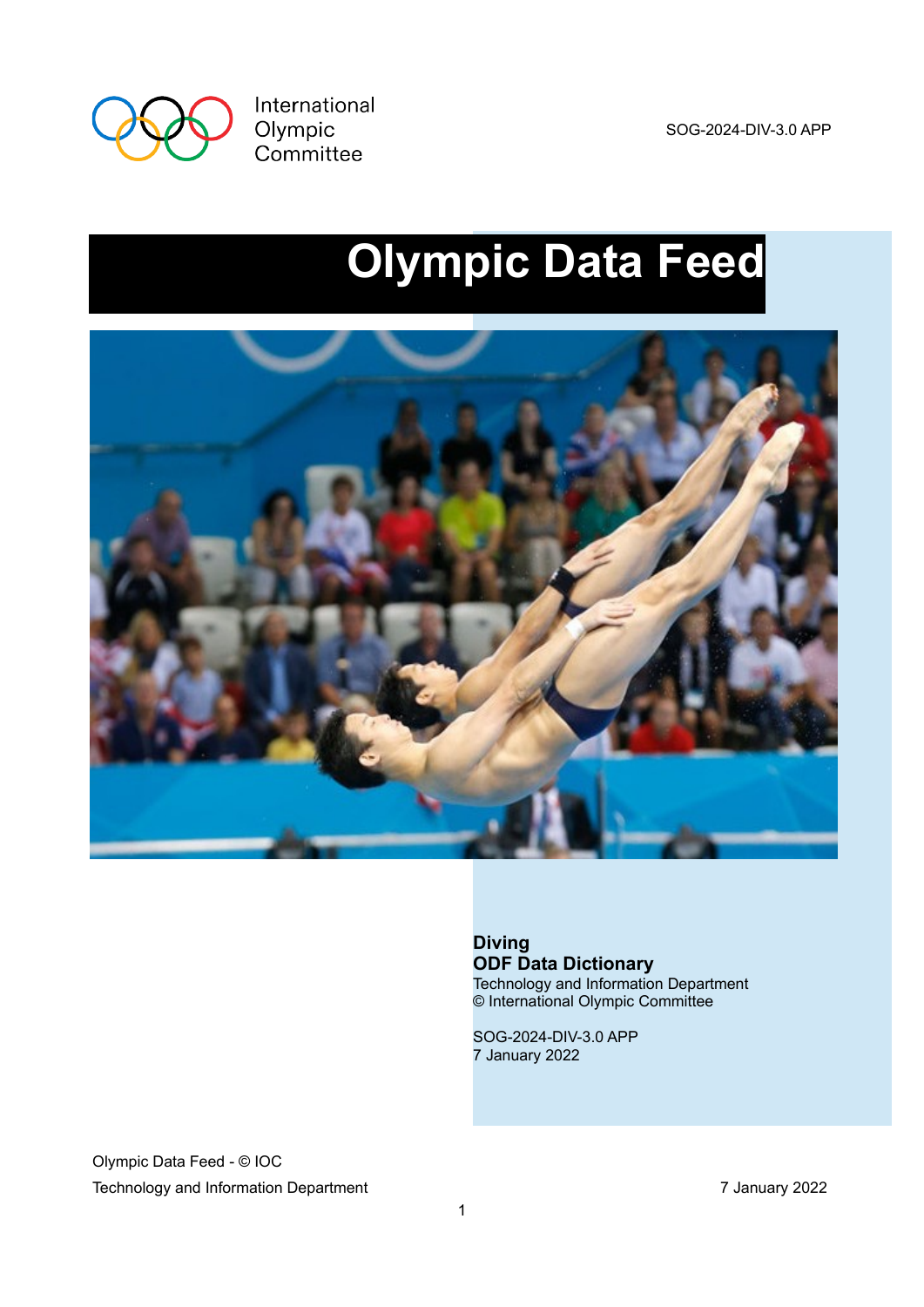

#### **License**

The document accompanying this license and the information contained therein (the Document), whether in a paper or electronic format, is made available to you subject to the terms stated below. By using and/or copying all or part of the Document, you (the licensee) agree that you will comply with the following terms and conditions.

- 1. You may, on a non-exclusive basis, use the Document only on the condition that you abide by the terms of this license. Subject to this condition and other terms and restrictions contained herein, the Document and the information contained therein may be used (i) to further develop the standards described in the Document for use in relation with the Olympic and Paralympic Games and/or (ii) to develop similar standards for other events than the Olympic and Paralympic Games (both (i) and (ii) are hereinafter designated as the Permitted Use, and works further developing these standards for the Olympic and Paralympic Games or developing similar standards for other events are hereinafter referred to as Derivative Works), and copies of the Document or of Derivative Works may be made and distributed for the purpose of the Permitted Use, PROVIDED THAT the COPYRIGHT and references to the IOC appearing in the Document and the TERMS OF THIS LICENSE are included on ALL such COPIES, and further PROVIDED THAT you do not charge any fee or any other monetary compensation for the distribution of the Document to others. The copyright and other intellectual property rights in the Document remain vested in the IOC and the IOC remains entitled to assert his copyright or other intellectual property rights in the Document against any person or entity who does not comply with the terms of this License.
- 2. A copy of any Derivative Work shall be provided to the IOC free of charge. Moreover, the IOC is granted a worldwide, perpetual, unrestricted, royalty-free non-exclusive license to use any Derivative Work for the further development of the standards made by or for the IOC in relation to the Olympic and Paralympic Games (these standards and the documents describing them are hereinafter referred to as Further Standards) and to make or have made all kinds of exploitation of the Further Standards, with the right to grant sub-licenses.
- 3. Except if reproduced in the Document, the use of the name and trademarks of the IOC is strictly prohibited, including, without limitation, for advertising, publicity, or in relation to products or services and their names. Any use of the name or trademarks of the IOC, whether registered or not, shall require the specific written prior permission of the IOC.
- 4. NO WARRANTY, EXPRESSED OR IMPLIED, IS MADE REGARDING THE ACCURACY, ADEQUACY, COMPLETENESS, RELIABILITY OR USEFULNESS OF ANY INFORMATION CONTAINED IN THE DOCUMENT. The Document and the information contained herein are provided on an "as is" basis. THE IOC DISCLAIMS ALL WARRANTIES OF ANY KIND, EXPRESS OR IMPLIED, INCLUDING, BUT NOT LIMITED TO, ANY WARRANTY OF NON-INFRINGEMENT OF PROPRIETARY RIGHTS, MERCHANTABILITY, OR FITNESS FOR A PARTICULAR PURPOSE. IN NO EVENT SHALL THE IOC BE LIABLE TO ANYONE FOR DAMAGES OF ANY KIND ARISING FROM OR RELATING TO YOUR ACQUISITION, USE, DUPLICATION, DISTRIBUTION, OR EXPLOITATION OF THE DOCUMENT OR ANY PORTION THEREOF, INCLUDING BUT NOT LIMITED TO, COMPENSATORY DAMAGES, LOST PROFITS, LOST DATA OR ANY FORM OF SPECIAL, INCIDENTAL, DIRECT, INDIRECT, CONSEQUENTIAL OR PUNITIVE DAMAGES, WHETHER BASED ON BREACH OF CONTRACT OR WARRANTY, TORT OR OTHERWISE. THE IOC FURTHER DISCLAIMS ANY LIABILITY FOR ANY DAMAGE CAUSED WHEN THE DOCUMENT IS USED IN A DERIVATIVE WORK. The IOC further disclaims any liability regarding the existence or inexistence of any intellectual property or other rights that might be claimed by third parties with respect to the implementation or use of the technology or information described in the Document.

The same conditions as those described in this Section shall apply mutatis mutandis to the license granted to the IOC on the Derivative Works in Section 2 above.

- 5. This License is perpetual subject to your conformance to its terms and conditions. The IOC may terminate this License immediately upon your breach of any of its terms and, upon such termination you will cease all use, duplication, distribution, and/or exploitation in any manner of the Document.
- 6. This License is governed by the laws of Switzerland. You agree that any disputes arising from or relating to this License will be resolved in the courts of Lausanne, Switzerland.

IF YOU DO NOT AGREE TO THESE TERMS YOU MUST CEASE ALL USE OF THE DOCUMENT NOW.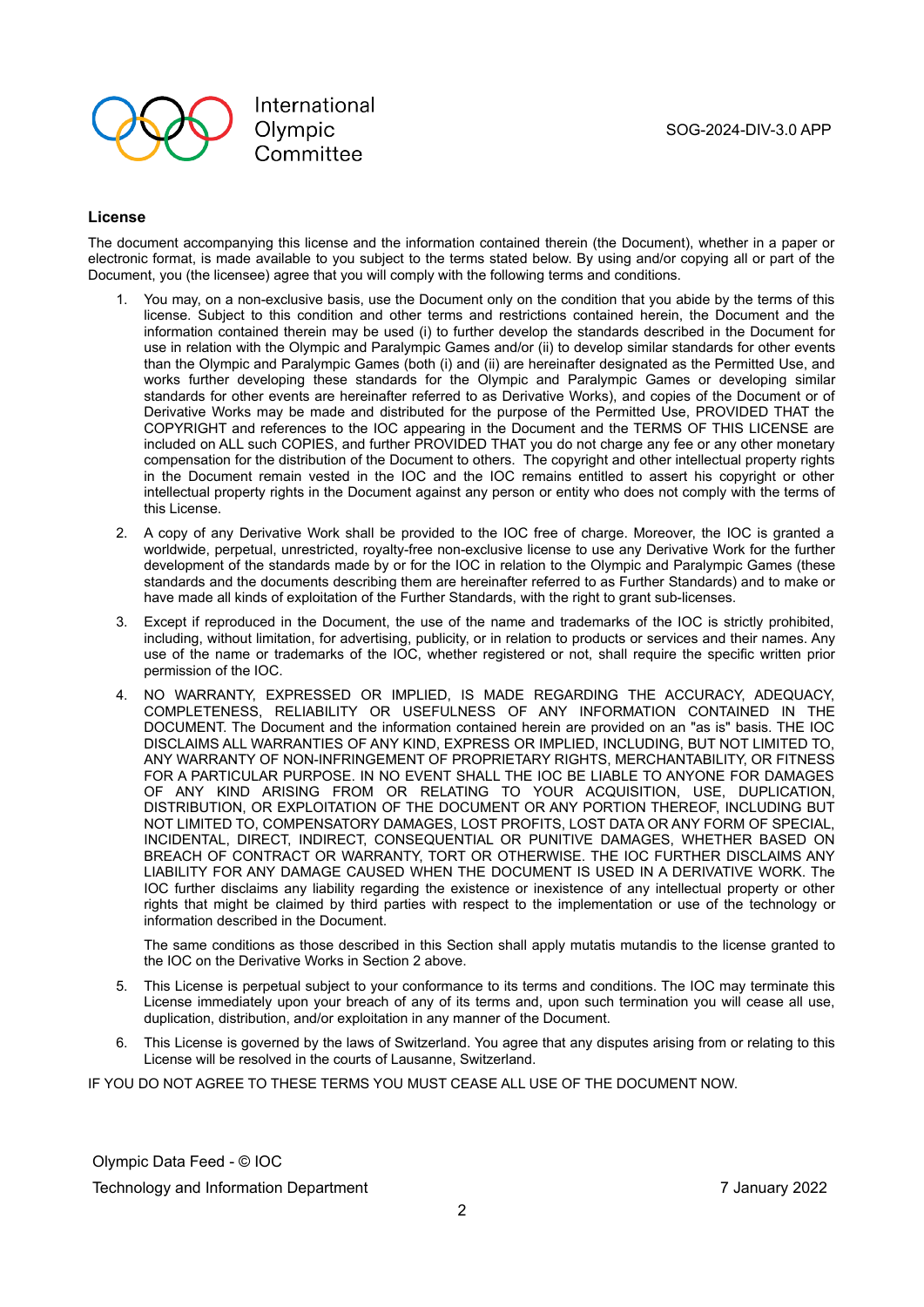

# **Table of Contents**

Olympic Data Feed - © IOC Technology and Information Department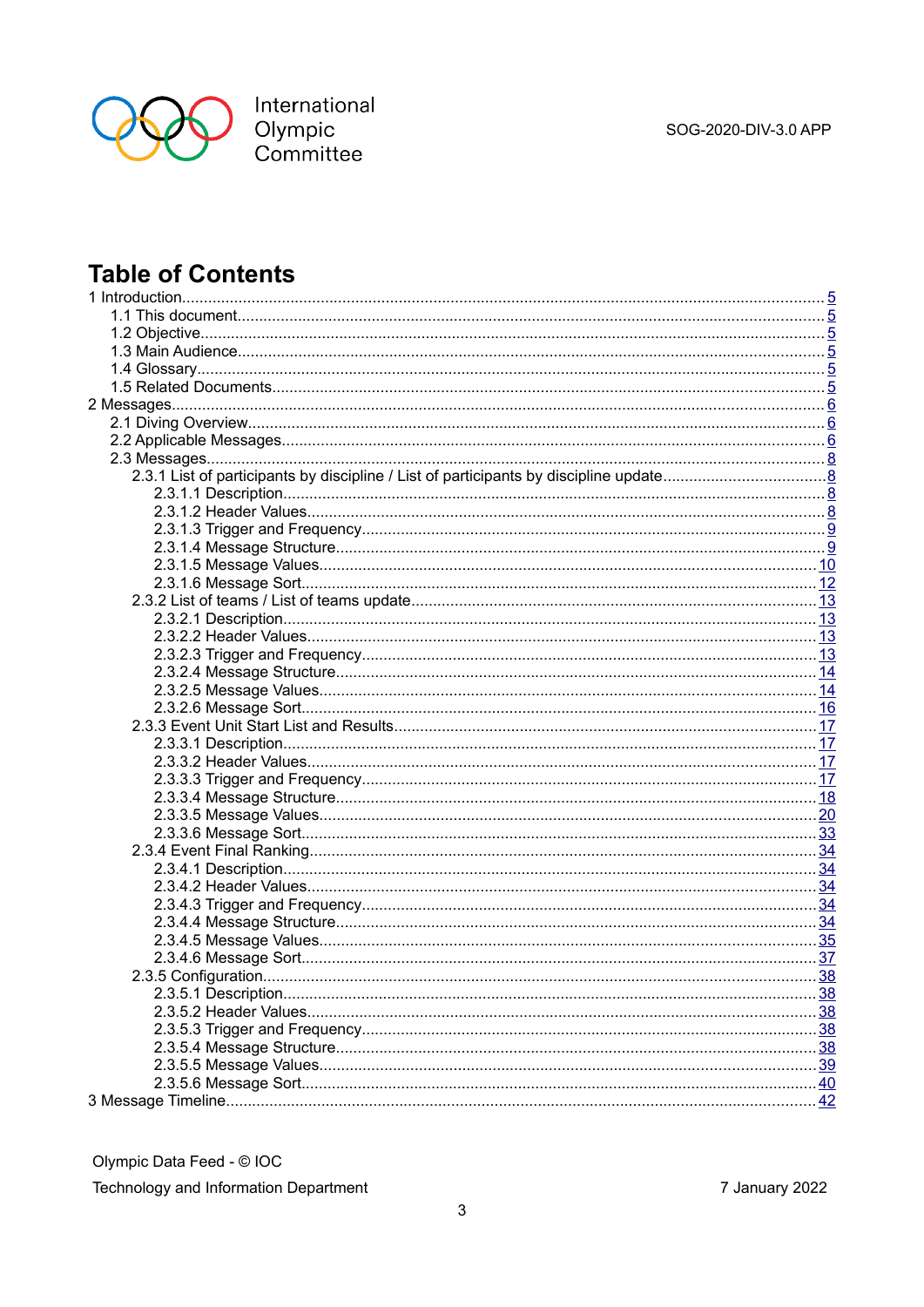

SOG-2020-DIV-3.0 APP

|--|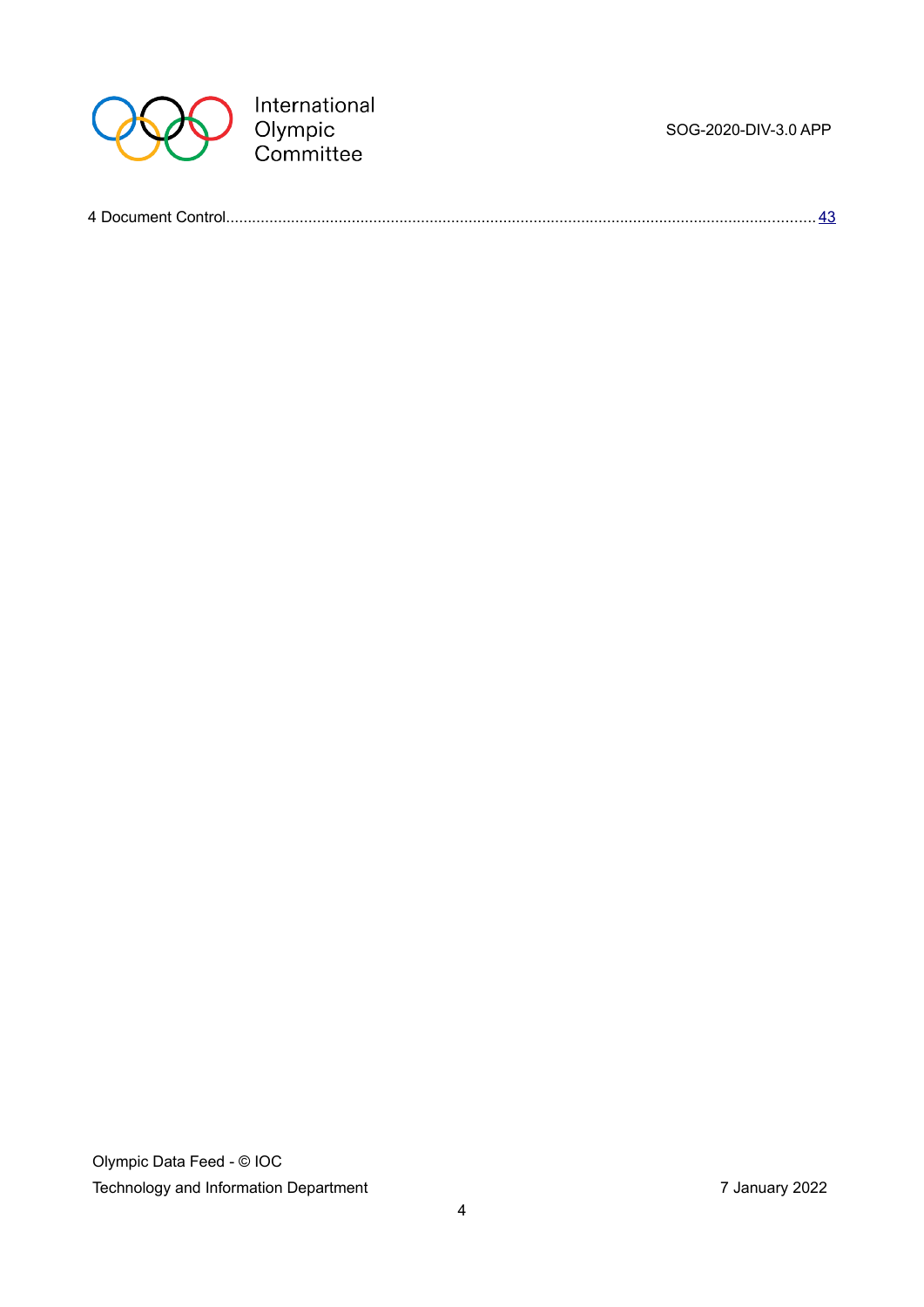SOG-2020-DIV-3.0 APP



# <span id="page-4-5"></span>**1 Introduction**

### <span id="page-4-4"></span>**1.1 This document**

This document includes the ODF Diving Data Dictionary. This Data Dictionary refines the messages described in the ODF General Messages Interface Document specifically for this discipline.

### <span id="page-4-3"></span>**1.2 Objective**

The objective of this document is to provide a complete and formal definition of the ODF Diving Data Dictionary, with the intention that the information message producer and the message consumer can successfully interchange the information as the competition is run.

### <span id="page-4-2"></span>**1.3 Main Audience**

The main audience of this document is the IOC as the ODF promoter, ODF users such as the World News Press Agencies, Rights Holding Broadcasters and International Sports Federations.

### <span id="page-4-1"></span>**1.4 Glossary**

The following abbreviations are used in this document.

| Acronym     | <b>Description</b>                |  |  |
|-------------|-----------------------------------|--|--|
| IF          | International Federation          |  |  |
| <b>IOC</b>  | International Olympic Committee   |  |  |
| <b>NOC</b>  | <b>National Olympic Committee</b> |  |  |
| <b>ODF</b>  | Olympic Data Feed                 |  |  |
| <b>RSC</b>  | <b>Results System Codes</b>       |  |  |
| <b>WNPA</b> | <b>World News Press Agencies</b>  |  |  |

### <span id="page-4-0"></span>**1.5 Related Documents**

| <b>Document Title</b>                 | <b>Document Description</b>                                                                  |
|---------------------------------------|----------------------------------------------------------------------------------------------|
| <b>ODF Foundation Principles</b>      | The document explains the environment & general principles for ODF                           |
| <b>ODF General Messages Interface</b> | The document describes the ODF General Messages                                              |
| <b>Common Codes</b>                   | The document describes the ODF Common codes                                                  |
| <b>ODF Header Values</b>              | The document details the header values which shows which RSCs are<br>used in which messages. |
| <b>ORIS Sports Document</b>           | The document details the sport specific requirements                                         |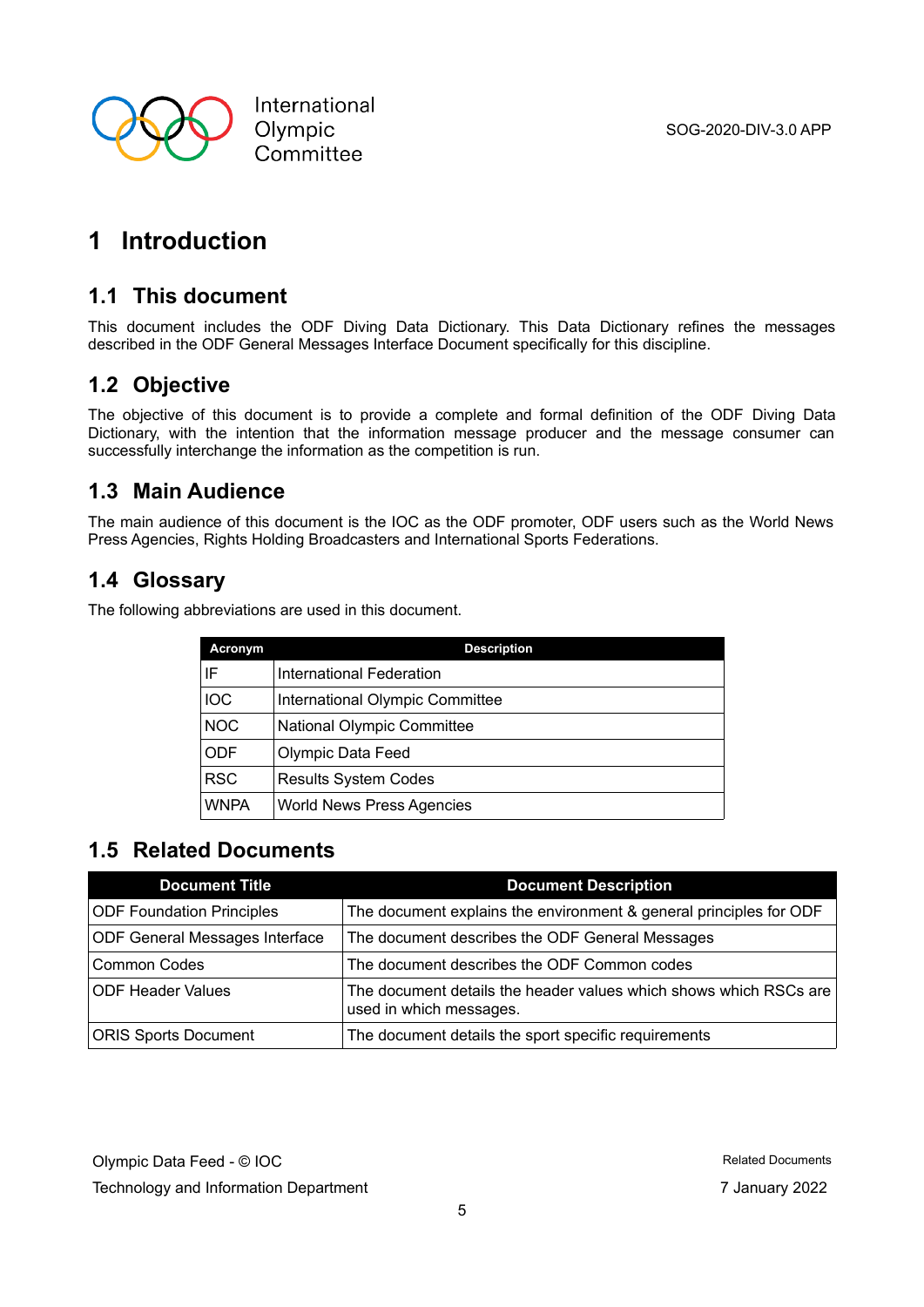

## <span id="page-5-2"></span>**2 Messages**

### <span id="page-5-1"></span>**2.1 Diving Overview**

MESSAGES IN EACH EVENT

\* All events have a single DT\_RESULT for each unit.

**SCHEDULE** 

\* The DT\_SCHEDULE/DT\_SCHEDULE\_UPDATE message will include each unit (schedule=Y) only which is aligned with the same RSC for DT\_RESULT.

### <span id="page-5-0"></span>**2.2 Applicable Messages**

The following table is a full list of all ODF messages and describes the list of messages used in this discipline.

- The column "Message type" indicates the DocumentType that identifies a message
- The column "Message name" is the message name identified by the message type
- The column "Message extended" indicates whether a particular message has extended definition in regards to those that are general for all sports. If one particular message is not extended, then it follows the general definition rules.

| <b>Message Type</b>                       | <b>Message Name</b>                                                            | Message\<br>nextended   |
|-------------------------------------------|--------------------------------------------------------------------------------|-------------------------|
| DT SCHEDULE<br>DT SCHEDULE UPDATE         | Competition schedule / Competition schedule update                             |                         |
| DT_PARTIC / DT_PARTIC_UPDATE              | List of participants by discipline / List of participants by discipline update | $\overline{\mathsf{X}}$ |
| DT_PARTIC_NAME                            | <b>Participant Names</b>                                                       |                         |
| DT PARTIC TEAMS<br>DT_PARTIC_TEAMS_UPDATE | List of teams / List of teams update                                           | $\overline{\mathsf{X}}$ |
| DT_RESULT                                 | Event Unit Start List and Results                                              | $\overline{\mathsf{X}}$ |
| DT_RANKING                                | <b>Event Final Ranking</b>                                                     | $\overline{\mathsf{x}}$ |
| DT MEDALLISTS                             | <b>Event's Medallists</b>                                                      |                         |
| DT_MEDALLISTS_DISCIPLINE                  | Medallists by discipline                                                       |                         |
| DT_MEDALS                                 | Medal standings                                                                |                         |
| DT_CONFIG                                 | Configuration                                                                  | $\overline{\mathsf{X}}$ |
| DT_COMMUNICATION                          | Communication                                                                  |                         |
| DT_PRESENTER                              | <b>Medal Presenters</b>                                                        |                         |
| DT_LOCAL_ON                               | Discipline/venue start transmission                                            |                         |
| DT_LOCAL_OFF                              | Discipline/venue stop transmission                                             |                         |
| DT_KA                                     | <b>Keep Alive</b>                                                              |                         |
| DT_ALERT                                  | Alert                                                                          |                         |

• Message responsibilities appears in the ODF General Document.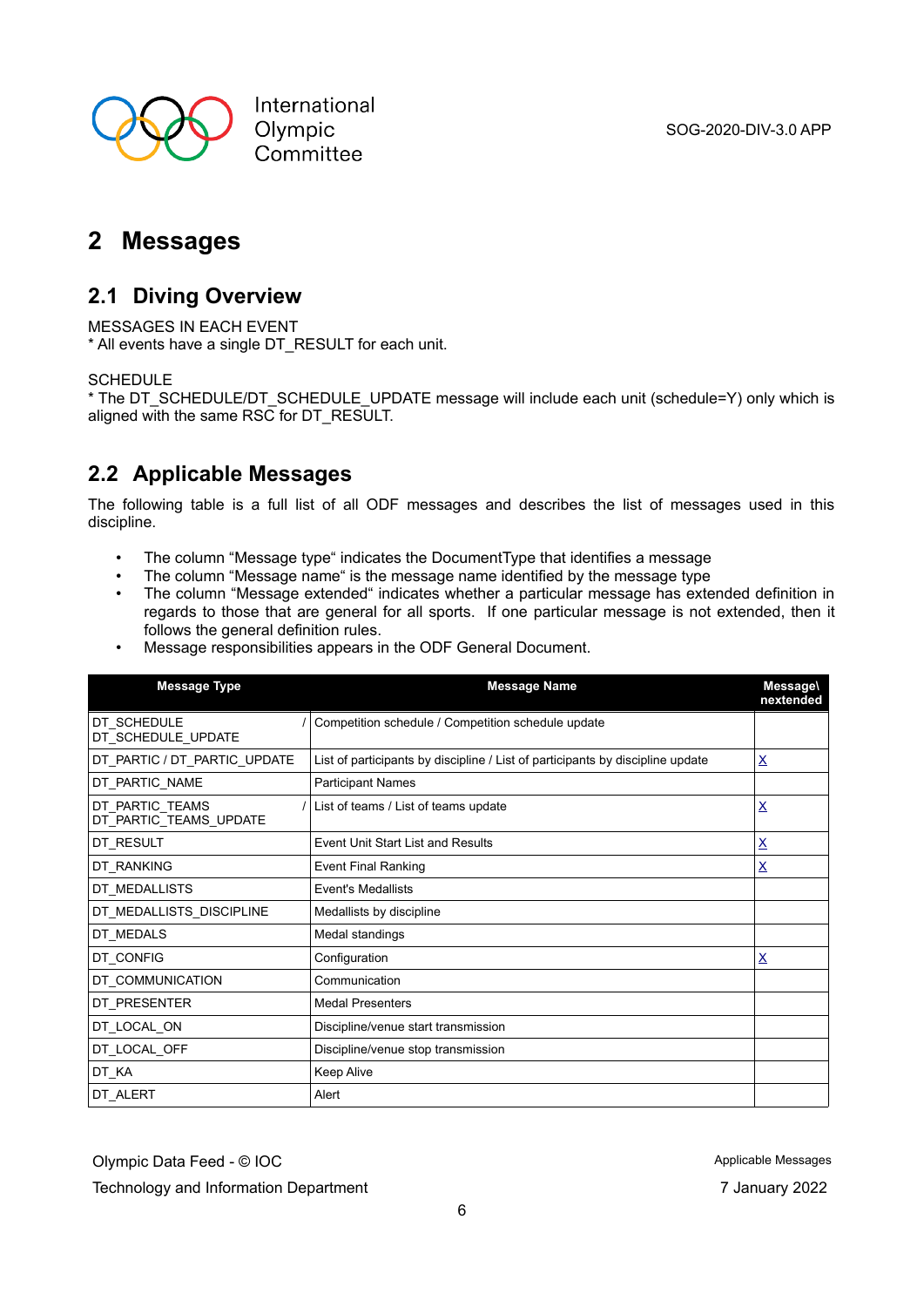

| DT BCK     | <b>Background Document</b> |  |  |
|------------|----------------------------|--|--|
| DT BIO PAR | Participant Biography      |  |  |
| DT NEWS    | News Document              |  |  |
| DT ESL     | <b>Extended Start List</b> |  |  |
| DT PIC     | <b>Pictures</b>            |  |  |
| DT PDF     | PDF Message                |  |  |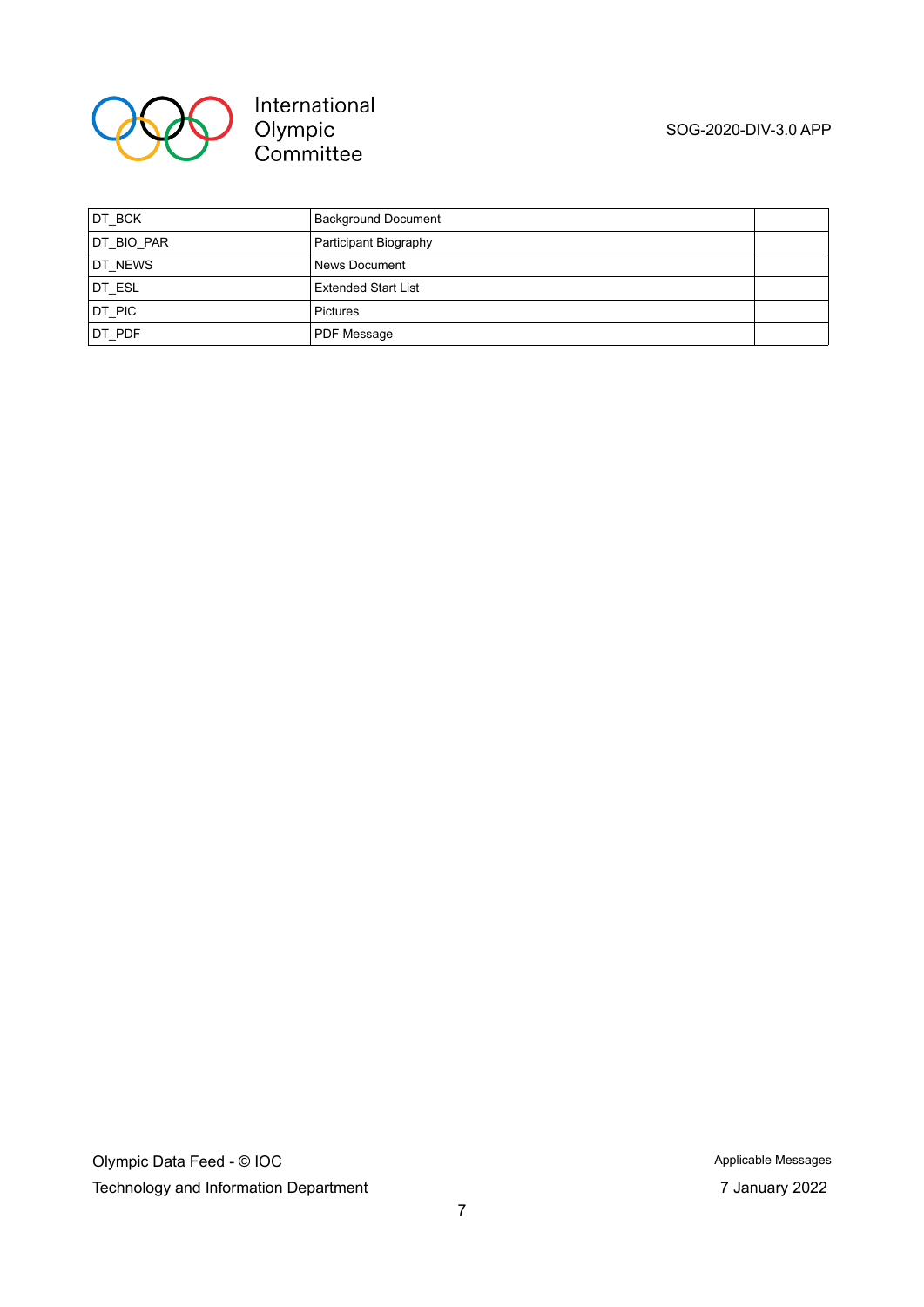

### <span id="page-7-3"></span>**2.3 Messages**

### <span id="page-7-2"></span>**2.3.1 List of participants by discipline / List of participants by discipline update**

### <span id="page-7-1"></span>**2.3.1.1 Description**

A participant is considered to be any individual (type athlete, participating or not in the current games) or any official in one or several disciplines or a competitor being part of a team (team member).

Although the participant may participate in more than one event or more than one discipline, this message just contains the information for the discipline of the message, listing the information of all the events for that discipline.

It is important to note that all the sport messages that make references to athletes (event unit start list and results, phase results, medallists etc.) will always match the athlete ID with the athlete ID in this message.

List of participants by discipline (DT\_PARTIC) is a bulk message, provided for each discipline. It is a complete participant information message for one particular discipline. The arrival of this message resets all the previous participants' information for one particular discipline. This message includes a list of current athletes, officials, coaches, guides, technical officials, reserves and historical athletes regardless of their status.

List of participants by discipline update (DT\_PARTIC\_UPDATE) is an update message. It is not a complete list of participants' information by discipline message, only the participant data being modified, i.e. if some data of one participant changes, the element Participant for it with all its children and attributes must be sent.

The key of the information updated consists of the following attribute: Participant @Code. Therefore, any new or updated Participant Discipline-Event will be identified by all these attributes.

### <span id="page-7-0"></span>**2.3.1.2 Header Values**

The following table describes the message header attributes.

| <b>Attribute</b> | Value                         | <b>Comment</b>                                                                                                                                                                    |
|------------------|-------------------------------|-----------------------------------------------------------------------------------------------------------------------------------------------------------------------------------|
| CompetitionCode  | CC @Competition               | Unique ID for competition                                                                                                                                                         |
| DocumentCode     | CC @Discipline                | Full RSC at the discipline level                                                                                                                                                  |
| DocumentType     | DT PARTIC<br>DT PARTIC UPDATE | List of participants by discipline message                                                                                                                                        |
| DocumentSubtype  | S(20)                         | HISTORICAL if the message is from the historical results provider and<br>only includes historic athletes else the attribute is not included.<br>Never included in UPDATE message. |
| Version          | 1.1 <sub>Y</sub>              | Version number associated to the message's content. Ascending<br>number                                                                                                           |
| FeedFlag         | "P"-Production<br>"T"-Test    | Test message or production message.                                                                                                                                               |
| Date             | Date                          | Date when the message is generated, expressed in the local time zone<br>where the message was produced.                                                                           |
| Time             | Time                          | Time up to milliseconds when the message is generated, expressed in                                                                                                               |

Olympic Data Feed - © IOC List of participants by discipline / List of participants by discipline update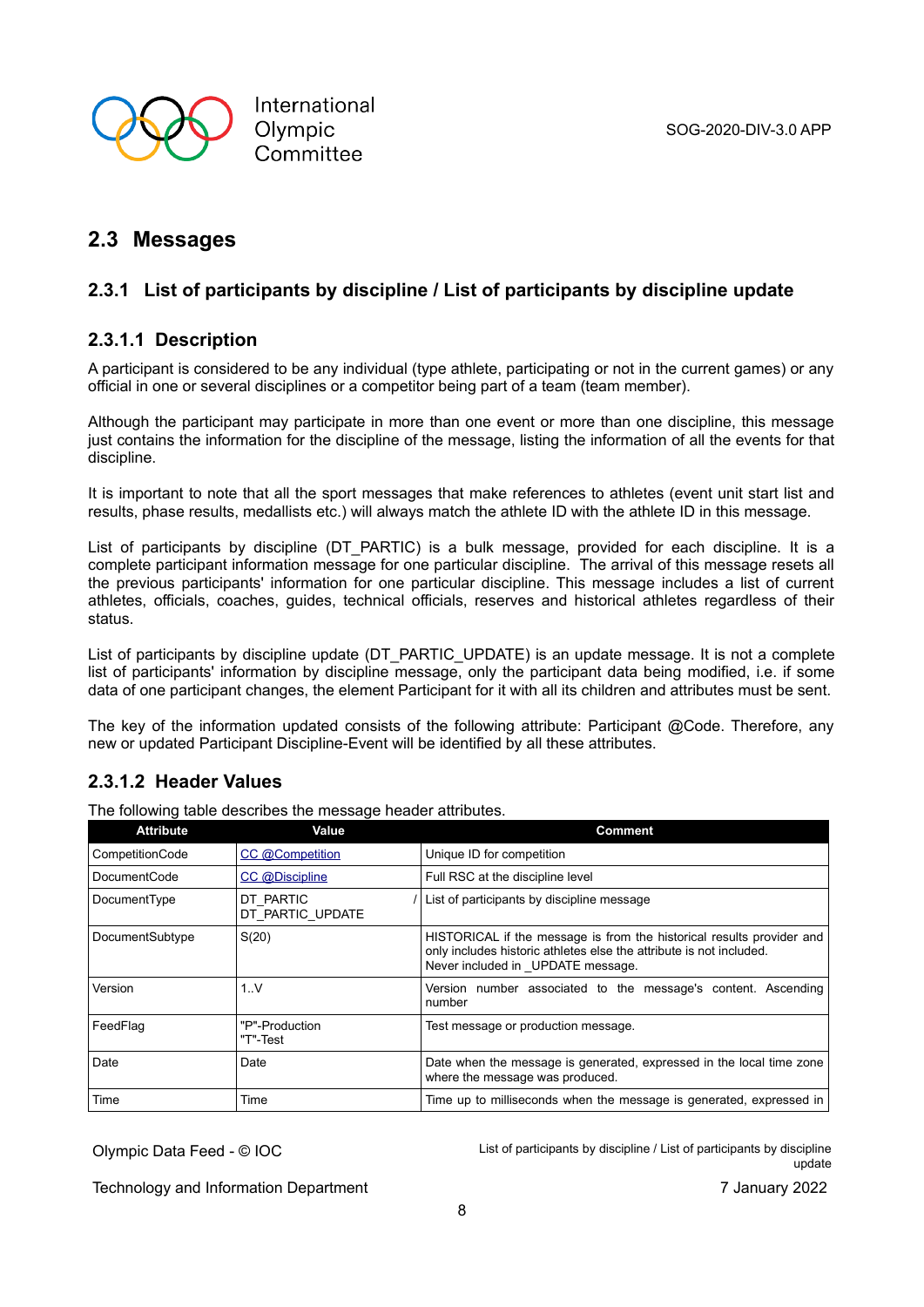

|             |            | the local time zone where the message was produced.                                                                                                                             |
|-------------|------------|---------------------------------------------------------------------------------------------------------------------------------------------------------------------------------|
| LogicalDate | Date       | Logical Date of events. This is the same as the physical day except<br>when the unit or message transmission extends after midnight.<br>See full explanation in ODF Foundation. |
| Source      | SC @Source | Code indicating the system which generated the message.                                                                                                                         |

### <span id="page-8-1"></span>**2.3.1.3 Trigger and Frequency**

The DT\_PARTIC message is sent as a bulk message prior to the Games. It is sent several times up to the date of transfer of control to OVR after which only DT\_PARTIC\_UPDATE messages are sent.

The DT\_PARTIC\_UPDATE message is triggered when there is a modification in the data for any individual after the transfer of control to OVR.

### <span id="page-8-0"></span>**2.3.1.4 Message Structure**

The following table defines the structure of the message.

| Level 1           | Level 2           | Level 3            | Level 4 | Level 5 |
|-------------------|-------------------|--------------------|---------|---------|
| Competition (0,1) |                   |                    |         |         |
|                   | Gen               |                    |         |         |
|                   | Sport             |                    |         |         |
|                   | Codes             |                    |         |         |
|                   | Participant (1,N) |                    |         |         |
|                   |                   | Code               |         |         |
|                   |                   | Parent             |         |         |
|                   |                   | <b>Status</b>      |         |         |
|                   |                   | GivenName          |         |         |
|                   |                   | FamilyName         |         |         |
|                   |                   | PassportGivenName  |         |         |
|                   |                   | PassportFamilyName |         |         |
|                   |                   | PrintName          |         |         |
|                   |                   | PrintlnitialName   |         |         |
|                   |                   | TVName             |         |         |
|                   |                   | TVInitialName      |         |         |
|                   |                   | TVFamilyName       |         |         |
|                   |                   | LocalFamilyName    |         |         |
|                   |                   | LocalGivenName     |         |         |
|                   |                   | Gender             |         |         |
|                   |                   | Organisation       |         |         |
|                   |                   | <b>BirthDate</b>   |         |         |
|                   |                   | PlaceofBirth       |         |         |
|                   |                   | CountryofBirth     |         |         |

Olympic Data Feed - © IOC **List of participants by discipline** / List of participants by discipline update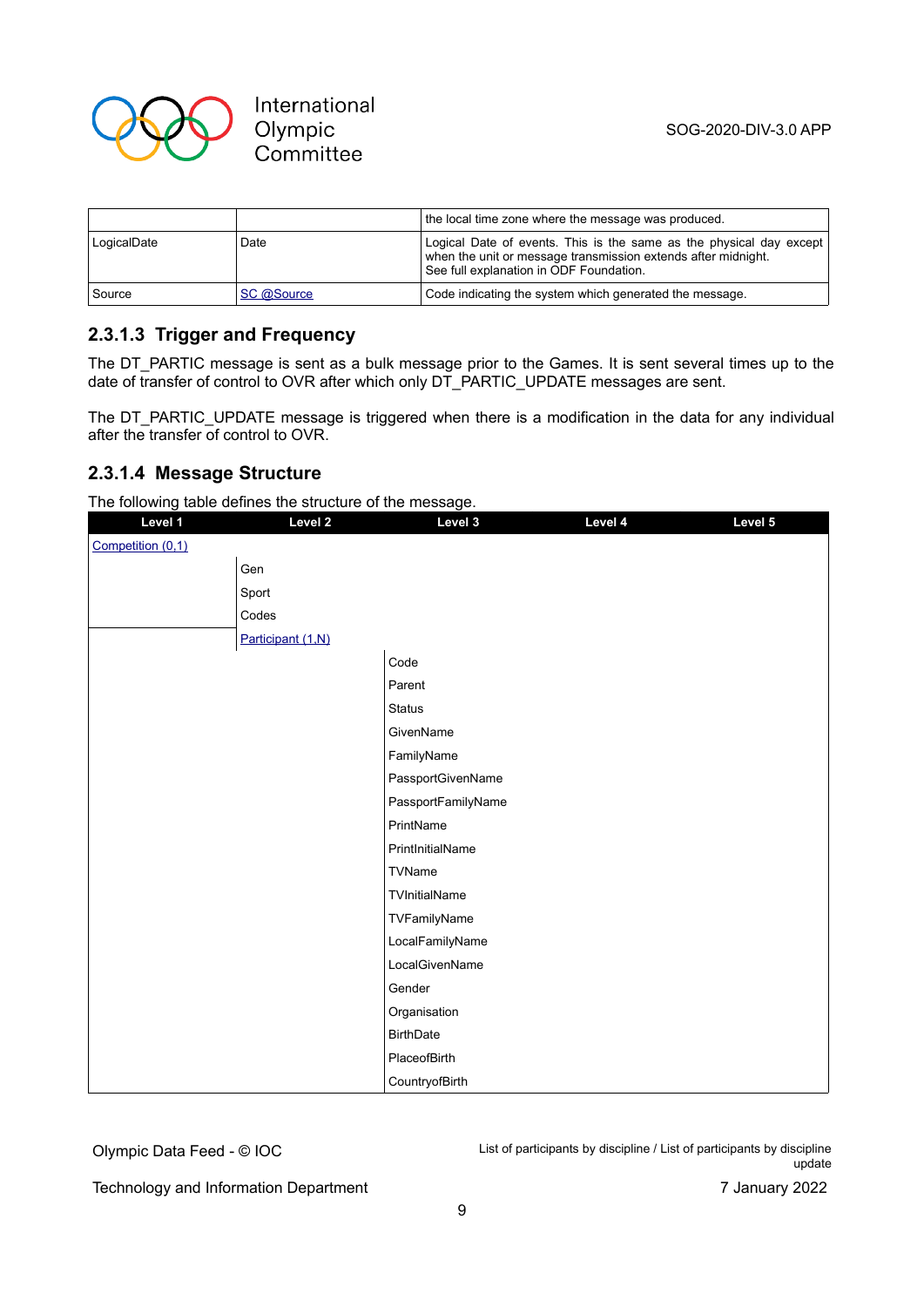| International<br>Olympic<br>Committee |                       |                       | SOG-2020-DIV-3.0 APP |  |
|---------------------------------------|-----------------------|-----------------------|----------------------|--|
|                                       | PlaceofResidence      |                       |                      |  |
|                                       | CountryofResidence    |                       |                      |  |
|                                       | Nationality           |                       |                      |  |
|                                       | MainFunctionId        |                       |                      |  |
|                                       | Current               |                       |                      |  |
|                                       | OlympicSolidarity     |                       |                      |  |
|                                       | ModificationIndicator |                       |                      |  |
|                                       | Discipline (1,1)      |                       |                      |  |
|                                       |                       | Code                  |                      |  |
|                                       |                       | <b>IFId</b>           |                      |  |
|                                       |                       | RegisteredEvent (0,N) |                      |  |

# Event

### <span id="page-9-0"></span>**2.3.1.5 Message Values**

<span id="page-9-2"></span>

| <b>Element: Competition (0,1)</b> |     |       |                                                                     |  |
|-----------------------------------|-----|-------|---------------------------------------------------------------------|--|
| <b>Attribute</b>                  | M/O | Value | <b>Description</b>                                                  |  |
| Gen                               |     | S(20) | Version of the General Data Dictionary applicable to the<br>message |  |
| Sport                             |     | S(20) | Version of the Sport Data Dictionary applicable to the message      |  |
| Codes                             |     | S(20) | Version of the Codes applicable to the message                      |  |

#### **Sample (General)**

<Competition Gen="SOG-2020-1.10" Sport="SOG-2020-DIV-1.10" Codes="SOG-2020-1.20" >

<span id="page-9-1"></span>

| Element: Competition /Participant (1,N) |     |                         |                 |                                                                                                                                                                                                                                                                                                                                                                                                                                                                                                                                                                                                                                                                                             |
|-----------------------------------------|-----|-------------------------|-----------------|---------------------------------------------------------------------------------------------------------------------------------------------------------------------------------------------------------------------------------------------------------------------------------------------------------------------------------------------------------------------------------------------------------------------------------------------------------------------------------------------------------------------------------------------------------------------------------------------------------------------------------------------------------------------------------------------|
| <b>Attribute</b>                        | M/O | Value                   |                 | <b>Description</b>                                                                                                                                                                                                                                                                                                                                                                                                                                                                                                                                                                                                                                                                          |
| Code                                    | M   | S(20)<br>with<br>zeroes | leading  <br>no | Participant's ID.<br>It identifies an athlete or an official and the holding participant's<br>valid information for one particular period of time.<br>It is used to link other messages to the participant's<br>information.<br>Participant's information (example @Organisation) will not be<br>the latest for the athlete/official, unless the @Code attribute is<br>the same as the @Parent attribute. However, this information<br>could be the one being valid in the particular moment of a start<br>list, event unit results, etc.<br>When the participant is an historical one, then this ID will start<br>with "A" when it is an Athlete, "C" when Coach and "O" when<br>Official. |

Olympic Data Feed - © IOC List of participants by discipline / List of participants by discipline update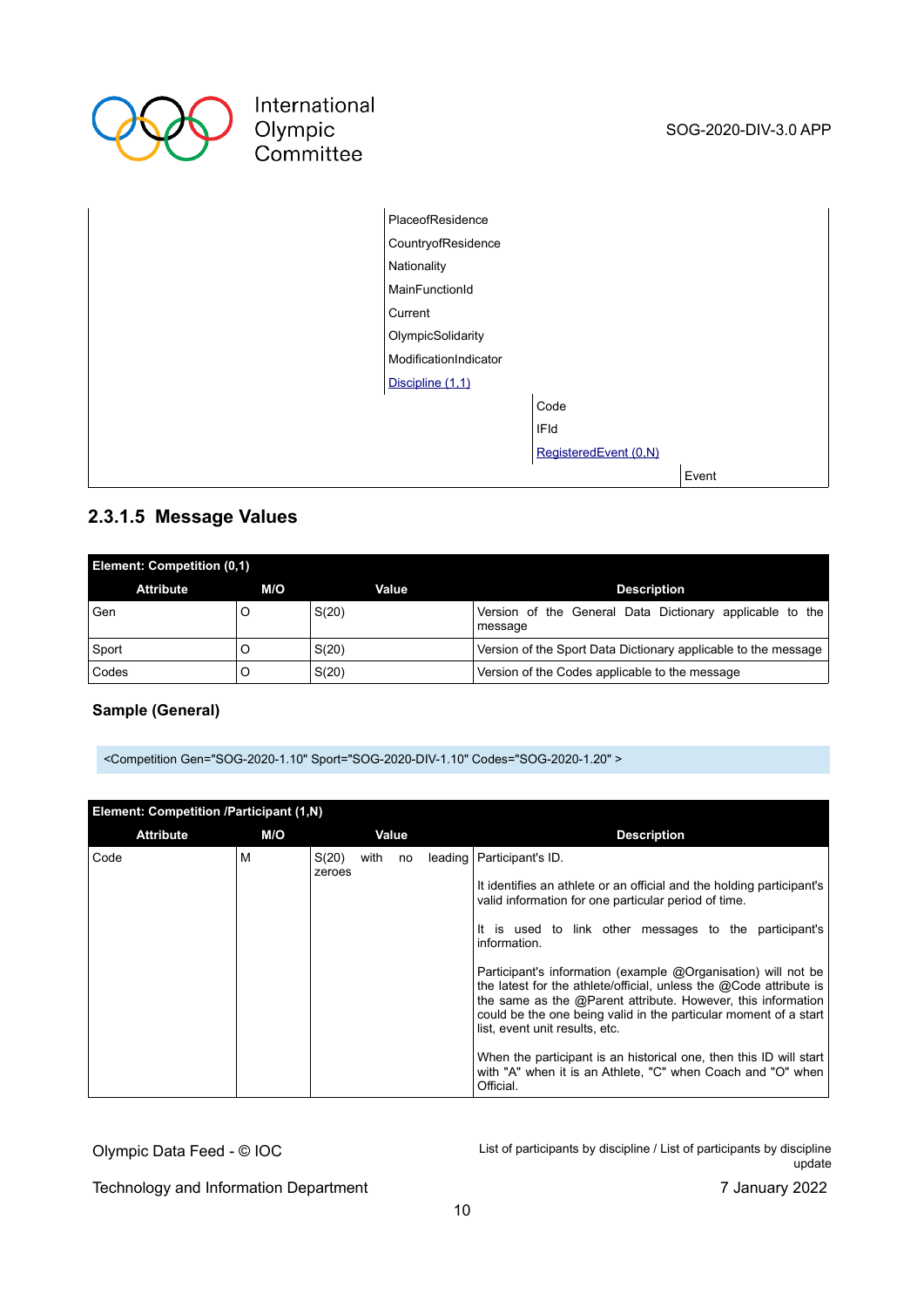

| Parent             | M | S(20)<br>with<br>no<br>zeroes | leading Participant's parent ID, which is used to link to the latest valid<br>information for one participant. @Parent attribute should be<br>linked to the latest participant's information, by retrieving that<br>Athlete/Official whose @Code attribute is the same as<br>@Parent.<br>The participant containing @Code attribute being the same as<br>the @Parent attribute will be the one with the latest information<br>for the participant.<br>The @Parent attribute will only be different from @Code in the<br>case that critical personal information has changed from<br>previous competitions. The typical examples are Organisation<br>(for change of country) or Name (particularly for women<br>changing their name at marriage). Further to be clear, @Parent<br>and @Code can only be different if Current = "false". |
|--------------------|---|-------------------------------|----------------------------------------------------------------------------------------------------------------------------------------------------------------------------------------------------------------------------------------------------------------------------------------------------------------------------------------------------------------------------------------------------------------------------------------------------------------------------------------------------------------------------------------------------------------------------------------------------------------------------------------------------------------------------------------------------------------------------------------------------------------------------------------------------------------------------------------|
| Status             | O | CC @ParticStatus              | Participant's accreditation status this attribute is Mandatory in<br>the case of @Current="true" and it is optional in the case that<br>@Current="false".<br>To delete a participant, a specific value of the Status attribute<br>is used.                                                                                                                                                                                                                                                                                                                                                                                                                                                                                                                                                                                             |
| GivenName          | O | S(25)                         | Given name in WNPA format (mixed case)                                                                                                                                                                                                                                                                                                                                                                                                                                                                                                                                                                                                                                                                                                                                                                                                 |
| FamilyName         | М | S(25)                         | Family name in WNPA format (mixed case)                                                                                                                                                                                                                                                                                                                                                                                                                                                                                                                                                                                                                                                                                                                                                                                                |
| PassportGivenName  | O | S(25)                         | Passport Given Name (Uppercase).                                                                                                                                                                                                                                                                                                                                                                                                                                                                                                                                                                                                                                                                                                                                                                                                       |
| PassportFamilyName | O | S(25)                         | Passport Family Name (Uppercase).                                                                                                                                                                                                                                                                                                                                                                                                                                                                                                                                                                                                                                                                                                                                                                                                      |
| PrintName          | М | S(35)                         | Print name (family name in upper case + given name in mixed<br>case)                                                                                                                                                                                                                                                                                                                                                                                                                                                                                                                                                                                                                                                                                                                                                                   |
| PrintlnitialName   | М | S(18)                         | Print Initial name (for the given name it is sent just the initial,<br>without dot)                                                                                                                                                                                                                                                                                                                                                                                                                                                                                                                                                                                                                                                                                                                                                    |
| TVName             | М | S(35)                         | TV name                                                                                                                                                                                                                                                                                                                                                                                                                                                                                                                                                                                                                                                                                                                                                                                                                                |
| TVInitialName      | м | S(18)                         | TV initial name                                                                                                                                                                                                                                                                                                                                                                                                                                                                                                                                                                                                                                                                                                                                                                                                                        |
| TVFamilyName       | М | S(25)                         | TV family name                                                                                                                                                                                                                                                                                                                                                                                                                                                                                                                                                                                                                                                                                                                                                                                                                         |
| LocalFamilyName    | O | S(25)                         | Family name in the local language in the appropriate case for<br>the local language (usually mixed case)                                                                                                                                                                                                                                                                                                                                                                                                                                                                                                                                                                                                                                                                                                                               |
| LocalGivenName     | O | S(25)                         | Given name in the local language in the appropriate case for<br>the local language (usually mixed case)                                                                                                                                                                                                                                                                                                                                                                                                                                                                                                                                                                                                                                                                                                                                |
| Gender             | м | CC @PersonGender              | Participant's gender                                                                                                                                                                                                                                                                                                                                                                                                                                                                                                                                                                                                                                                                                                                                                                                                                   |
| Organisation       | м | CC @Organisation              | Organisation ID                                                                                                                                                                                                                                                                                                                                                                                                                                                                                                                                                                                                                                                                                                                                                                                                                        |
| <b>BirthDate</b>   | O | YYYY-MM-DD                    | Date of birth.<br>Expected for athletes, not expected for officials.                                                                                                                                                                                                                                                                                                                                                                                                                                                                                                                                                                                                                                                                                                                                                                   |
| PlaceofBirth       | O | S(75)                         | Place of Birth                                                                                                                                                                                                                                                                                                                                                                                                                                                                                                                                                                                                                                                                                                                                                                                                                         |
| CountryofBirth     | O | CC @Country                   | Country ID of Birth                                                                                                                                                                                                                                                                                                                                                                                                                                                                                                                                                                                                                                                                                                                                                                                                                    |
| PlaceofResidence   | O | S(75)                         | Place of Residence                                                                                                                                                                                                                                                                                                                                                                                                                                                                                                                                                                                                                                                                                                                                                                                                                     |
| CountryofResidence | O | CC @Country                   | Country ID of Residence                                                                                                                                                                                                                                                                                                                                                                                                                                                                                                                                                                                                                                                                                                                                                                                                                |
| Nationality        | O | CC @Country                   | Participant's nationality.                                                                                                                                                                                                                                                                                                                                                                                                                                                                                                                                                                                                                                                                                                                                                                                                             |
|                    |   |                               | Although this attribute is optional, in very exceptional situations<br>it will not be known, and for this reason not ready to be sent.                                                                                                                                                                                                                                                                                                                                                                                                                                                                                                                                                                                                                                                                                                 |
| MainFunctionId     | O | CC @ResultsFunction           | Main function                                                                                                                                                                                                                                                                                                                                                                                                                                                                                                                                                                                                                                                                                                                                                                                                                          |

Olympic Data Feed - © IOC List of participants by discipline / List of participants by discipline update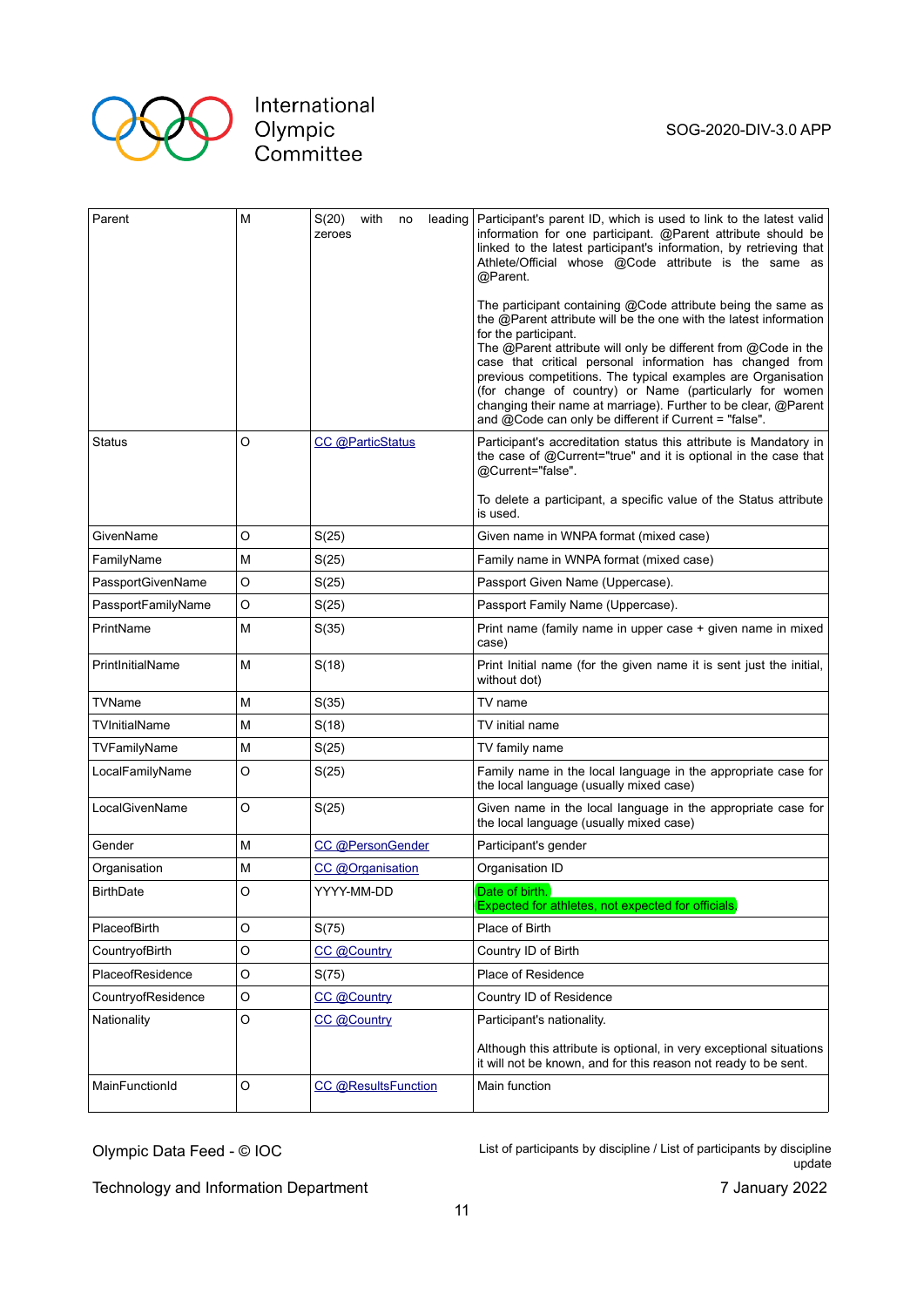

#### SOG-2020-DIV-3.0 APP

|                       |   |         | In the Case of Current="true" this attribute is Mandatory.                                                                                                                                                                                                                                                                                                                                                                                                                                                   |
|-----------------------|---|---------|--------------------------------------------------------------------------------------------------------------------------------------------------------------------------------------------------------------------------------------------------------------------------------------------------------------------------------------------------------------------------------------------------------------------------------------------------------------------------------------------------------------|
| Current               | М | boolean | It defines if a participant is participating in the games (true) or<br>is a Historical participant (false).                                                                                                                                                                                                                                                                                                                                                                                                  |
| OlympicSolidarity     | O | S(1)    | Send Y if the participant is a member of the Solidarity /<br>Scholarship Program else not sent.                                                                                                                                                                                                                                                                                                                                                                                                              |
| ModificationIndicator | м | S(1)    | 'N' or 'U'<br>Attribute is mandatory in the DT PARTIC UPDATE message<br>only<br>N-New participant (in the case that this information comes as a<br>late entry)<br>U-Update participant<br>If Modification Indicator='N', then include new participant to the<br>previous bulk-loaded list of participants<br>If Modification Indicator="U", then update the participant to the<br>previous bulk-loaded list of participants<br>To delete a participant, a specific value of the Status attribute<br>is used. |

#### <span id="page-11-2"></span>**Element: Competition /Participant /Discipline (1,1)**

**All participating athletes will be assigned at least one discipline, it could be more. Each accredited official will be assigned at least one discipline, but it could be more. If an athlete or official is assigned to more than one discipline, it will be included in the participant message of both disciplines.**

| Attribute | M/O | Value          | <b>Description</b>                                                                                            |
|-----------|-----|----------------|---------------------------------------------------------------------------------------------------------------|
| Code      | M   | CC @Discipline | Full RSC of the Discipline.<br>It is the discipline code used to fill the OdfBody<br>@DocumentCode attribute. |
| IFId      | U   | S(16)          | federation<br>Competitor's<br>the<br>corresponding<br>number<br>for 1<br>discipline.                          |

#### <span id="page-11-1"></span>**Element: Competition /Participant /Discipline /RegisteredEvent (0,N)**

**All accredited athletes will be assigned to one or more events. There is one exception: in some sports, substitutes may be accredited without any associated event. Historical athletes are not registered to any event.**

| Attribute | M/O | <b>Value</b>     | <b>Description</b>                   |
|-----------|-----|------------------|--------------------------------------|
| Event     | M   | @Event<br>$\sim$ | ; of the Event<br><b>RSC</b><br>iull |

#### <span id="page-11-0"></span>**2.3.1.6 Message Sort**

The message is sorted by Participant @Code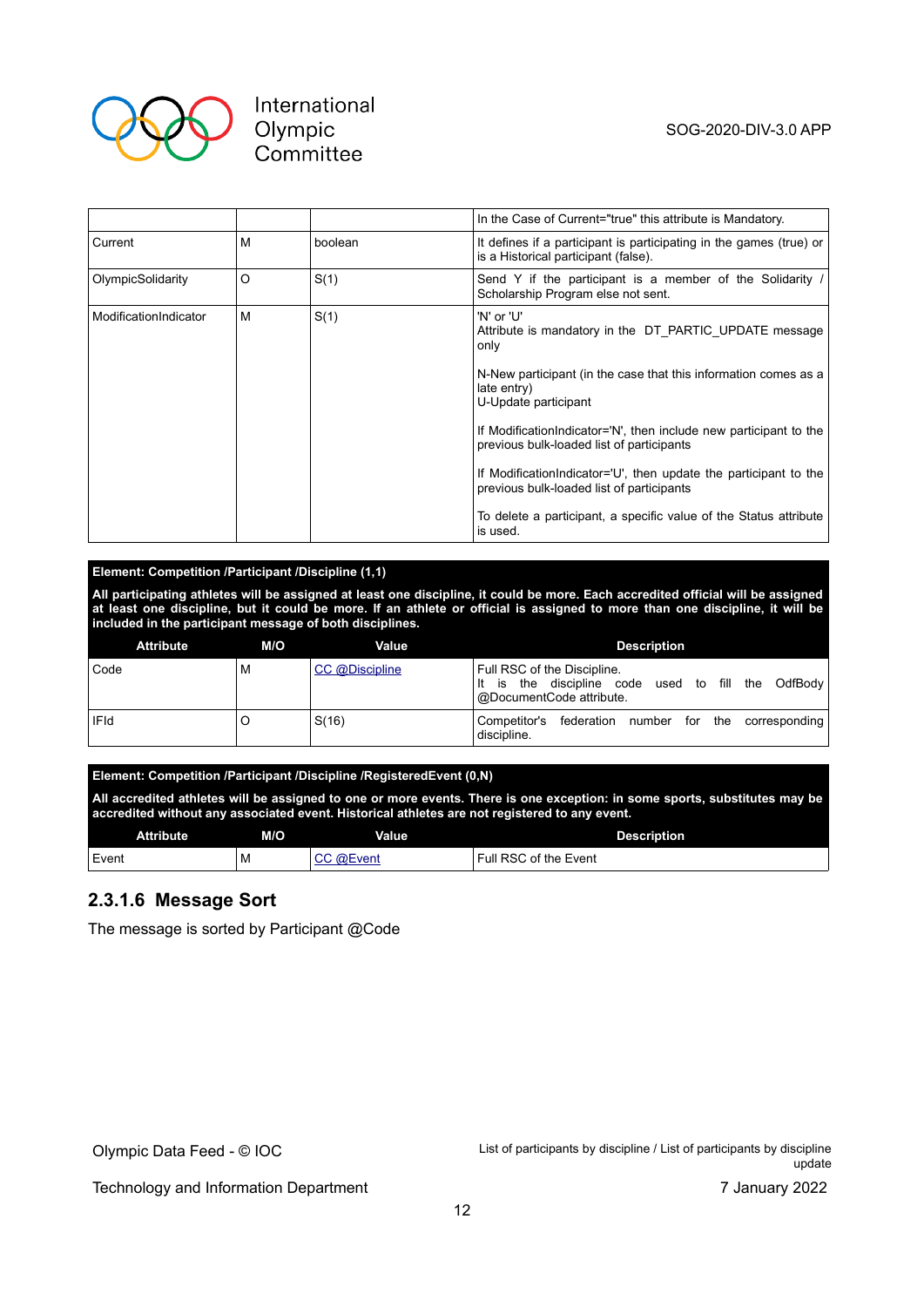

### <span id="page-12-3"></span>**2.3.2 List of teams / List of teams update**

### <span id="page-12-2"></span>**2.3.2.1 Description**

The List of teams message contains the list of teams related to the current competition.

A team is a type of competitor, being a group of two or more individual athletes participating together in one event. Pairs are also defined as team of two competitors. One team participates in one event of one discipline. When one team participates in multiple events, there will be one team for each event for the same group. Also when the same organisation participates in the same event twice, there will different teams.

List of teams (DT\_PARTIC\_TEAMS) is a bulk message by discipline. The list is always complete. The arrival of this message resets all the previous participant teams' information for that discipline. It is assumed that all teams appearing in this list are valid, in the meaning that they are participating or they could participate in one event.

List of teams update (DT\_PARTIC\_TEAMS\_UPDATE) is an update message. It is not a complete list of teams' information message. It only contains the data of a team being modified.

| <b>Attribute</b> | Value                                     | <b>Comment</b>                                                                                                                                                                  |
|------------------|-------------------------------------------|---------------------------------------------------------------------------------------------------------------------------------------------------------------------------------|
| CompetitionCode  | CC @Competition                           | Unique ID for competition                                                                                                                                                       |
| DocumentCode     | CC @Discipline                            | Full RSC at the discipline level                                                                                                                                                |
| DocumentType     | DT PARTIC TEAMS<br>DT_PARTIC_TEAMS_UPDATE | List of participant teams message                                                                                                                                               |
| DocumentSubtype  | S(20)                                     | HISTORICAL if the message is from the historical results provider and<br>only includes historic teams else the attribute is not included.<br>Never included in _UPDATE message. |
| Version          | 1. V                                      | Version number associated to the message's content. Ascending<br>number                                                                                                         |
| FeedFlag         | "P"-Production<br>"T"-Test                | Test message or production message.                                                                                                                                             |
| Date             | Date                                      | Date when the message is generated, expressed in the local time zone<br>where the message was produced.                                                                         |
| Time             | Time                                      | Time up to milliseconds when the message is generated, expressed in<br>the local time zone where the message was produced.                                                      |
| LogicalDate      | Date                                      | Logical Date of events. This is the same as the physical day except<br>when the unit or message transmission extends after midnight.<br>See full explanation in ODF Foundation. |
| Source           | SC @Source                                | Code indicating the system which generated the message.                                                                                                                         |

### <span id="page-12-1"></span>**2.3.2.2 Header Values**

The following table describes the message header attributes.

### <span id="page-12-0"></span>**2.3.2.3 Trigger and Frequency**

The DT\_PARTIC\_TEAMS message is sent as a bulk message before the Games. It is sent several times up to the date of transfer of control to OVR after which only DT\_PARTIC\_TEAMS\_UPDATE messages are sent.

The DT\_PARTIC\_TEAMS\_UPDATE message is triggered when there is a modification in the data for any

Technology and Information Department 7 January 2022

Olympic Data Feed - © IOC <br>
Colympic Data Feed - © IOC List of teams update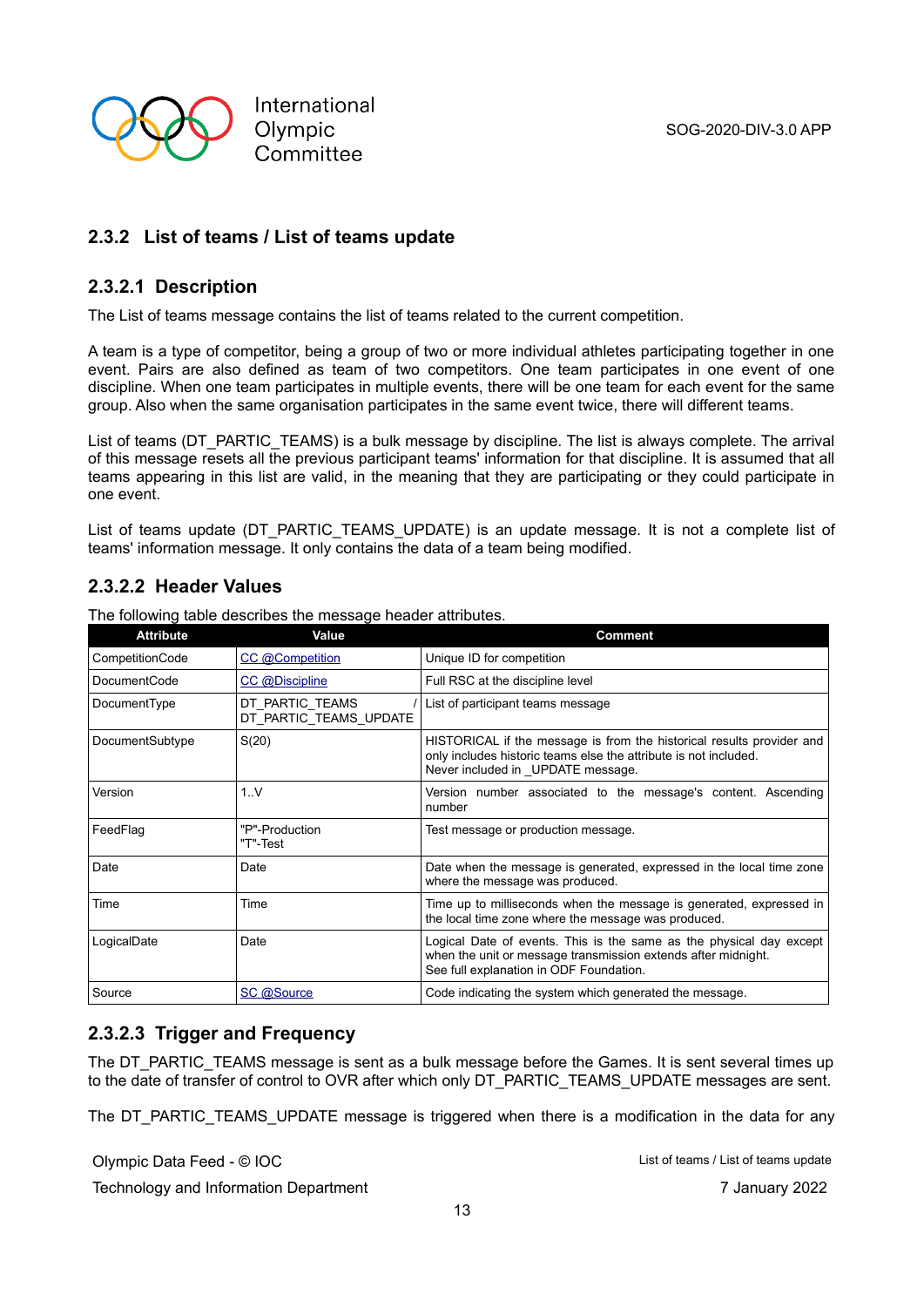

team after the transfer of control to OVR.

### <span id="page-13-1"></span>**2.3.2.4 Message Structure**

The following table defines the structure of the message.

| Level 1           | Level 2      | Level 3               | Level 4               | Level 5 |
|-------------------|--------------|-----------------------|-----------------------|---------|
| Competition (0,1) |              |                       |                       |         |
|                   | Gen          |                       |                       |         |
|                   | Sport        |                       |                       |         |
|                   | Codes        |                       |                       |         |
|                   | Team $(1,N)$ |                       |                       |         |
|                   |              | Code                  |                       |         |
|                   |              | Organisation          |                       |         |
|                   |              | Number                |                       |         |
|                   |              | Name                  |                       |         |
|                   |              | ShortName             |                       |         |
|                   |              | TVTeamName            |                       |         |
|                   |              | Gender                |                       |         |
|                   |              | Current               |                       |         |
|                   |              | TeamType              |                       |         |
|                   |              | ModificationIndicator |                       |         |
|                   |              | Composition (0,1)     |                       |         |
|                   |              |                       | Athlete (0,N)         |         |
|                   |              |                       |                       | Code    |
|                   |              |                       |                       | Order   |
|                   |              | Discipline (0,1)      |                       |         |
|                   |              |                       | Code                  |         |
|                   |              |                       | RegisteredEvent (0,1) |         |
|                   |              |                       |                       | Event   |

### <span id="page-13-0"></span>**2.3.2.5 Message Values**

<span id="page-13-3"></span>

| <b>Element: Competition (0,1)</b> |     |       |                                                                     |
|-----------------------------------|-----|-------|---------------------------------------------------------------------|
| <b>Attribute</b>                  | M/O | Value | <b>Description</b>                                                  |
| Gen                               |     | S(20) | Version of the General Data Dictionary applicable to the<br>message |
| Sport                             |     | S(20) | Version of the Sport Data Dictionary applicable to the message      |
| Codes                             |     | S(20) | Version of the Codes applicable to the message                      |

<span id="page-13-2"></span>

| <b>Element: Competition /Team (1,N)</b> |     |       |                    |  |
|-----------------------------------------|-----|-------|--------------------|--|
| <b>Attribute</b>                        | M/O | Value | <b>Description</b> |  |
|                                         |     |       |                    |  |

Olympic Data Feed - © IOC <br>
Colympic Data Feed - © IOC List of teams update Technology and Information Department 7 January 2022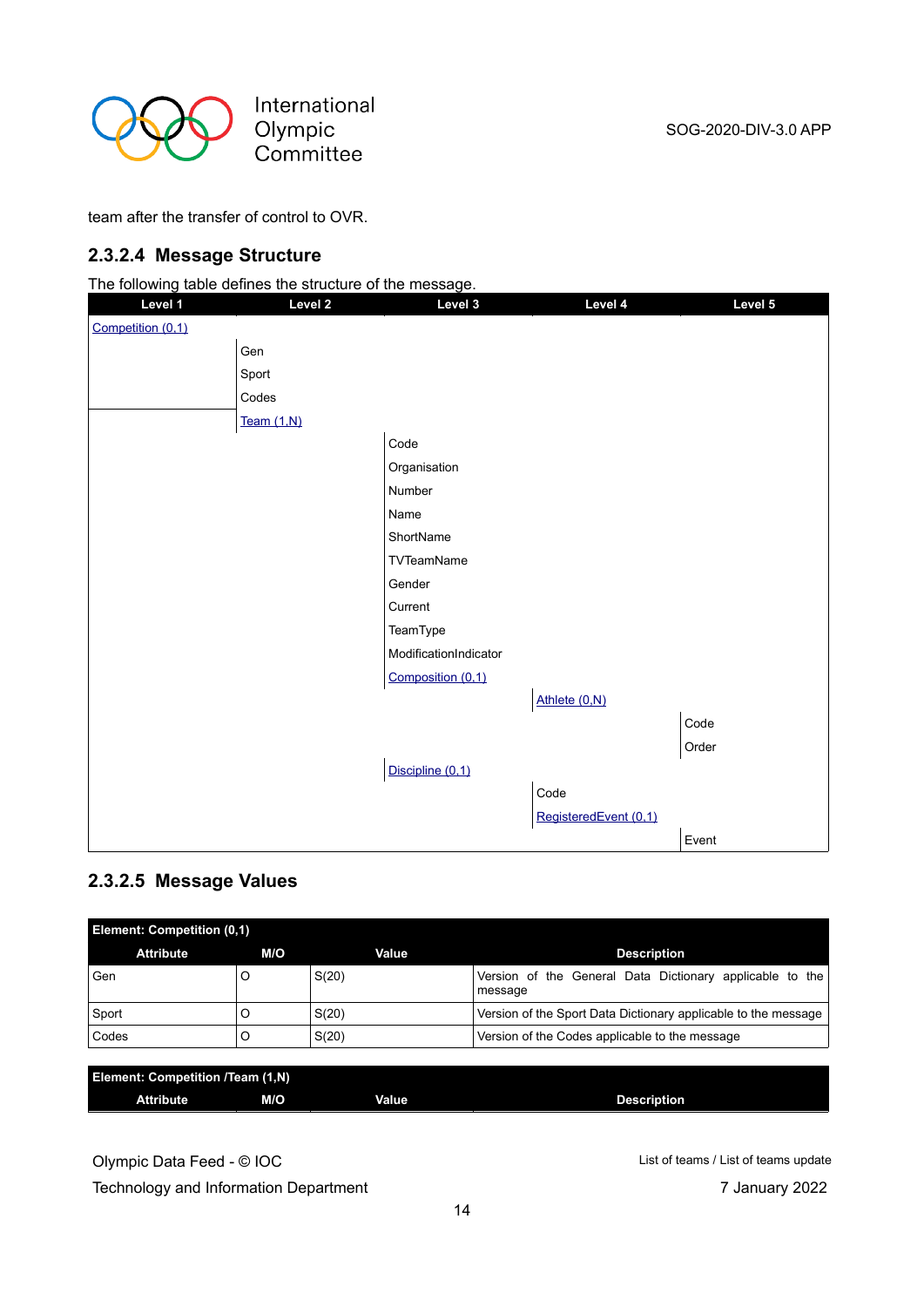

#### SOG-2020-DIV-3.0 APP

| Code                  | M | S(20)<br>with<br>leading<br>no<br>zeroes | Team's ID.                                                                                                                                                                                                                                                                                                                                                                                                                                                                                  |
|-----------------------|---|------------------------------------------|---------------------------------------------------------------------------------------------------------------------------------------------------------------------------------------------------------------------------------------------------------------------------------------------------------------------------------------------------------------------------------------------------------------------------------------------------------------------------------------------|
|                       |   |                                          | When the Team is an historical one, then this ID starts with "T".                                                                                                                                                                                                                                                                                                                                                                                                                           |
| Organisation          | м | CC @Organisation                         | Team organisation's ID                                                                                                                                                                                                                                                                                                                                                                                                                                                                      |
| Number                | O | <b>Numeric</b><br>#0                     | Team's number.<br>If there is not more than one team for one organisation<br>participating in one event, it is 1. Otherwise, it will be<br>incremental, 1 for the first organisation's team, 2 for the second<br>organisation's team, etc.<br>Required in the case of current teams.                                                                                                                                                                                                        |
| Name                  | М | S(73)                                    | Team name.                                                                                                                                                                                                                                                                                                                                                                                                                                                                                  |
| <b>ShortName</b>      | M | S(40)                                    | <b>Team Short Name</b>                                                                                                                                                                                                                                                                                                                                                                                                                                                                      |
| <b>TVTeamName</b>     | М | S(21)                                    | Team's TV Name.                                                                                                                                                                                                                                                                                                                                                                                                                                                                             |
| Gender                | м | CC @SportGender                          | Gender Code of the Team                                                                                                                                                                                                                                                                                                                                                                                                                                                                     |
| Current               | М | boolean                                  | It defines if a team is participating in the games (true) or it is a<br>Historical team (false)                                                                                                                                                                                                                                                                                                                                                                                             |
| <b>TeamType</b>       | M | SC @TeamType                             | Send the team type.<br>This is how the name is constructed to allow clients to build in<br>other languages. Use ORG                                                                                                                                                                                                                                                                                                                                                                         |
| ModificationIndicator | М | N, U, D                                  | Attribute is mandatory in the DT PARTIC TEAMS UPDATE<br>message only<br>N-New team (in the case that this information comes as a late<br>entry)<br>U-Update team<br>D-Delete team<br>If ModificationIndicator='N', then include new team to the<br>previous bulk-loaded list of teams<br>If ModificationIndicator='U', then update the team to the<br>previous bulk-loaded list of teams<br>If ModificationIndicator='D', then delete the team to the<br>previous bulk-loaded list of teams |

<span id="page-14-2"></span><span id="page-14-1"></span>

| Element: Competition /Team /Composition /Athlete (0,N) |     |                                                               |                                                                                                        |  |
|--------------------------------------------------------|-----|---------------------------------------------------------------|--------------------------------------------------------------------------------------------------------|--|
| <b>Attribute</b>                                       | M/O | Value                                                         | <b>Description</b>                                                                                     |  |
| Code                                                   | M   | S(20)<br>with<br>leading<br>no<br>zeroes                      | Athlete ID of the listed team member.                                                                  |  |
| Order                                                  | O   | Numeric                                                       | Team member order                                                                                      |  |
|                                                        |     |                                                               |                                                                                                        |  |
| Element: Competition /Team /Discipline (0,1)           |     |                                                               |                                                                                                        |  |
|                                                        |     |                                                               | "Each team is assigned just to one discipline. Discipline is expected unless Modification Indicator="D |  |
| <b>Attribute</b>                                       | M/O | Value                                                         | <b>Description</b>                                                                                     |  |
| Code                                                   | M   | CC @Discipline                                                | Full RSC of the Discipline                                                                             |  |
|                                                        |     |                                                               |                                                                                                        |  |
|                                                        |     | Element: Competition /Team /Discipline /RegisteredEvent (0.1) |                                                                                                        |  |

<span id="page-14-0"></span>

|           |     |              | Each current team is assigned to one event. Historical teams will not be registered to any event. |
|-----------|-----|--------------|---------------------------------------------------------------------------------------------------|
| Attribute | M/O | <b>Value</b> | Description                                                                                       |

Olympic Data Feed - © IOC **List of teams / List of teams / List of teams update**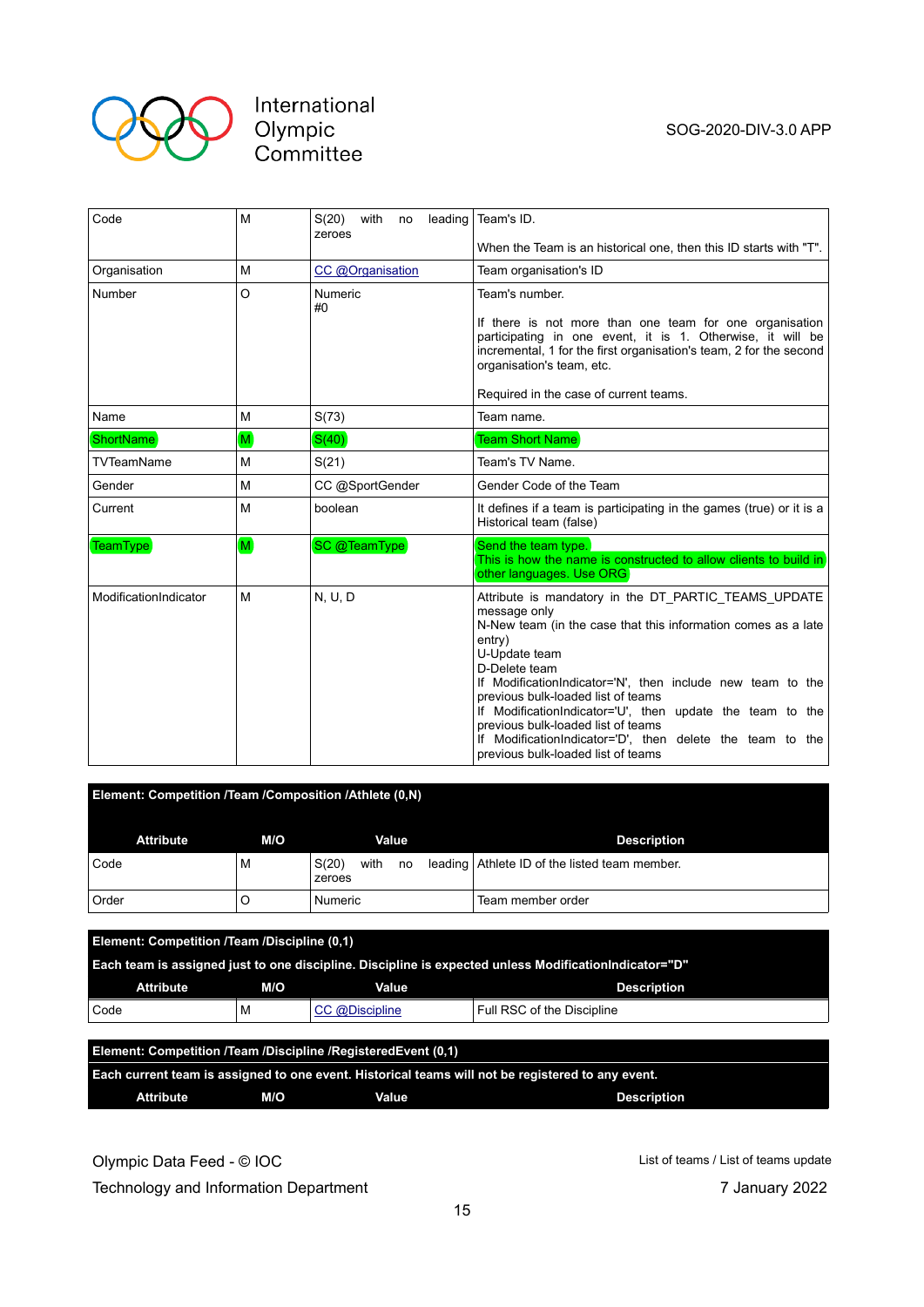

| $\overline{\phantom{0}}$<br>Event | - IVI | ∼<br>- - -<br>$\sim$ | Event<br>шI<br>me<br>n<br>___ |
|-----------------------------------|-------|----------------------|-------------------------------|

### <span id="page-15-0"></span>**2.3.2.6 Message Sort**

The message is sorted by Team @Code.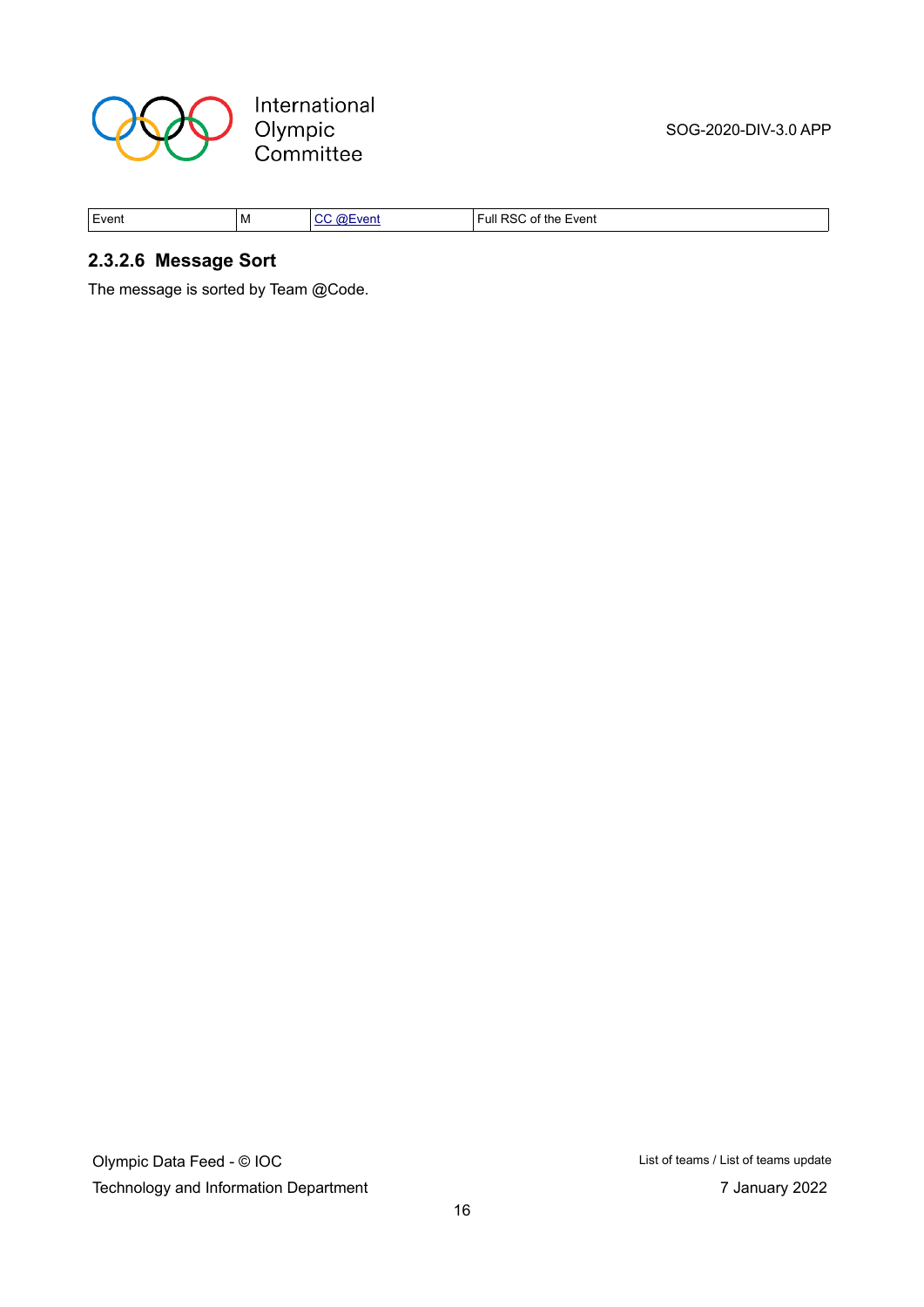

### <span id="page-16-3"></span>**2.3.3 Event Unit Start List and Results**

### <span id="page-16-2"></span>**2.3.3.1 Description**

The Event Unit Start List and Results is a message containing both the start list and results information of the competitors in one (individual or team) event unit.

The Event Unit Start List and Results is a mandatory message for all sports. The definition includes as much generic information as possible due to the fact that each discipline and event has its own format for the results information (example: score of a match, time in a race, distance in a throw...).

When an athlete receives an IRM, the Rank should be removed and SortOrder updated in the same message in which the IRM is sent.

This is always a full message and all applicable elements and attributes are always sent.

### <span id="page-16-1"></span>**2.3.3.2 Header Values**

The following table describes the message header attributes.

| <b>Attribute</b>       | Value                      | <b>Comment</b>                                                                                                                                                                                                                                                                                                        |
|------------------------|----------------------------|-----------------------------------------------------------------------------------------------------------------------------------------------------------------------------------------------------------------------------------------------------------------------------------------------------------------------|
| CompetitionCode        | CC @Competition            | Unique ID for competition                                                                                                                                                                                                                                                                                             |
| <b>DocumentCode</b>    | CC @Unit                   | Full RSC of the unit                                                                                                                                                                                                                                                                                                  |
| <b>DocumentSubcode</b> | N/A                        | N/A                                                                                                                                                                                                                                                                                                                   |
| DocumentType           | DT RESULT                  | Event Unit Start List and Results message                                                                                                                                                                                                                                                                             |
| DocumentSubtype        | N/A                        | N/A                                                                                                                                                                                                                                                                                                                   |
| Version                | 1.1V                       | Version number associated to the message's content. Ascending<br>number                                                                                                                                                                                                                                               |
| <b>ResultStatus</b>    | CC @ResultStatus           | It indicates whether the result is official or unofficial (or intermediate etc).<br><b>START LIST</b><br>LIVE (used during the competition when nothing else applies).<br>INTERMEDIATE (used after the competition has started and is not<br>finished but not currently live)<br><b>UNOFFICIAL</b><br><b>OFFICIAL</b> |
| FeedFlag               | "P"-Production<br>"T"-Test | Test message or production message.                                                                                                                                                                                                                                                                                   |
| Date                   | Date                       | Date when the message is generated, expressed in the local time zone<br>where the message was produced.                                                                                                                                                                                                               |
| Time                   | Time                       | Time up to milliseconds when the message is generated, expressed in<br>the local time zone where the message was produced.                                                                                                                                                                                            |
| LogicalDate            | Date                       | Logical Date of events. This is the same as the physical day except<br>when the unit or message transmission extends after midnight.<br>See full explanation in ODF Foundation.                                                                                                                                       |
| Source                 | SC @Source                 | Code indicating the system which generated the message.                                                                                                                                                                                                                                                               |

#### <span id="page-16-0"></span>**2.3.3.3 Trigger and Frequency**

 \* This message is sent with ResultStatus START\_LIST as soon as the start list is available and again with any changes to the information [inc. IRMs].

Olympic Data Feed - © IOC **Event Unit Start List and Results**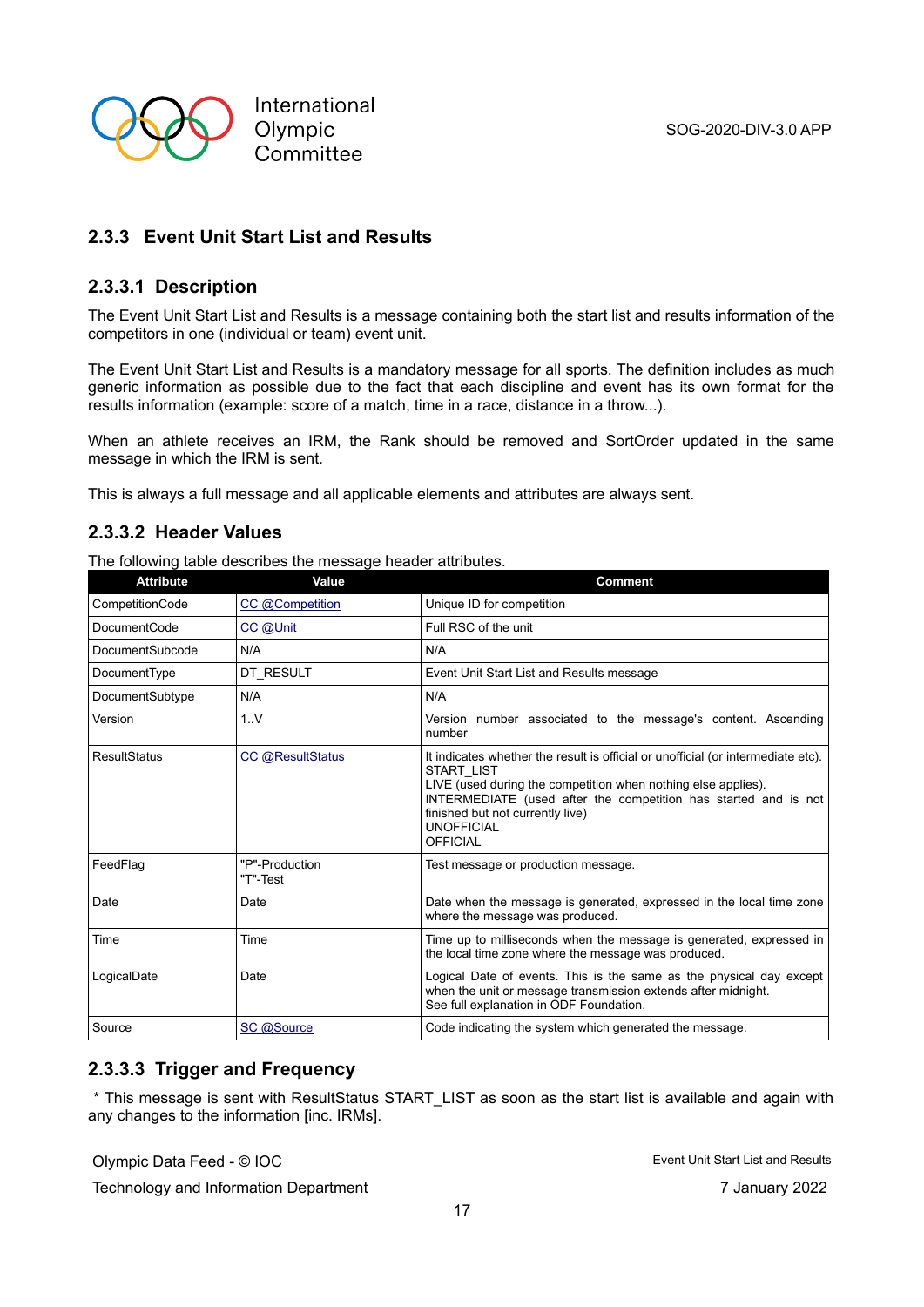

 \* When the first athlete is on top of the springboard/tower, ready to dive; including the first current diver send the message again as LIVE.

\* During the competition, after each dive and all changes/additions in data (LIVE)

\* After each round is complete (INTERMEDIATE)

\* After the unit is over, UNOFFICIAL / OFFICIAL as appropriate and all changed in the results

Trigger also after any change.

### <span id="page-17-0"></span>**2.3.3.4 Message Structure**

The following table defines the structure of the message.



Olympic Data Feed - © IOC **Event Unit Start List and Results** Technology and Information Department 7 January 2022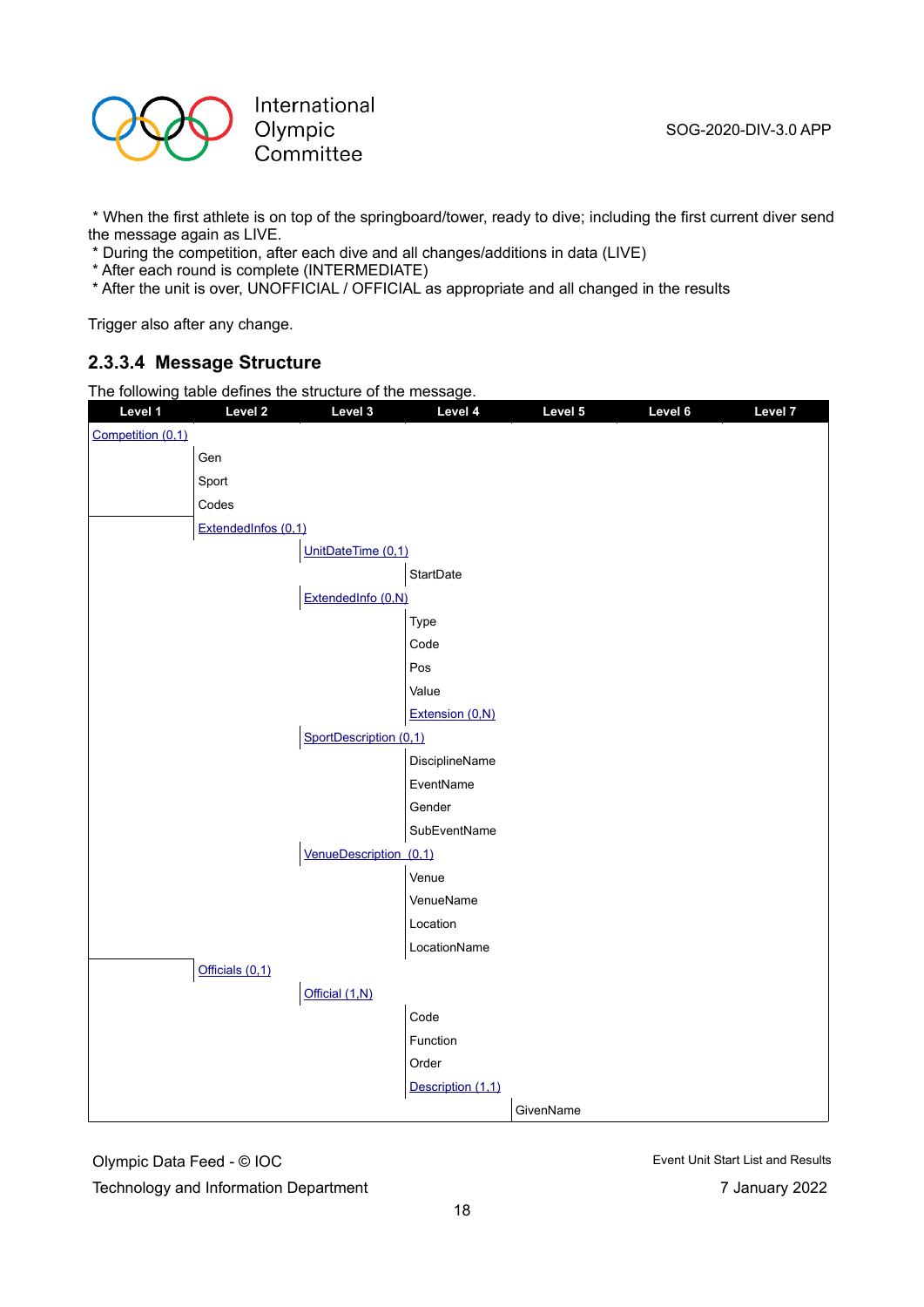

|                       | FamilyName           |
|-----------------------|----------------------|
|                       | Gender               |
|                       | Organisation         |
|                       | ExtOfficial (0,N)    |
|                       | Type                 |
|                       | Code                 |
|                       | Pos                  |
|                       | Value                |
| Result (1,N)          |                      |
| Rank                  |                      |
| RankEqual             |                      |
| Result                |                      |
| <b>IRM</b>            |                      |
| QualificationMark     |                      |
| SortOrder             |                      |
| StartOrder            |                      |
| <b>StartSortOrder</b> |                      |
| ResultType            |                      |
| Diff                  |                      |
| ExtendedResults (0,1) |                      |
|                       | ExtendedResult (1,N) |
|                       | Type                 |
|                       | Code                 |
|                       | Pos                  |
|                       | Value                |
|                       | <b>IRM</b>           |
|                       | Rank                 |
|                       | RankEqual            |
|                       | SortOrder            |
|                       | Diff                 |
|                       | Pty                  |
|                       | Extension (0,N)      |
| Competitor (1,1)      |                      |
|                       | Code                 |
|                       | Type                 |
|                       | Organisation         |
|                       | Description (0,1)    |
|                       | TeamName             |
|                       | EventUnitEntry (0,N) |

Olympic Data Feed - © IOC **Example 2018** Event Unit Start List and Results Technology and Information Department 7 January 2022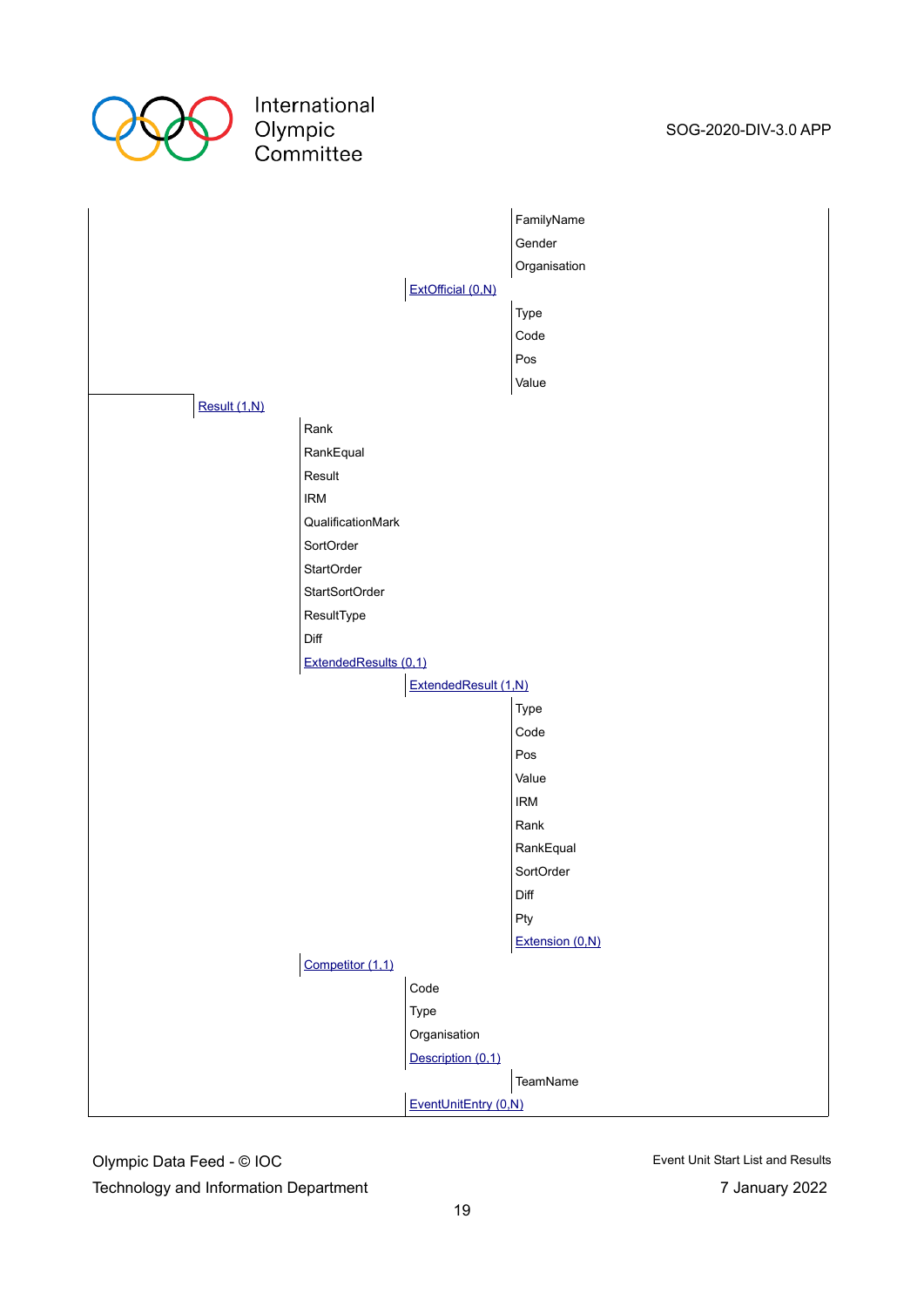



### <span id="page-19-0"></span>**2.3.3.5 Message Values**

<span id="page-19-3"></span>

| <b>Element: Competition (0,1)</b> |     |       |                                                                     |  |
|-----------------------------------|-----|-------|---------------------------------------------------------------------|--|
| <b>Attribute</b>                  | M/O | Value | <b>Description</b>                                                  |  |
| Gen                               |     | S(20) | Version of the General Data Dictionary applicable to the<br>message |  |
| Sport                             |     | S(20) | Version of the Sport Data Dictionary applicable to the message      |  |
| Codes                             |     | S(20) | Version of the Codes applicable to the message                      |  |

<span id="page-19-2"></span>

| Element: Competition /ExtendedInfos /UnitDateTime (0,1) |     |                                                |                    |  |
|---------------------------------------------------------|-----|------------------------------------------------|--------------------|--|
| Actual times. Include when the unit starts.             |     |                                                |                    |  |
| Attribute                                               | M/O | Value                                          | <b>Description</b> |  |
| StartDate                                               | M   | Actual start date and time.<br><b>DateTime</b> |                    |  |

<span id="page-19-1"></span>

| Element: Competition /ExtendedInfos /ExtendedInfo (0,N) |                |                |                                      |  |  |  |
|---------------------------------------------------------|----------------|----------------|--------------------------------------|--|--|--|
| Pos<br>Code<br><b>Description</b><br>Type               |                |                |                                      |  |  |  |
| <b>DISPLAY</b>                                          | <b>CURRENT</b> | <b>Numeric</b> | Pos Description:<br>Send dive number |  |  |  |
|                                                         |                |                | <b>Element Expected:</b>             |  |  |  |

20

Olympic Data Feed - © IOC **Example 2018** Event Unit Start List and Results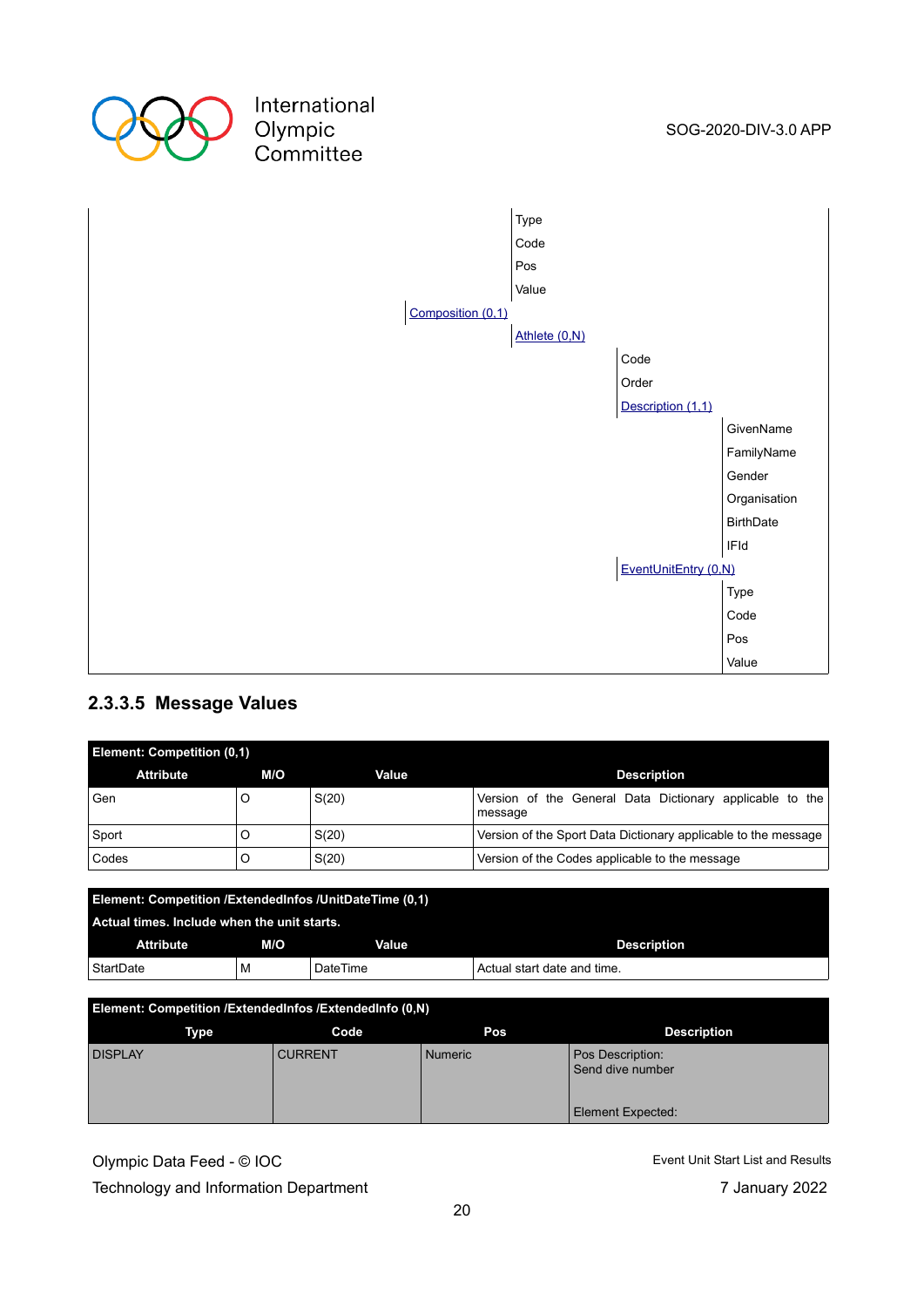

|                |                                                                                                          |                       |                                                                                 | Send the current/next competitor to dive with<br>every LIVE update (except for the last dive in<br>a round; i.e. do not send until the first dive of<br>the next round)                             |
|----------------|----------------------------------------------------------------------------------------------------------|-----------------------|---------------------------------------------------------------------------------|-----------------------------------------------------------------------------------------------------------------------------------------------------------------------------------------------------|
|                | <b>Attribute</b>                                                                                         | M/O                   | <b>Value</b>                                                                    | <b>Description</b>                                                                                                                                                                                  |
|                | Value                                                                                                    | M                     | S(20) with no leading<br>zeroes                                                 | Send the competitor ID of the current/next<br>competitor                                                                                                                                            |
| <b>DISPLAY</b> |                                                                                                          | LAST_COMP             | <b>Numeric</b>                                                                  | Pos Description:<br>Send dive number                                                                                                                                                                |
|                |                                                                                                          |                       |                                                                                 | Element Expected:<br>Send the last competitor with a dive/round<br>result (with a score) with every LIVE (if<br>exists), INTERMEDIATE and UNOFFICIAL<br>message.                                    |
|                | <b>Attribute</b>                                                                                         | M/O                   | Value                                                                           | <b>Description</b>                                                                                                                                                                                  |
|                | Value                                                                                                    | M                     | S(20) with no leading<br>zeroes                                                 | Send the competitor ID of the last competitor<br>to dive                                                                                                                                            |
| UI             |                                                                                                          | <b>LAST QUAL</b>      | N/A                                                                             | Element Expected:<br>As soon as it is known (Only for Individual<br>events)                                                                                                                         |
|                | <b>Attribute</b>                                                                                         | M/O                   | Value                                                                           | <b>Description</b>                                                                                                                                                                                  |
|                | Value                                                                                                    | M                     | S(20) with no leading<br>zeroes                                                 | Send the last qualifying place ID (in pre-<br>finals).<br>In the situation where insufficient divers have<br>participated to show the last qualifying<br>position then show the current last place. |
| UI             |                                                                                                          | ROUND_CURRENT         | N/A                                                                             | <b>Element Expected:</b><br>As soon as it is known                                                                                                                                                  |
|                | <b>Attribute</b>                                                                                         | M/O                   | <b>Value</b>                                                                    | <b>Description</b>                                                                                                                                                                                  |
|                | Value                                                                                                    | M                     | Numeric<br>0                                                                    | Send the current round.                                                                                                                                                                             |
| UI             |                                                                                                          | <b>STARTERS</b>       | N/A                                                                             | Element Expected:<br>When was available                                                                                                                                                             |
|                | <b>Attribute</b>                                                                                         | M/O                   | <b>Value</b>                                                                    | <b>Description</b>                                                                                                                                                                                  |
|                | Value                                                                                                    | M                     | Numeric<br>##0                                                                  | Sent the number of competitors on the start<br>list                                                                                                                                                 |
|                | Sub Element: Competition /ExtendedInfos /ExtendedInfo /Extension<br><b>Expected When it is available</b> |                       |                                                                                 |                                                                                                                                                                                                     |
|                | <b>Attribute</b>                                                                                         | Value                 | <b>Description</b>                                                              |                                                                                                                                                                                                     |
|                | Code                                                                                                     | <b>COMPLETE</b>       |                                                                                 |                                                                                                                                                                                                     |
|                | Pos                                                                                                      | N/A                   |                                                                                 |                                                                                                                                                                                                     |
|                | Value                                                                                                    | <b>Numeric</b><br>##0 | Send the number of competitors whose event unit is completed<br>(includes IRMs) |                                                                                                                                                                                                     |

 **Sample (General)**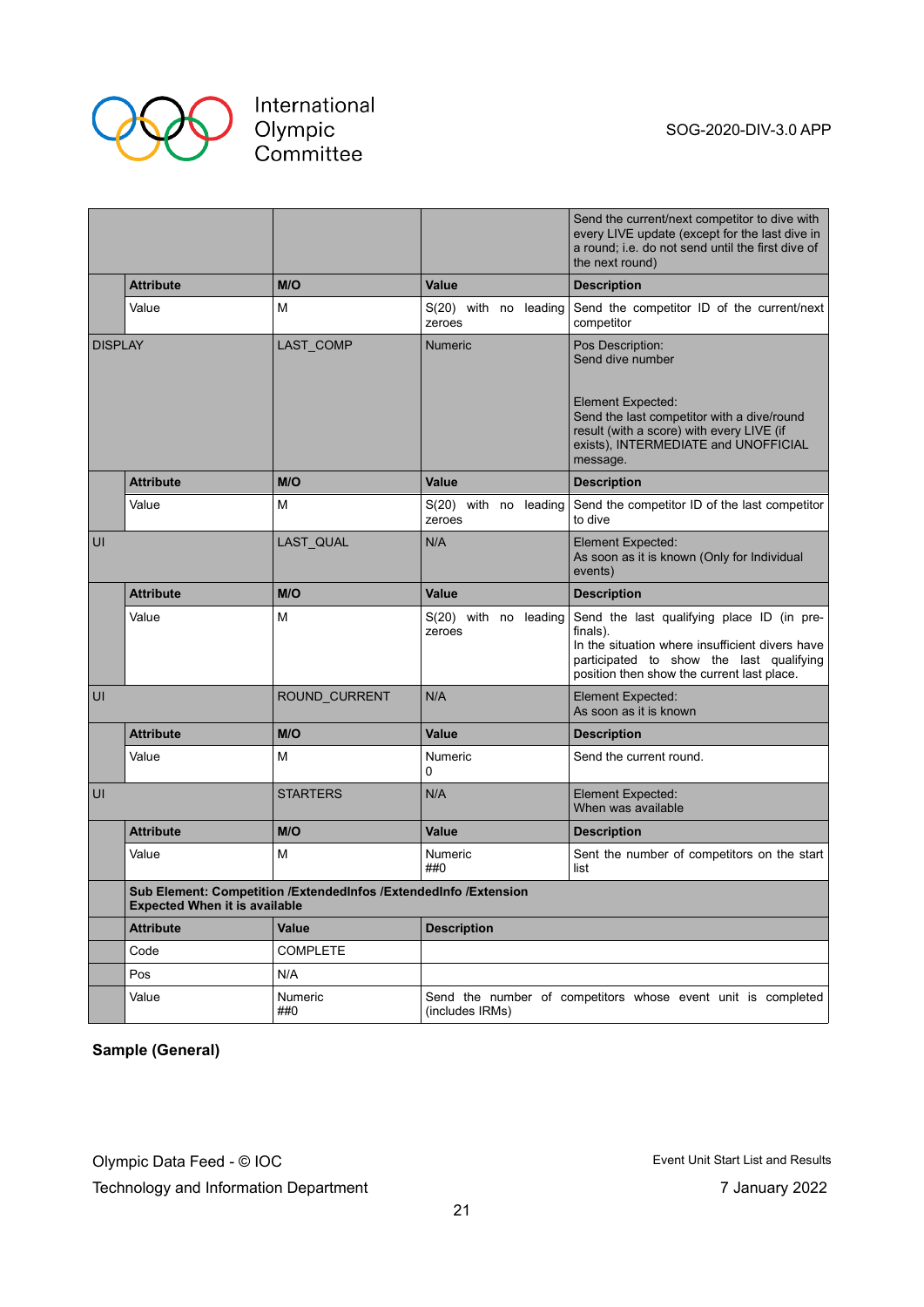

#### <ExtendedInfos>

<UnitDateTime StartDate="2012-08-11T12:30:00+01:00" />

- <ExtendedInfo Type="UI" Code="STARTERS" Value="12" />
- <Extension Code="COMPLETE" Value="5" />

</ExtendedInfo>

- <ExtendedInfo Type="UI" Code="ROUND\_CURRENT" Value="5" >
- <ExtendedInfo Type="DISPLAY" Code="CURRENT" Pos="5" Value="1234567" >
	- <ExtendedInfo Type="DISPLAY" Code="LAST\_COMP" Pos="5" Value="1231117" >

 ... </ExtendedInfos>

#### <span id="page-21-2"></span>**Element: Competition /ExtendedInfos /SportDescription (0,1)**

| <b>Sport Descriptions in Text.</b> |     |                 |                                                         |  |
|------------------------------------|-----|-----------------|---------------------------------------------------------|--|
| <b>Attribute</b>                   | M/O | Value           | <b>Description</b>                                      |  |
| <b>DisciplineName</b>              | M   | S(40)           | Discipline ENG Description (not code) from Common Codes |  |
| EventName                          | M   | S(40)           | Event ENG Description (not code) from Common Codes.     |  |
| Gender                             | м   | CC @SportGender | Gender code for the event unit                          |  |
| SubEventName                       | M   | S(40)           | EventUnit ENG Description (not code) from Common Codes  |  |

#### <span id="page-21-1"></span>**Element: Competition /ExtendedInfos /VenueDescription (0,1)**

| Venue Names in Text. |     |               |                                                       |  |
|----------------------|-----|---------------|-------------------------------------------------------|--|
| <b>Attribute</b>     | M/O | Value         | <b>Description</b>                                    |  |
| Venue                | М   | CC @VenueCode | Venue Code                                            |  |
| VenueName            | M   | S(25)         | Venue ENG Description (not code) from Common Codes    |  |
| Location             | M   | CC @Location  | Location code                                         |  |
| LocationName         | M   | S(30)         | Location ENG Description (not code) from Common Codes |  |

<span id="page-21-0"></span>

| Element: Competition / Officials / Official (1,N) |     |                               |                                                                                                                                                                                                                                                                                                                                                                                                                                                                                                                              |  |  |
|---------------------------------------------------|-----|-------------------------------|------------------------------------------------------------------------------------------------------------------------------------------------------------------------------------------------------------------------------------------------------------------------------------------------------------------------------------------------------------------------------------------------------------------------------------------------------------------------------------------------------------------------------|--|--|
| <b>Attribute</b>                                  | M/O | Value                         | <b>Description</b>                                                                                                                                                                                                                                                                                                                                                                                                                                                                                                           |  |  |
| Code                                              | м   | S(20)<br>with<br>no<br>zeroes | leading   Official's code                                                                                                                                                                                                                                                                                                                                                                                                                                                                                                    |  |  |
| Function                                          | м   | CC @ResultsFunction           | Official's function for the event unit.<br>Send the function code for:<br>-Referee<br>-Assistant Referee<br>And for judges, in individual events:<br>There are two panels (A and B, see PanelType) for the<br>preliminary and semi-final with seven judges and one alternate<br>judge in each panel of judges.<br>And for the final there is only one panel of judges with seven<br>judges and one alternate judge in this panel<br>i.e.: for each of the corresponding panel of judges:<br>-Judge 1<br>-Judge 2<br>-Judge 3 |  |  |
|                                                   |     |                               | -Alternate Judge                                                                                                                                                                                                                                                                                                                                                                                                                                                                                                             |  |  |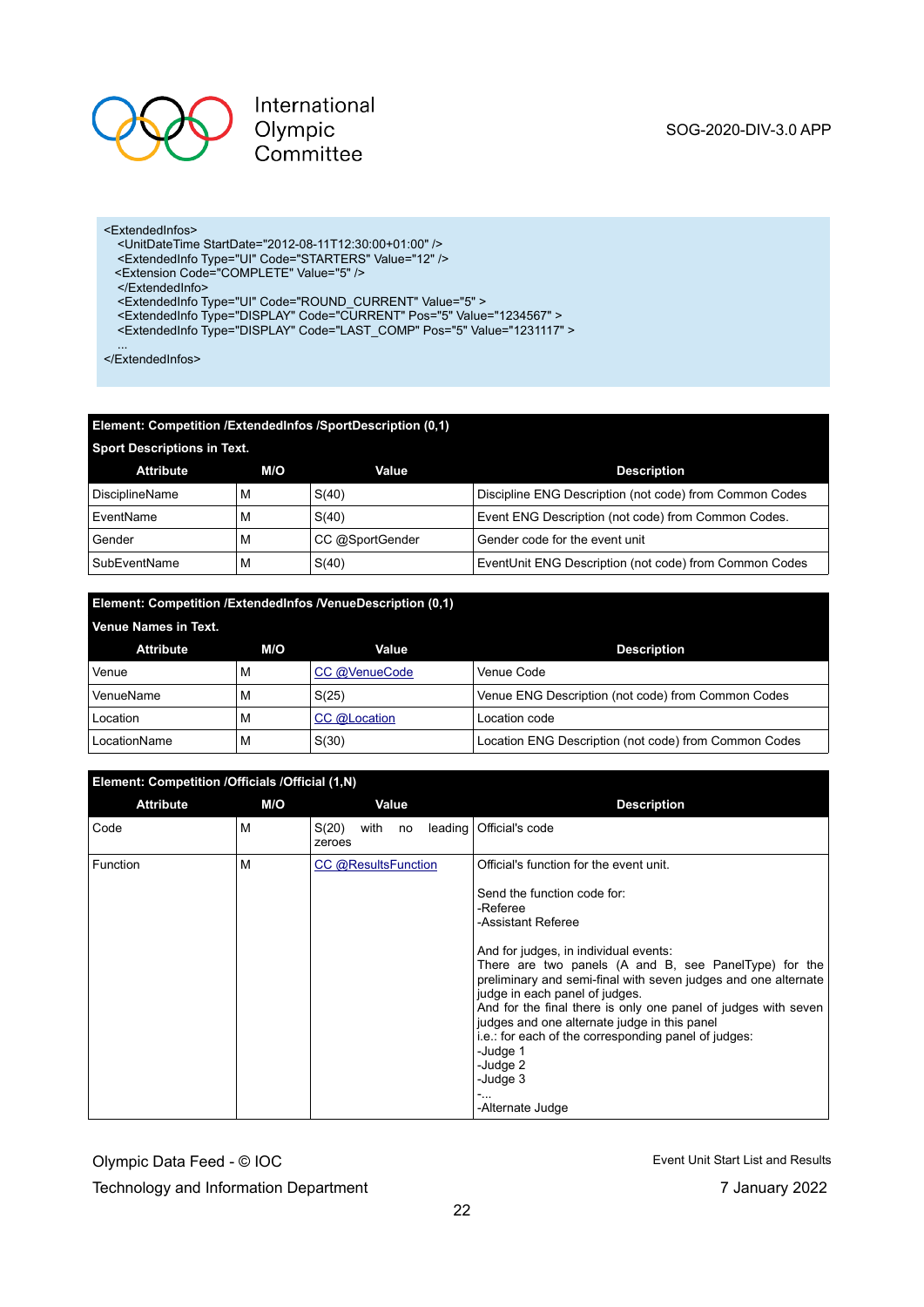

|       |   |                | In synchronised events:<br>There is a panel for final with eleven judges and one alternate<br>judge, i.e.:<br>-Execution judges<br>-Synchronisation judges<br>-Alternate Judge |
|-------|---|----------------|--------------------------------------------------------------------------------------------------------------------------------------------------------------------------------|
| Order | М | <b>Numeric</b> | Order of the Officials.<br>Send by order for each official in each function, example: judge<br>1, judge $2$ , judge $3 \dots$                                                  |

<span id="page-22-0"></span>

| Element: Competition /Officials /Official /Description (1.1) |     |                  |                                         |  |  |
|--------------------------------------------------------------|-----|------------------|-----------------------------------------|--|--|
| Officials extended information.                              |     |                  |                                         |  |  |
| <b>Attribute</b>                                             | M/O | Value            | <b>Description</b>                      |  |  |
| GivenName                                                    | O   | S(25)            | Given name in WNPA format (mixed case)  |  |  |
| FamilyName                                                   | м   | S(25)            | Family name in WNPA format (mixed case) |  |  |
| Gender                                                       | м   | CC @PersonGender | Gender of the official                  |  |  |
| Organisation                                                 | м   | CC @Organisation | Official's organisation                 |  |  |

<span id="page-22-1"></span>

| Element: Competition /Officials /Official /ExtOfficial (0,N) |                  |                    |                            |                                                                                                                                                                                                                                                                                                                                                                           |  |
|--------------------------------------------------------------|------------------|--------------------|----------------------------|---------------------------------------------------------------------------------------------------------------------------------------------------------------------------------------------------------------------------------------------------------------------------------------------------------------------------------------------------------------------------|--|
|                                                              | <b>Type</b>      | Code               | Pos                        | <b>Description</b>                                                                                                                                                                                                                                                                                                                                                        |  |
| E <sub>O</sub>                                               | <b>PANEL</b>     |                    | <b>Numeric</b><br>$\Omega$ | Pos Description:<br>Send the order within the @PanelType<br>$(i.e.: 1n$ for Panel A, etc.)<br>In synchronised (team events), use 1 to 6 for<br>Execution judges and 7 to 11 for<br>Synchronisation.<br><b>Element Expected:</b><br>As soon as it is known.<br>This should be sent according with the<br>Official/@Function (except for Referee and<br>Assistant Referee). |  |
|                                                              | <b>Attribute</b> | M/O                | Value                      | <b>Description</b>                                                                                                                                                                                                                                                                                                                                                        |  |
|                                                              | Value            | M                  | SC @PanelType              | Send CC @PanelType.<br>Indicates in which panel is the judge.<br>Only send for the Judges, and for alternate<br>judges in Individual events.<br>Do not send for the alternate judge in<br>synchronised (team events).                                                                                                                                                     |  |
| EO                                                           |                  | <b>RESERVE</b>     | N/A                        | <b>Element Expected:</b><br>Only if applicable                                                                                                                                                                                                                                                                                                                            |  |
|                                                              | <b>Attribute</b> | M/O                | <b>Value</b>               | <b>Description</b>                                                                                                                                                                                                                                                                                                                                                        |  |
|                                                              | Value            | M                  | S(1)                       | Send "Y" if the official it's an alternate judge<br>(reserve), else do not send.                                                                                                                                                                                                                                                                                          |  |
| <b>EO</b>                                                    |                  | <b>TECH MEMBER</b> | N/A                        | <b>Element Expected:</b><br>Only if applicable                                                                                                                                                                                                                                                                                                                            |  |
|                                                              | <b>Attribute</b> | M/O                | Value                      | <b>Description</b>                                                                                                                                                                                                                                                                                                                                                        |  |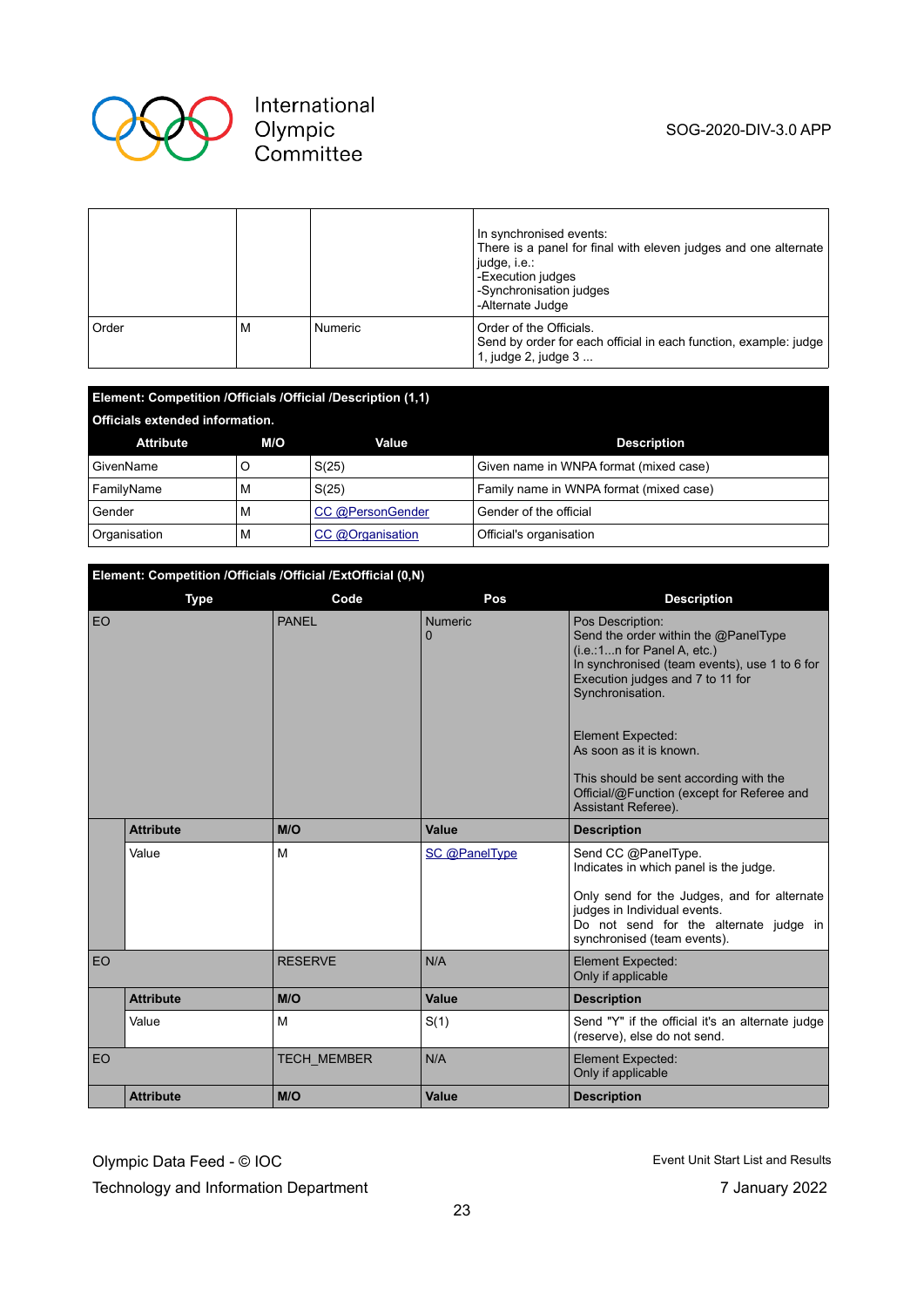

| Value | M | S(1) | Send "Y" if the official is member of the FINA   |
|-------|---|------|--------------------------------------------------|
|       |   |      | Technical Diving Committee, else do not<br>sena. |

### **Sample (Women's 3m Springboard Preliminary)**

| <officials><br/><official code="1176528" function="RE" order="1"><br/><description familyname="Smith" gender="M" givenname="John" organisation="ESP"></description><br/><extofficial code="TECH_MEMBER" type="EO" value="Y"></extofficial><br/></official><br/><official code="1176523" function="AR" order="2"><br/><description familyname="Smith" gender="M" givenname="John" organisation="ESP"></description><br/><extofficial code="TECH MEMBER" type="EO" value="Y"></extofficial><br/></official><br/><official code="1176564" function="J1" order="3"><br/><description familyname="Jones" gender="W" givenname="Mary" organisation="USA"></description><br/><extofficial code="PANEL" pos="1" type="EO" value="A"></extofficial><br/></official></officials>                                                |  |
|-----------------------------------------------------------------------------------------------------------------------------------------------------------------------------------------------------------------------------------------------------------------------------------------------------------------------------------------------------------------------------------------------------------------------------------------------------------------------------------------------------------------------------------------------------------------------------------------------------------------------------------------------------------------------------------------------------------------------------------------------------------------------------------------------------------------------|--|
| <official code="1176583" function="J7" order="9"><br/><description familyname="Smith" gender="W" givenname="Judy" organisation="GBR"></description><br/><extofficial code="PANEL" pos="7" type="EO" value="A"></extofficial><br/></official><br><official code="1176577" function="ALT JDG" order="10"><br/><description familyname="Fame" gender="M" givenname="Jack" organisation="NZL"></description><br/><extofficial code="RESERVE" type="EO" value="Y"></extofficial><br/><extofficial code="PANEL" pos="8" type="EO" value="A"></extofficial><br/></official><br><official code="1176564" function="J1" order="11"><br/><description familyname="Jones" gender="W" givenname="Mary" organisation="USA"></description><br/><extofficial code="PANEL" pos="1" type="EO" value="B"></extofficial><br/></official> |  |
| <official code="1176583" function="J7" order="17"><br/><description familyname="Smith" gender="W" givenname="Judy" organisation="GBR"></description><br/><extofficial code="PANEL" pos="7" type="EO" value="B"></extofficial><br/></official><br><official code="1176577" function="ALT JDG" order="18"><br/><description familyname="Fame" gender="M" givenname="Jack" organisation="NZL"></description><br/><extofficial code="RESERVE" type="EO" value="Y"></extofficial><br/><extofficial code="PANEL" pos="8" type="EO" value="B"></extofficial><br/></official><br>                                                                                                                                                                                                                                             |  |

#### **Sample (Women's 3m Springboard Final)**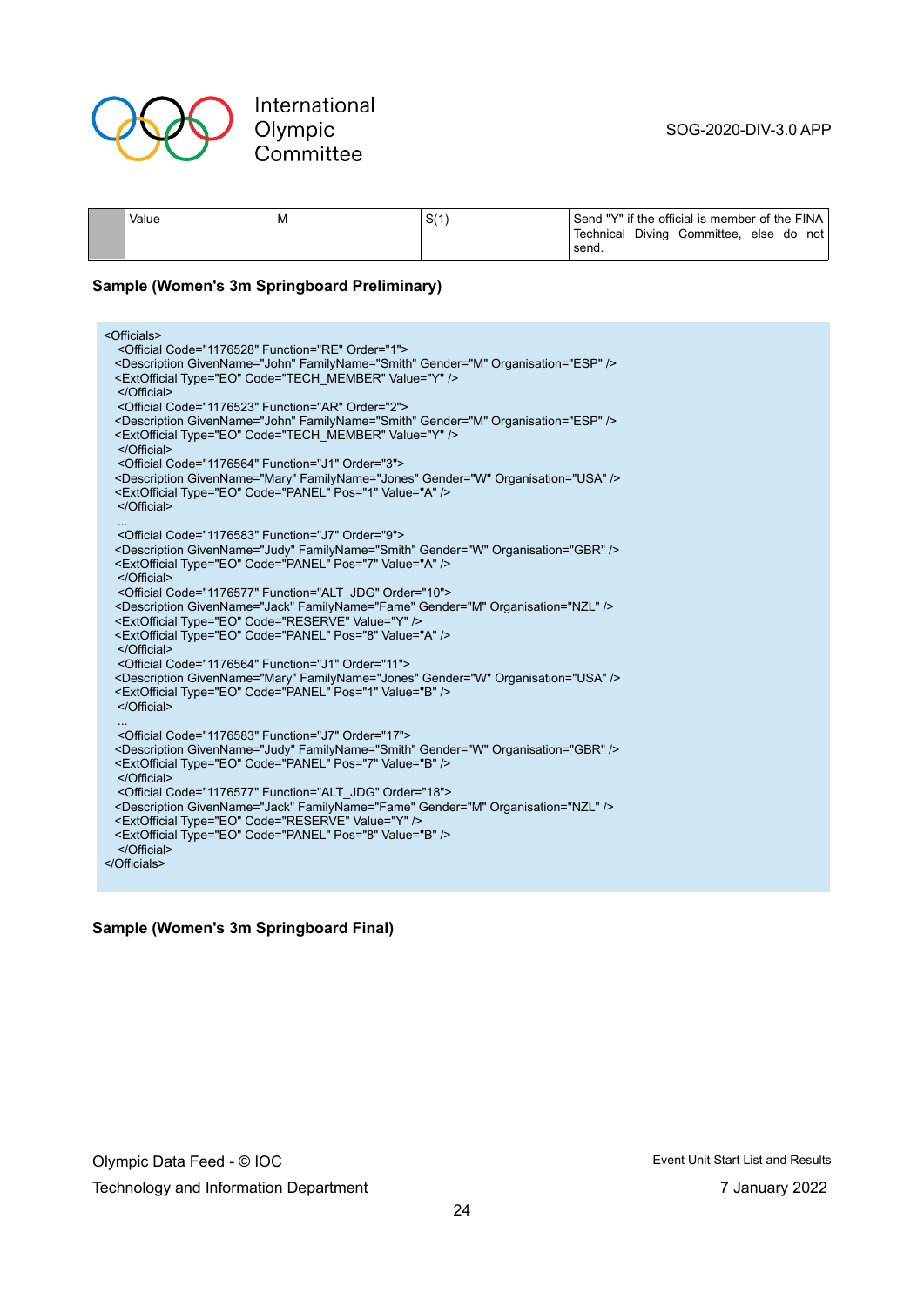

#### SOG-2020-DIV-3.0 APP

| <officials></officials>                                                                       |
|-----------------------------------------------------------------------------------------------|
| <official code="1176528" function="RE" order="1"></official>                                  |
| <description familyname="Smith" gender="M" givenname="John" organisation="ESP"></description> |
| <extofficial code="TECH MEMBER" type="EO" value="Y"></extofficial>                            |
|                                                                                               |
| <official code="1176523" function="AR" order="2"></official>                                  |
| <description familyname="Smith" gender="M" givenname="John" organisation="ESP"></description> |
| <extofficial code="TECH MEMBER" type="EO" value="Y"></extofficial>                            |
|                                                                                               |
| <official code="1176564" function="J1" order="3"></official>                                  |
| <description familyname="Jones" gender="W" givenname="Mary" organisation="USA"></description> |
| <extofficial code="PANEL" pos="1" type="EO" value="A"></extofficial>                          |
|                                                                                               |
| <official code="1176583" function="J2" order="4"></official>                                  |
| <description familyname="Smith" gender="W" givenname="Judy" organisation="GBR"></description> |
| <extofficial code="PANEL" pos="2" type="EO" value="A"></extofficial>                          |
|                                                                                               |
|                                                                                               |
| <official code="1176577" function="ALT JDG" order="10"></official>                            |
| <description familyname="Fame" gender="M" givenname="Jack" organisation="NZL"></description>  |
| <extofficial code="RESERVE" type="EO" value="Y"></extofficial>                                |
| <extofficial code="PANEL" pos="8" type="EO" value="A"></extofficial>                          |
|                                                                                               |
|                                                                                               |

 **Sample (Women's Sync 3m Springboard Final)**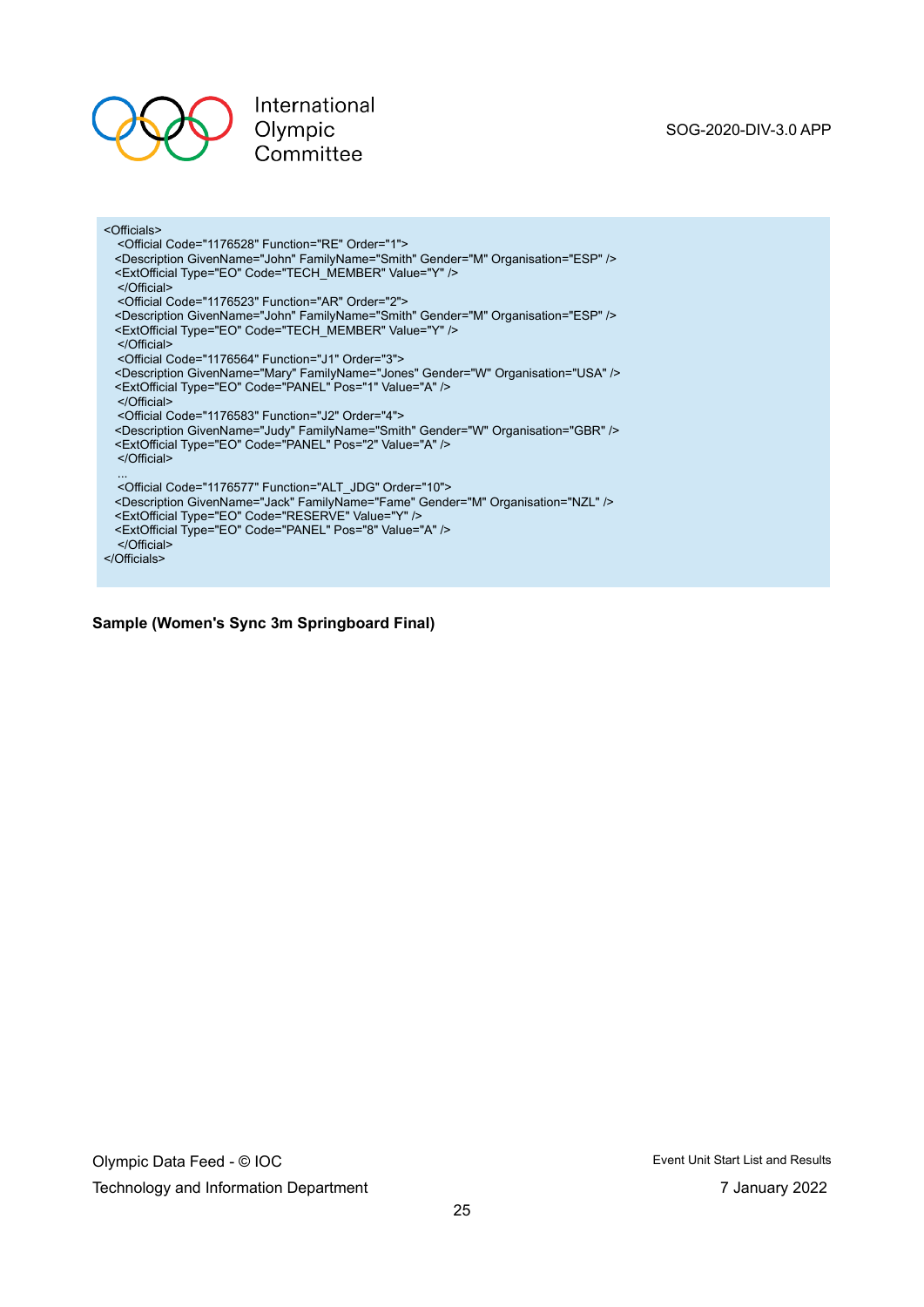

#### SOG-2020-DIV-3.0 APP

| <officials><br/><official code="1176528" function="RE" order="1"><br/><description familyname="Smith" gender="M" givenname="John" organisation="ESP"></description><br/><extofficial code="TECH MEMBER" type="EO" value="Y"></extofficial><br/></official><br/><official code="1176523" function="AR" order="2"><br/><description familyname="Smith" gender="M" givenname="John" organisation="ESP"></description><br/><extofficial code="TECH MEMBER" type="EO" value="Y"></extofficial><br/></official><br/><official code="1176564" function="E1" order="3"><br/><description familyname="Jones" gender="W" givenname="Mary" organisation="USA"></description><br/><extofficial code="PANEL" pos="1" type="EO" value="EX"></extofficial><br/><math>&lt;</math>/Official&gt;</official></officials> |
|-------------------------------------------------------------------------------------------------------------------------------------------------------------------------------------------------------------------------------------------------------------------------------------------------------------------------------------------------------------------------------------------------------------------------------------------------------------------------------------------------------------------------------------------------------------------------------------------------------------------------------------------------------------------------------------------------------------------------------------------------------------------------------------------------------|
| <official code="9150112" function="E6" order="8"><br/><description familyname="Philippopoulos" gender="F" givenname="Dominique" organisation="FINA"></description><br/><extofficial code="PANEL" pos="6" type="EO" value="EX"></extofficial><br/></official><br><official code="1176583" function="S1" order="9"><br/><description familyname="Smith" gender="W" givenname="Judy" organisation="GBR"></description><br/><extofficial code="PANEL" pos="7" type="EO" value="SYN"></extofficial><br/></official>                                                                                                                                                                                                                                                                                        |
| <official code="1176583" function="S5" order="13"><br/><description familyname="Smith" gender="W" givenname="Judy" organisation="GBR"></description><br/><extofficial code="PANEL" pos="11" type="EO" value="SYN"></extofficial><br/></official><br><official code="1176577" function="ALT JDG" order="14"><br/><description familyname="Fame" gender="M" givenname="Jack" organisation="NZL"></description><br/><extofficial code="RESERVE" type="EO" value="Y"></extofficial><br/></official>                                                                                                                                                                                                                                                                                                       |

</Officials>

#### <span id="page-25-0"></span>**Element: Competition /Result (1,N)**

#### **For each Event Unit Results message, there must be at least one competitor with a result element in the event unit.**

| <b>Attribute</b>  | M/O | Value                 | <b>Description</b>                                                                                                                                                                                                                                                                                                                                                                                                                                                                                                                                                                       |  |  |
|-------------------|-----|-----------------------|------------------------------------------------------------------------------------------------------------------------------------------------------------------------------------------------------------------------------------------------------------------------------------------------------------------------------------------------------------------------------------------------------------------------------------------------------------------------------------------------------------------------------------------------------------------------------------------|--|--|
| Rank              | O   | Text                  | Rank of the competitor in the corresponding event unit.                                                                                                                                                                                                                                                                                                                                                                                                                                                                                                                                  |  |  |
| RankEqual         | O   | S(1)                  | Identifies if a rank has been equalled (Y). Only send if<br>applicable.                                                                                                                                                                                                                                                                                                                                                                                                                                                                                                                  |  |  |
| Result            | O   | Numeric<br>##0.00     | Result (total Points based on all dives) of the competitor for the<br>particular event unit.                                                                                                                                                                                                                                                                                                                                                                                                                                                                                             |  |  |
| <b>IRM</b>        | O   | SC @IRM               | The invalid result mark, in case it is assigned for the particular<br>event unit.<br>Send just in the case @ResultType is IRM.                                                                                                                                                                                                                                                                                                                                                                                                                                                           |  |  |
| QualificationMark | O   | SC @QualificationMark | Indicates whether qualification for next phase is confirmed.<br>Do not send during the final.<br>Only for Individual events, after the last dive for the competitor,<br>and if the competitor cannot finish lower than the last<br>qualification place.<br>Note: the maximum number of Qs displayed at any time will be<br>the number of places in the next phase minus the number of<br>competitors still to come in the last round of the current phase.<br>However, the actual number of Qs displayed may be less than<br>the maximum if there are competitors occupying a qualifying |  |  |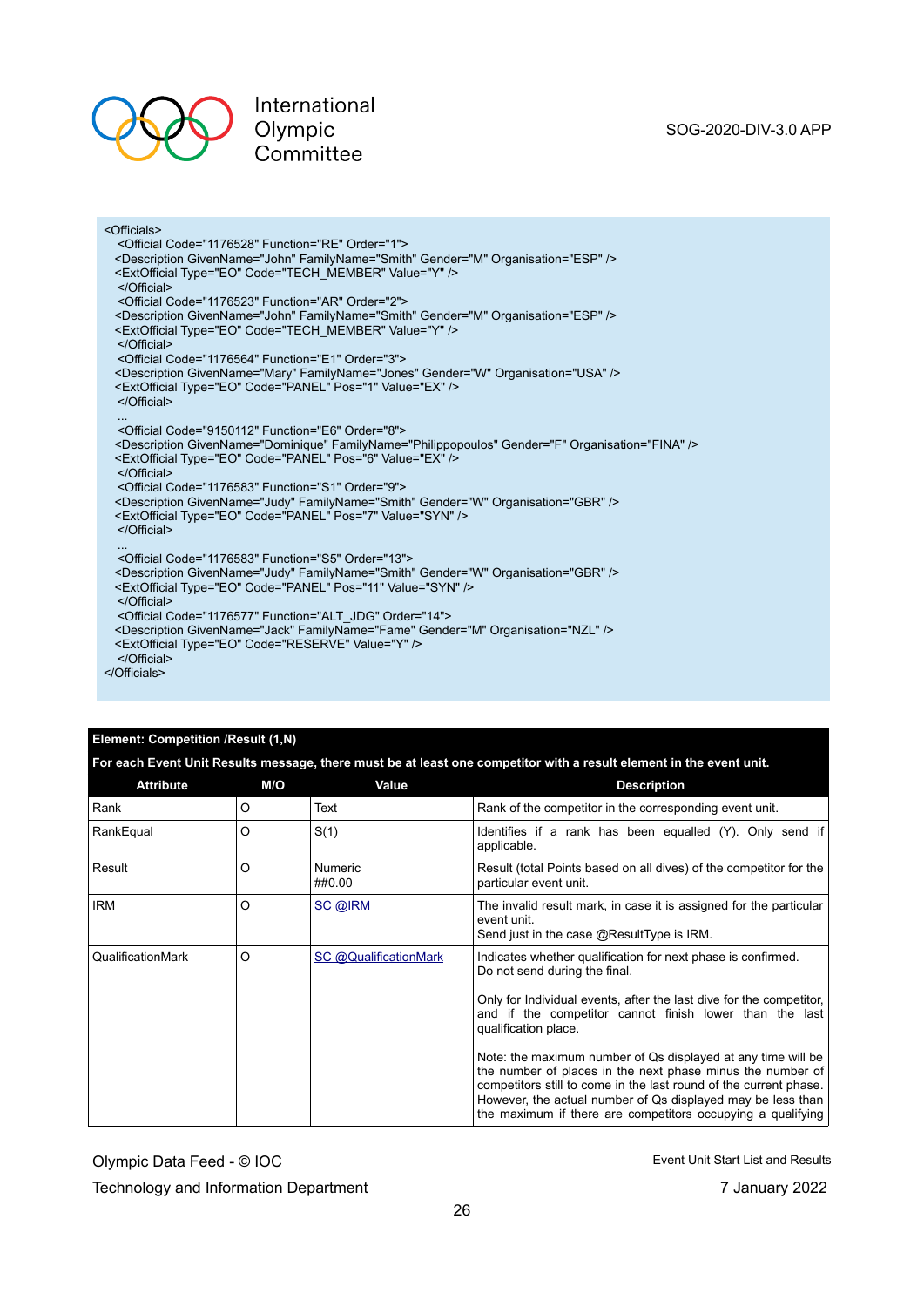

|                       |   |                          | position who have not yet completed their last dive.                                                                                                                                                                                                                                                        |
|-----------------------|---|--------------------------|-------------------------------------------------------------------------------------------------------------------------------------------------------------------------------------------------------------------------------------------------------------------------------------------------------------|
| SortOrder             | м | Numeric                  | Used to sort all the results of an event unit                                                                                                                                                                                                                                                               |
|                       |   |                          | This attribute is a sequential number with the order of the<br>results for the particular event unit, if they were to be<br>presented. It is mostly based on the rank, but it should be used<br>to sort out rank ties as well as results without rank. Before the<br>unit is it the same as StartSortOrder. |
| <b>StartOrder</b>     | O | S(4)                     | Start order of the competitor in the start list.                                                                                                                                                                                                                                                            |
| <b>StartSortOrder</b> | м | <b>Numeric</b>           | Start list order according to the sport rules (used to sort all start<br>list competitors in an event unit).                                                                                                                                                                                                |
| ResultType            | O | <b>SC @ResultType</b>    | Result type, either POINTS or IRM                                                                                                                                                                                                                                                                           |
| Diff                  | O | <b>Numeric</b><br>##0.00 | Points behind the leader (send just in the case @ResultType is<br>POINTS).                                                                                                                                                                                                                                  |
|                       |   |                          | Do not send for the leader (for Result @Rank=1).                                                                                                                                                                                                                                                            |

<span id="page-26-0"></span>

|           | Element: Competition /Result /ExtendedResults /ExtendedResult (1,N)                                           |                            |                                                                              |                                                                                                                |  |  |  |
|-----------|---------------------------------------------------------------------------------------------------------------|----------------------------|------------------------------------------------------------------------------|----------------------------------------------------------------------------------------------------------------|--|--|--|
|           | <b>Type</b>                                                                                                   | Code                       | Pos                                                                          | <b>Description</b>                                                                                             |  |  |  |
| <b>ER</b> |                                                                                                               | <b>COMPLETE</b>            | N/A                                                                          | <b>Element Expected:</b><br>Always after the first dive by the competitor.<br>Not included for DNS competitor. |  |  |  |
|           | <b>Attribute</b>                                                                                              | M/O                        | Value                                                                        | <b>Description</b>                                                                                             |  |  |  |
|           | Value                                                                                                         | M                          | <b>Numeric</b><br>0                                                          | Number of dives completed and scored for<br>this competitor.                                                   |  |  |  |
| ER.       |                                                                                                               | <b>DIVE</b>                | <b>Numeric</b><br>$\overline{0}$                                             | Pos Description:<br>Send the number that identifies the dive<br>(round).<br>Element Expected:<br>Always        |  |  |  |
|           | <b>Attribute</b>                                                                                              | M/O                        | Value                                                                        | <b>Description</b>                                                                                             |  |  |  |
|           | Value                                                                                                         | M                          | <b>Numeric</b><br>##0.00                                                     | Dive points (this includes any deductions)                                                                     |  |  |  |
|           | Rank                                                                                                          | $\Omega$                   | S(3)                                                                         | Send the rank of the competitor for the<br>dive/round.                                                         |  |  |  |
|           | RankEqual                                                                                                     | $\Omega$                   | S(1)                                                                         | Send "Y" if rank is equalled, else do not<br>send.                                                             |  |  |  |
|           | Pty                                                                                                           | $\Omega$                   | -Numeric<br>$-# 0$                                                           | Send the points for penalty, only if not zero                                                                  |  |  |  |
|           | <b>Expected If applicable</b>                                                                                 |                            | Sub Element: Competition /Result /ExtendedResults /ExtendedResult /Extension |                                                                                                                |  |  |  |
|           | <b>Attribute</b>                                                                                              | Value                      | <b>Description</b>                                                           |                                                                                                                |  |  |  |
|           | Code                                                                                                          | AVG J                      |                                                                              |                                                                                                                |  |  |  |
|           | Pos                                                                                                           | N/A                        |                                                                              |                                                                                                                |  |  |  |
|           | Value                                                                                                         | Numeric<br>#0 <sub>0</sub> |                                                                              | Average score. Based on the scores have not been eliminated.                                                   |  |  |  |
|           | Sub Element: Competition /Result /ExtendedResults /ExtendedResult /Extension<br><b>Expected If applicable</b> |                            |                                                                              |                                                                                                                |  |  |  |

Olympic Data Feed - © IOC **Example 2018** Event Unit Start List and Results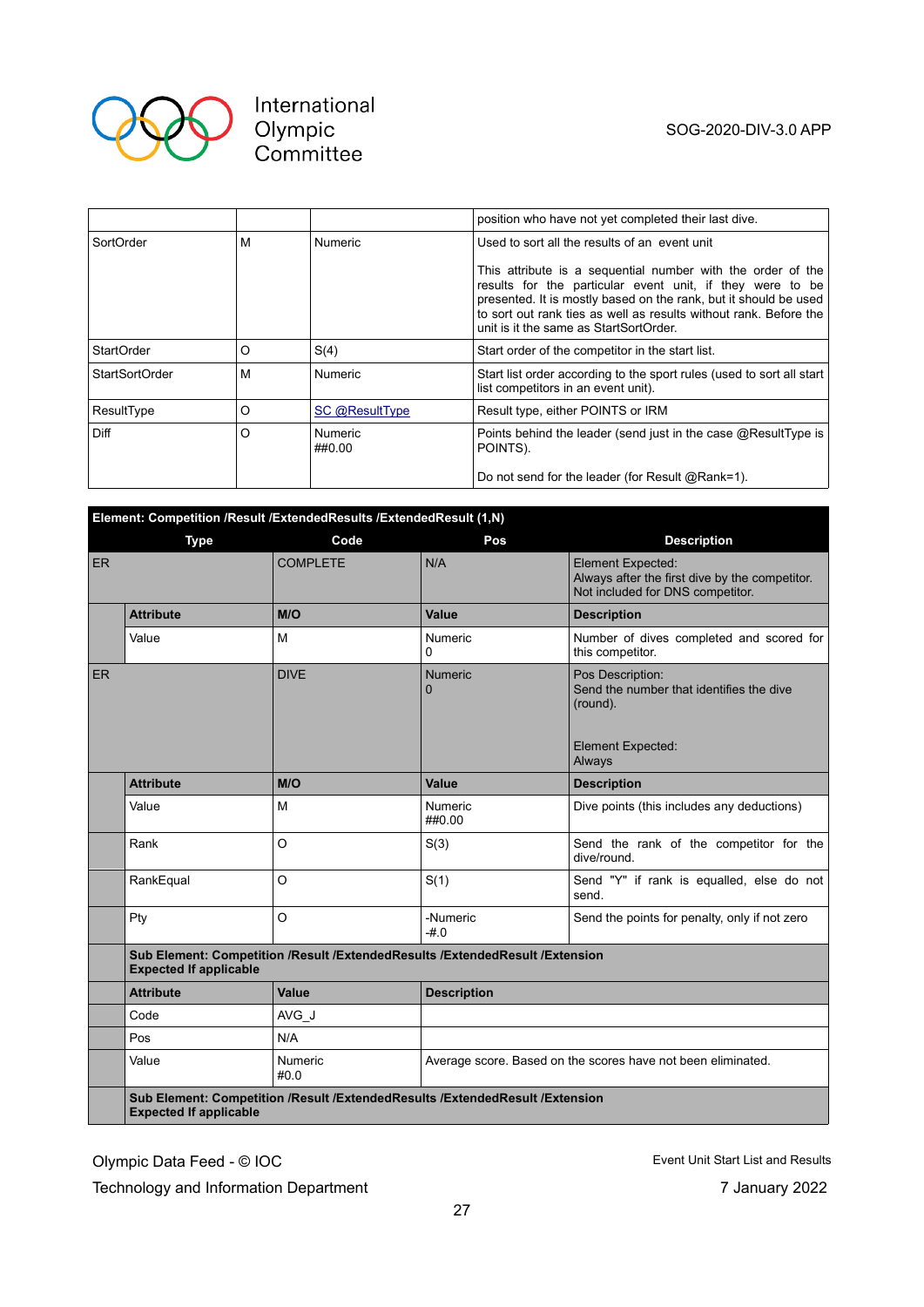

|                                                                                                 | <b>Attribute</b>                                                                                                                     | Value                                                                                  | <b>Description</b>                                                                                                                                           |                                                                          |  |
|-------------------------------------------------------------------------------------------------|--------------------------------------------------------------------------------------------------------------------------------------|----------------------------------------------------------------------------------------|--------------------------------------------------------------------------------------------------------------------------------------------------------------|--------------------------------------------------------------------------|--|
|                                                                                                 | Code                                                                                                                                 | <b>DISCARDED</b>                                                                       |                                                                                                                                                              |                                                                          |  |
|                                                                                                 | Pos                                                                                                                                  | Numeric<br>0                                                                           | Judge's sequential number                                                                                                                                    |                                                                          |  |
|                                                                                                 | Value                                                                                                                                | S(1)                                                                                   | Send "Y" if the judge score does not contribute to total score.<br>Otherwise, do not send.                                                                   |                                                                          |  |
|                                                                                                 | Sub Element: Competition /Result /ExtendedResults /ExtendedResult /Extension<br><b>Expected When available (Only for Judges)</b>     |                                                                                        |                                                                                                                                                              |                                                                          |  |
|                                                                                                 | <b>Attribute</b>                                                                                                                     | <b>Value</b>                                                                           | <b>Description</b>                                                                                                                                           |                                                                          |  |
|                                                                                                 | Code                                                                                                                                 | JUDGE                                                                                  |                                                                                                                                                              |                                                                          |  |
|                                                                                                 | Pos                                                                                                                                  | Numeric<br>0                                                                           | Judge's sequential number                                                                                                                                    |                                                                          |  |
|                                                                                                 | Value                                                                                                                                |                                                                                        | Official's function.                                                                                                                                         |                                                                          |  |
|                                                                                                 |                                                                                                                                      |                                                                                        | Only send for the Judges.<br>This means should be sent according with the Official/@Function<br>(except for Referee and Assistant Referee).                  |                                                                          |  |
|                                                                                                 | Sub Element: Competition /Result /ExtendedResults /ExtendedResult /Extension<br><b>Expected If applicable</b><br>CC @ResultsFunction |                                                                                        |                                                                                                                                                              |                                                                          |  |
|                                                                                                 | <b>Attribute</b>                                                                                                                     | <b>Value</b>                                                                           | <b>Description</b>                                                                                                                                           |                                                                          |  |
| Code<br>PTY_IND                                                                                 |                                                                                                                                      |                                                                                        |                                                                                                                                                              |                                                                          |  |
|                                                                                                 | Pos                                                                                                                                  | N/A                                                                                    |                                                                                                                                                              |                                                                          |  |
|                                                                                                 | Value                                                                                                                                | S(1)                                                                                   | Penalty indicator.                                                                                                                                           | Send "Y" if the points have a penalty, else do not send.                 |  |
|                                                                                                 | <b>Expected When available</b>                                                                                                       |                                                                                        | Sub Element: Competition /Result /ExtendedResults /ExtendedResult /Extension                                                                                 |                                                                          |  |
|                                                                                                 | <b>Attribute</b>                                                                                                                     | <b>Value</b>                                                                           | <b>Description</b>                                                                                                                                           |                                                                          |  |
|                                                                                                 | Code                                                                                                                                 | SCORE J                                                                                |                                                                                                                                                              |                                                                          |  |
|                                                                                                 | Pos                                                                                                                                  | Numeric<br>0                                                                           | Judge's sequential number                                                                                                                                    |                                                                          |  |
|                                                                                                 | Value                                                                                                                                | Numeric<br>#0.0                                                                        | deductions).<br>Send 10 -without decimal-, for perfect score.                                                                                                | Score awarded given by that judge for that dive/round (this includes any |  |
|                                                                                                 |                                                                                                                                      |                                                                                        | Sub Element: Competition /Result /ExtendedResults /ExtendedResult /Extension<br>Expected If applicable if a judge notes the dive as unsafe or overall unsafe |                                                                          |  |
|                                                                                                 | <b>Attribute</b>                                                                                                                     | $\sqrt{\frac{1}{2}}$ Value                                                             | Description                                                                                                                                                  |                                                                          |  |
|                                                                                                 | Code                                                                                                                                 | <b>UNSAFE</b>                                                                          |                                                                                                                                                              |                                                                          |  |
|                                                                                                 | Pos                                                                                                                                  | Numeric<br>0                                                                           | Judge's sequential number if the judge determines the dive is unsafe or<br>in the case the dive overall is considered unsafe then do not send<br>@Pos.       |                                                                          |  |
|                                                                                                 | Value                                                                                                                                | S(1)                                                                                   | Send "Y" when the dive/round is judged by that judge or overall as<br>unsafe dive. Otherwise do not send.                                                    |                                                                          |  |
| <b>SCORE</b><br><b>Numeric</b><br>Pos Description:<br>ER<br>$\mathbf{0}$<br>numbers of rounds). |                                                                                                                                      | Send the number that identifies the round<br>number, from 1 to n (where n is the total |                                                                                                                                                              |                                                                          |  |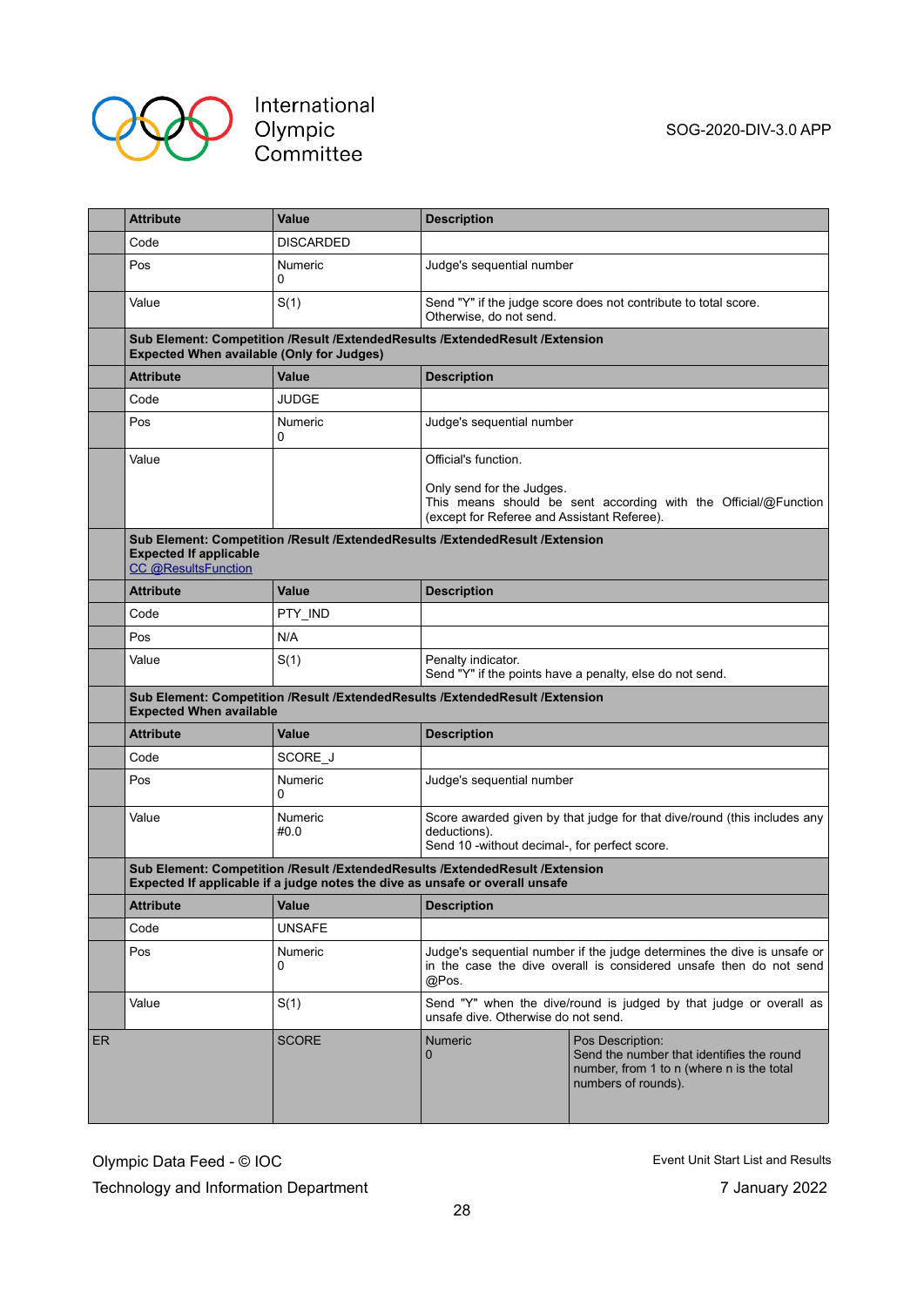

|                                                                                                                                                       |                                                                                                                                                        |                                                                                                                                              | <b>Element Expected:</b><br>Always                                                                                                                                                                      |
|-------------------------------------------------------------------------------------------------------------------------------------------------------|--------------------------------------------------------------------------------------------------------------------------------------------------------|----------------------------------------------------------------------------------------------------------------------------------------------|---------------------------------------------------------------------------------------------------------------------------------------------------------------------------------------------------------|
| <b>Attribute</b>                                                                                                                                      | M/O                                                                                                                                                    | Value                                                                                                                                        | <b>Description</b>                                                                                                                                                                                      |
| Value                                                                                                                                                 | O                                                                                                                                                      | <b>Numeric</b><br>##0.00                                                                                                                     | Total points after the dive in that round.<br>Do not send for the current competitor (or in<br>the START_LIST message), as well as the<br>other attributes (@Rank, @RankEqual,<br>@SortOrder and @Diff) |
| <b>IRM</b>                                                                                                                                            | O                                                                                                                                                      | SC @IRM                                                                                                                                      | Invalid result mark (if applies)                                                                                                                                                                        |
| Rank                                                                                                                                                  | O                                                                                                                                                      | String                                                                                                                                       | Send the overall rank of the competitor after<br>the dive in that round.                                                                                                                                |
| RankEqual                                                                                                                                             | O                                                                                                                                                      | S(1)                                                                                                                                         | Send "Y" if rank is equalled, else do not<br>send.                                                                                                                                                      |
| SortOrder                                                                                                                                             | O                                                                                                                                                      | <b>Numeric</b>                                                                                                                               | Send sequential number with the order of the<br>competitor (Rank Order) considering all<br>competitors.                                                                                                 |
| Diff                                                                                                                                                  | O                                                                                                                                                      | <b>Numeric</b><br>##0.00                                                                                                                     | Send the points behind the leader at the<br>corresponding point, after that round.                                                                                                                      |
|                                                                                                                                                       |                                                                                                                                                        |                                                                                                                                              | Do not send if the competitor after the<br>dive/round is the leader (for SCORE<br>/@Rank=1).                                                                                                            |
| Sub Element: Competition /Result /ExtendedResults /ExtendedResult /Extension<br>Expected When competitor becomes current. Do not send unless current. |                                                                                                                                                        |                                                                                                                                              |                                                                                                                                                                                                         |
| <b>Attribute</b>                                                                                                                                      | <b>Value</b>                                                                                                                                           | <b>Description</b>                                                                                                                           |                                                                                                                                                                                                         |
| Code                                                                                                                                                  | <b>AVG</b>                                                                                                                                             |                                                                                                                                              |                                                                                                                                                                                                         |
| Pos                                                                                                                                                   | Numeric<br>0                                                                                                                                           | Sequential number for each average.<br>For Individual events: from 1 to 4.<br>For Synchronized events: from 1 to 3.                          |                                                                                                                                                                                                         |
| Value                                                                                                                                                 | String                                                                                                                                                 |                                                                                                                                              | Average score (with format #0.0) needed to reach the rank put in AVR H                                                                                                                                  |
|                                                                                                                                                       |                                                                                                                                                        | Send "-" if the competitor has a score above the target rank or target is<br>not applicable.<br>Send "x" if not possible to attain this rank |                                                                                                                                                                                                         |
|                                                                                                                                                       | Sub Element: Competition /Result /ExtendedResults /ExtendedResult /Extension<br>Expected When competitor becomes current. Do not send unless current.  |                                                                                                                                              |                                                                                                                                                                                                         |
| <b>Attribute</b>                                                                                                                                      | Value                                                                                                                                                  | <b>Description</b>                                                                                                                           |                                                                                                                                                                                                         |
| Code                                                                                                                                                  | AVG_H                                                                                                                                                  |                                                                                                                                              |                                                                                                                                                                                                         |
| Pos                                                                                                                                                   | Numeric<br>0                                                                                                                                           | Sequential number for each average.                                                                                                          |                                                                                                                                                                                                         |
|                                                                                                                                                       |                                                                                                                                                        | For Individual events: from 1 to 4.<br>For Synchronized events: from 1 to 3.                                                                 |                                                                                                                                                                                                         |
| Value                                                                                                                                                 | Numeric<br>#0                                                                                                                                          | For @Pos=1: Send 1<br>For @Pos=2: Send 2<br>For @Pos=3: Send 3                                                                               | For $@Pos=4$ : "n", n is the last qualifying place (in sent in pre-finals)                                                                                                                              |
|                                                                                                                                                       | Sub Element: Competition /Result /ExtendedResults /ExtendedResult /Extension<br>Expected If applicable including on start list after preliminary round |                                                                                                                                              |                                                                                                                                                                                                         |
| <b>Attribute</b>                                                                                                                                      | <b>Value</b>                                                                                                                                           | <b>Description</b>                                                                                                                           |                                                                                                                                                                                                         |

Olympic Data Feed - © IOC **Example 2018** Event Unit Start List and Results Technology and Information Department 7 January 2022

29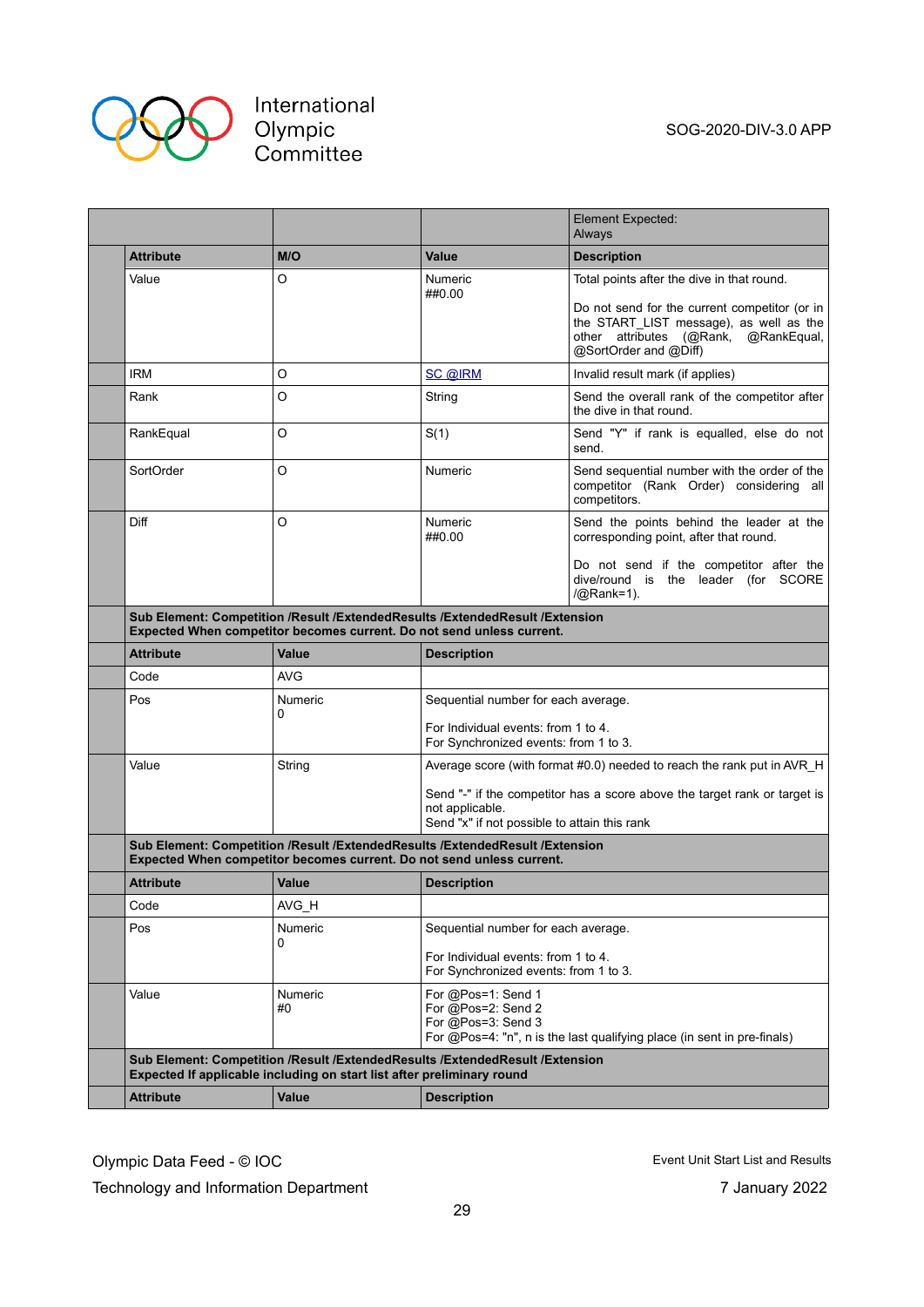

| Code                                                                                                                                                                                        | PREV ERANK     |                                                                                                                                                                                                                                                                  |  |
|---------------------------------------------------------------------------------------------------------------------------------------------------------------------------------------------|----------------|------------------------------------------------------------------------------------------------------------------------------------------------------------------------------------------------------------------------------------------------------------------|--|
| Pos                                                                                                                                                                                         | N/A            |                                                                                                                                                                                                                                                                  |  |
| Value                                                                                                                                                                                       | S(1)           | Send "Y" in the case of equalled previous rank, else do not send.                                                                                                                                                                                                |  |
| Sub Element: Competition / Result / Extended Results / Extended Result / Extension<br>Expected Always (including in the start list message in semi-finals and finals for Individual events) |                |                                                                                                                                                                                                                                                                  |  |
| <b>Attribute</b>                                                                                                                                                                            | Value          | <b>Description</b>                                                                                                                                                                                                                                               |  |
| Code                                                                                                                                                                                        | PREV IDX       |                                                                                                                                                                                                                                                                  |  |
| Pos                                                                                                                                                                                         | N/A            |                                                                                                                                                                                                                                                                  |  |
| Value                                                                                                                                                                                       | <b>Numeric</b> | Overall Sort Order of the competitor before the current dive/round.<br>In preliminary (& finals in synchro), during dive/round 1, the value will be<br>blank.<br>In semi-finals and finals, during dive/round 1, the value will be previous<br>phase @SortOrder. |  |
| Sub Element: Competition / Result / Extended Results / Extended Result / Extension<br>Expected Always (including in the start list message in semi-finals and finals for Individual events) |                |                                                                                                                                                                                                                                                                  |  |
| <b>Attribute</b>                                                                                                                                                                            | Value          | <b>Description</b>                                                                                                                                                                                                                                               |  |
| Code                                                                                                                                                                                        | PREV RANK      |                                                                                                                                                                                                                                                                  |  |
| Pos                                                                                                                                                                                         | N/A            |                                                                                                                                                                                                                                                                  |  |
| Value                                                                                                                                                                                       | String         | Overall Rank of the competitor before the current dive/round.<br>In preliminary (& synchro finals), during dive/round 1, the value will be<br>blank.<br>In semi-finals and finals, during dive/round 1, the value will be previous<br>phase rank.                |  |

#### **Sample (General)**

<ExtendedResult Type="ER" Code="SCORE" Pos="2" Value="142.50" Rank="1" RankEqual="Y" SortOrder="1">

<Extension Code="PREV\_RANK" Value="2" />

<Extension Code="PREV\_ERANK" Value="N" />

<Extension Code="PREV\_IDX" Value="2" />

</ExtendedResult>

<ExtendedResult Type="ER" Code="DIVE" Pos="2" Value="76.50" Rank="1" RankEqual="Y">

- <Extension Code="JUDGE" Pos="1" Value="J1" />
- <Extension Code="SCORE\_J" Pos="1" Value="8.5" />
- <Extension Code="DISCARDED" Pos="1" Value="Y" />

<Extension Code="JUDGE" Pos="2" Value="J2" />

<Extension Code="SCORE\_J" Pos="2" Value="9.0" />

<Extension Code="DISCARDED" Pos="2" Value="Y" />

<Extension Code="JUDGE" Pos="3" Value="J3" />

<Extension Code="SCORE\_J" Pos="3" Value="9.0" />

- <Extension Code="DISCARDED" Pos="3" Value="Y" />
- <Extension Code="JUDGE" Pos="4" Value="J4" />

<Extension Code="SCORE\_J" Pos="4" Value="8.5" />

<Extension Code="DISCARDED" Pos="4" Value="Y" />

<Extension Code="JUDGE" Pos="5" Value="J5" />

```
 <Extension Code="SCORE_J" Pos="5" Value="8.5" />
```
 <Extension Code="JUDGE" Pos="6" Value="J6" /> <Extension Code="SCORE\_J" Pos="6" Value="8.5" />

<Extension Code="JUDGE" Pos="7" Value="J7" />

- <Extension Code="SCORE\_J" Pos="7" Value="8.5" />
- <Extension Code="AVG\_J" Value="8.5" />

<sup>&</sup>lt;/ExtendedResult>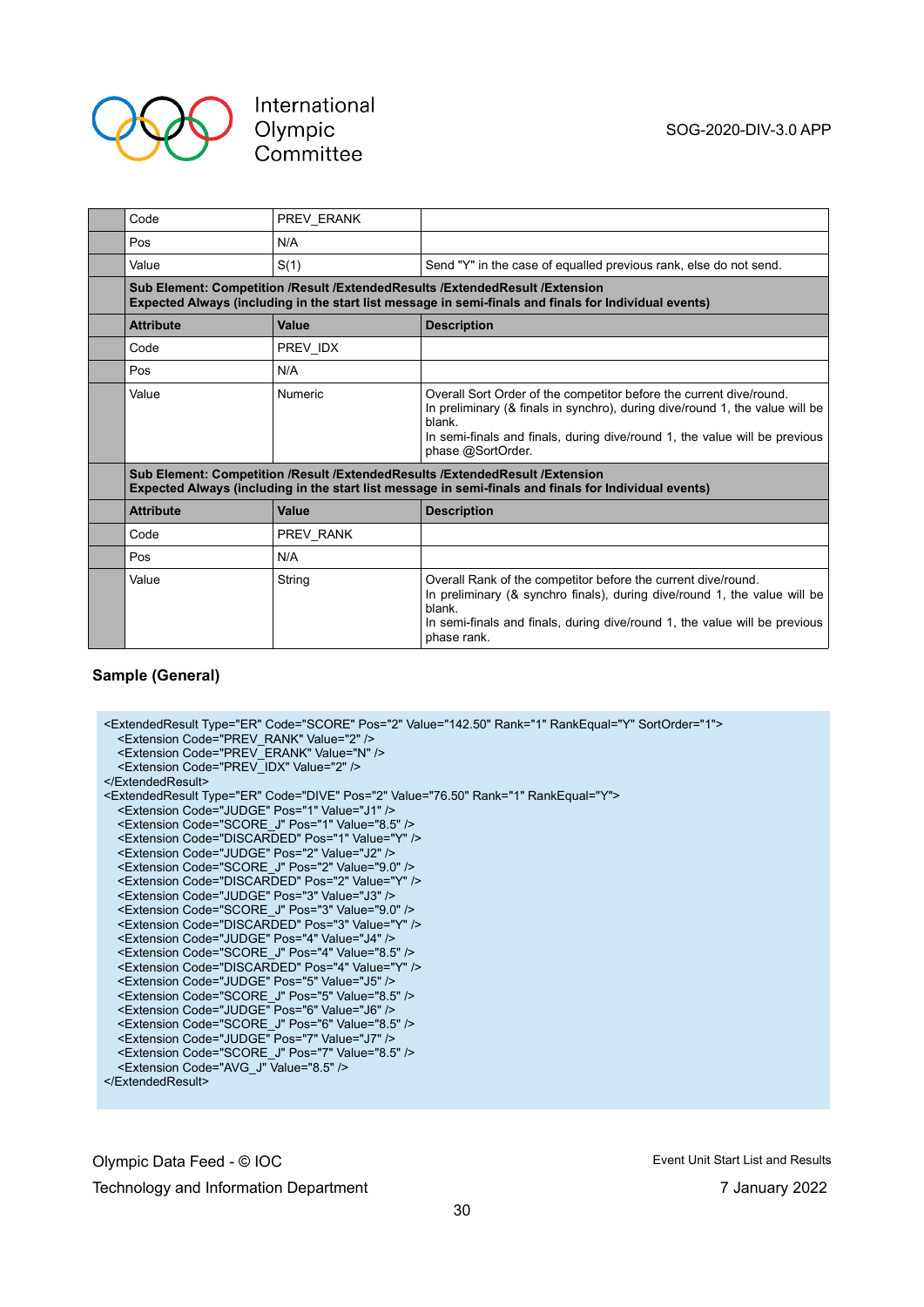

<span id="page-30-2"></span><span id="page-30-1"></span><span id="page-30-0"></span>

| Element: Competition /Result /Competitor (1,1)      |                                                                |             |                               |                                |                             |                                                                                  |
|-----------------------------------------------------|----------------------------------------------------------------|-------------|-------------------------------|--------------------------------|-----------------------------|----------------------------------------------------------------------------------|
| Competitor related to the result of one event unit. |                                                                |             |                               |                                |                             |                                                                                  |
|                                                     | <b>Attribute</b>                                               | M/O         | Value                         |                                |                             | <b>Description</b>                                                               |
| Code                                                |                                                                | M           | S(20)<br>with<br>no<br>zeroes | leading                        | Competitor's ID             |                                                                                  |
| Type                                                |                                                                | M           | S(1)                          |                                | T for team<br>A for athlete |                                                                                  |
|                                                     | Organisation                                                   | O           | CC @Organisation              |                                | Competitor's organisation   |                                                                                  |
|                                                     |                                                                |             |                               |                                |                             |                                                                                  |
|                                                     | Element: Competition /Result /Competitor /Description (0,1)    |             |                               |                                |                             |                                                                                  |
|                                                     | Competitors extended information (for Team events).            |             |                               |                                |                             |                                                                                  |
| TeamName                                            | <b>Attribute</b>                                               | M/O<br>M    | Value                         |                                | Name of the team.           | <b>Description</b>                                                               |
|                                                     |                                                                |             | S(73)                         |                                |                             |                                                                                  |
|                                                     | Element: Competition /Result /Competitor /EventUnitEntry (0,N) |             |                               |                                |                             |                                                                                  |
|                                                     | For synchronised event information (for Team events).          |             |                               |                                |                             |                                                                                  |
|                                                     | <b>Type</b>                                                    |             | Code                          |                                | Pos                         | <b>Description</b>                                                               |
| EUE_DIVE                                            |                                                                | <b>DD</b>   |                               | <b>Numeric</b>                 |                             | Pos Description:<br>Round number                                                 |
|                                                     |                                                                |             |                               | $\overline{0}$                 |                             |                                                                                  |
|                                                     |                                                                |             |                               |                                |                             | <b>Element Expected:</b>                                                         |
|                                                     |                                                                |             |                               |                                |                             | As soon as it is known.                                                          |
|                                                     | <b>Attribute</b>                                               | M/O         |                               | <b>Value</b>                   |                             | <b>Description</b>                                                               |
|                                                     | Value                                                          | M           |                               | <b>Numeric</b><br>0.0          |                             | Degree of difficulty.                                                            |
| EUE_DIVE                                            |                                                                | <b>DESC</b> |                               | <b>Numeric</b><br>$\mathbf{0}$ |                             | Pos Description:<br>Round number                                                 |
|                                                     |                                                                |             |                               |                                |                             | Element Expected:<br>As soon as it is known.                                     |
|                                                     | <b>Attribute</b>                                               | M/O         |                               | <b>Value</b>                   |                             | <b>Description</b>                                                               |
|                                                     | Value                                                          | M           |                               | String                         |                             | Dive's description.                                                              |
| EUE_DIVE                                            |                                                                | <b>NUM</b>  |                               | <b>Numeric</b><br>$\mathbf{0}$ |                             | Pos Description:<br>Round number<br>Element Expected:<br>As soon as it is known. |
|                                                     | <b>Attribute</b>                                               | M/O         |                               | <b>Value</b>                   |                             | <b>Description</b>                                                               |
|                                                     | Value                                                          | м           |                               | S(5)                           |                             | Dive number<br>(e.g.: "6241B")                                                   |
| EUE DIVE                                            |                                                                | <b>TYPE</b> |                               | Numeric<br>0                   |                             | Pos Description:<br>Round number<br>Element Expected:                            |

Olympic Data Feed - © IOC **Example 2018** Event Unit Start List and Results Technology and Information Department 7 January 2022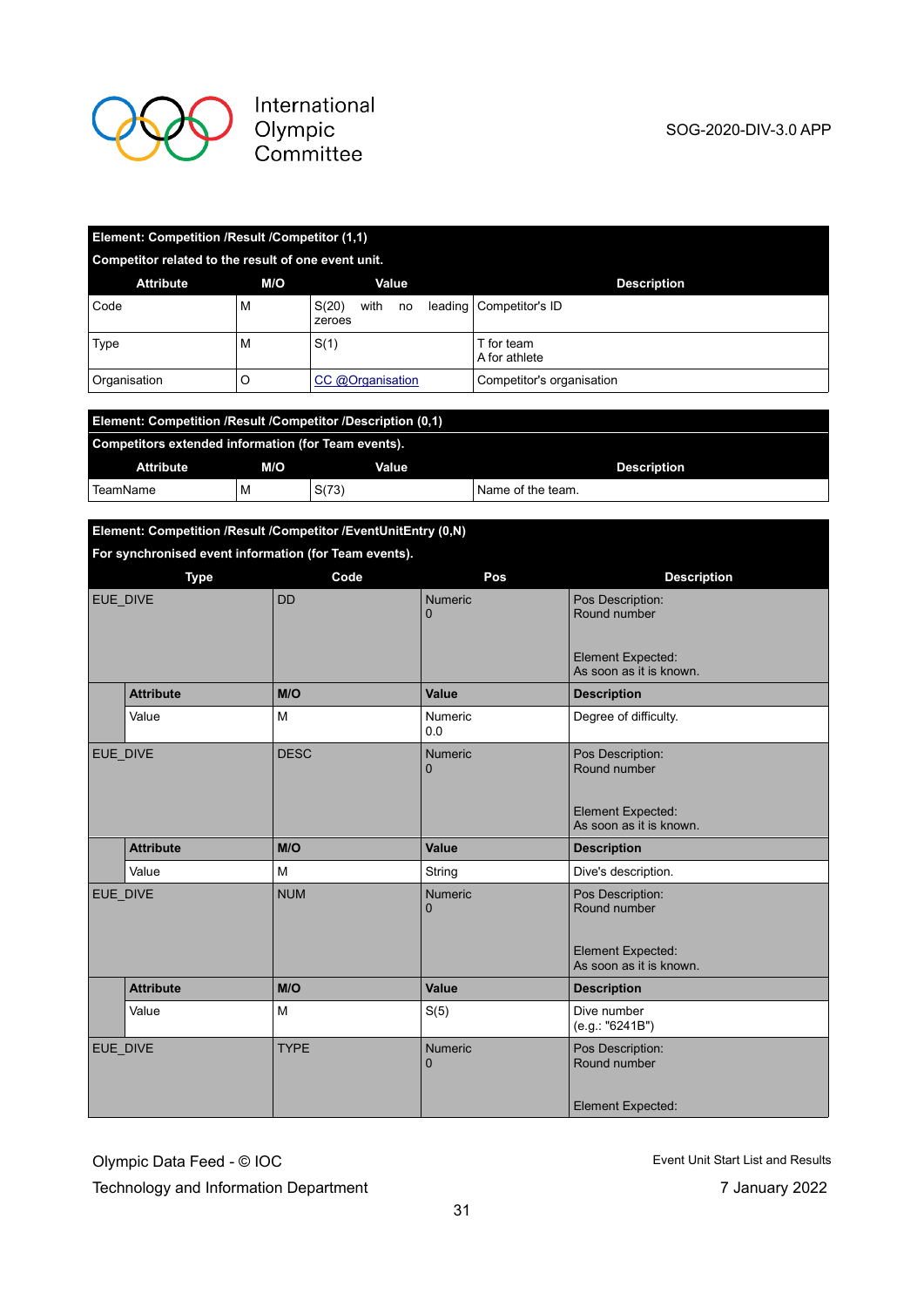

|  |                  |     |                          | As soon as it is known. |
|--|------------------|-----|--------------------------|-------------------------|
|  | <b>Attribute</b> | M/O | <b>Value</b>             | Description             |
|  | Value            | M   | <b>SC @DivePositions</b> | Dive positions          |

#### **Sample (Synchronised)**

| <eventunitentry code="NUM" pos="1" type="EUE DIVE" value="405B"></eventunitentry>                                   |
|---------------------------------------------------------------------------------------------------------------------|
| <eventunitentry code="DD" pos="1" type="EUE DIVE" value="3.0"></eventunitentry>                                     |
| <eventunitentry code="DESC" pos="1" type="EUE DIVE" value="Inward 2 1/2 Somersault"></eventunitentry>               |
| <eventunitentry code="TYPE" pos="1" type="EUE DIVE" value="B"></eventunitentry>                                     |
| <eventunitentry code="NUM" pos="2" type="EUE DIVE" value="5335D"></eventunitentry>                                  |
| <eventunitentry code="DD" pos="2" type="EUE DIVE" value="2.9"></eventunitentry>                                     |
| <eventunitentry code="DESC" pos="2" type="EUE DIVE" value="Reverse 1 1/2 Somersault 2 1/2 Twists"></eventunitentry> |
| <eventunitentry code="TYPE" pos="2" type="EUE DIVE" value="D"></eventunitentry>                                     |
| $\cdots$                                                                                                            |
|                                                                                                                     |

<span id="page-31-2"></span>

| <b>Element: Competition /Result /Competitor /Composition /Athlete (0.N)</b> |     |                               |                                                                                                                                   |  |  |
|-----------------------------------------------------------------------------|-----|-------------------------------|-----------------------------------------------------------------------------------------------------------------------------------|--|--|
| <b>Attribute</b>                                                            | M/O | Value                         | <b>Description</b>                                                                                                                |  |  |
| Code                                                                        | м   | S(20)<br>with<br>no<br>zeroes | leading Athlete's ID. Can belong to a team member or an individual<br>athlete.                                                    |  |  |
| Order                                                                       | M   | Numeric<br>0                  | (if Competitor $@Type="T"$ ): Order attribute used to sort the<br>team members by Family Name.<br>(if Competitor $@Type="A"$ ): 1 |  |  |

<span id="page-31-1"></span>

| Element: Competition /Result /Competitor /Composition /Athlete /Description (1,1) |     |                  |                                                                            |  |  |  |
|-----------------------------------------------------------------------------------|-----|------------------|----------------------------------------------------------------------------|--|--|--|
| Athletes extended information.                                                    |     |                  |                                                                            |  |  |  |
| <b>Attribute</b>                                                                  | M/O | Value            | <b>Description</b>                                                         |  |  |  |
| GivenName                                                                         | O   | S(25)            | Given name in WNPA format (mixed case)                                     |  |  |  |
| FamilyName                                                                        | м   | S(25)            | Family name in WNPA format (mixed case)                                    |  |  |  |
| Gender                                                                            | м   | CC @PersonGender | Gender of the athlete                                                      |  |  |  |
| Organisation                                                                      | м   | CC @Organisation | Athletes' organisation                                                     |  |  |  |
| <b>BirthDate</b>                                                                  | O   | Date             | Birth date (example: YYYY-MM-DD). Must include if the data is<br>available |  |  |  |
| <b>IFId</b>                                                                       | O   | S(16)            | International Federation ID                                                |  |  |  |

<span id="page-31-0"></span>**Element: Competition /Result /Competitor /Composition /Athlete /EventUnitEntry (0,N) Individual athletes entry information (for Individual events). Type Code Pos Description** EUE\_DIVE DD Numeric 0 Pos Description: Round number Element Expected: As soon as it is known. **Attribute M/O Value Description** Value M M Numeric 0.0 Degree of difficulty.

Olympic Data Feed - © IOC **Example 2018** Event Unit Start List and Results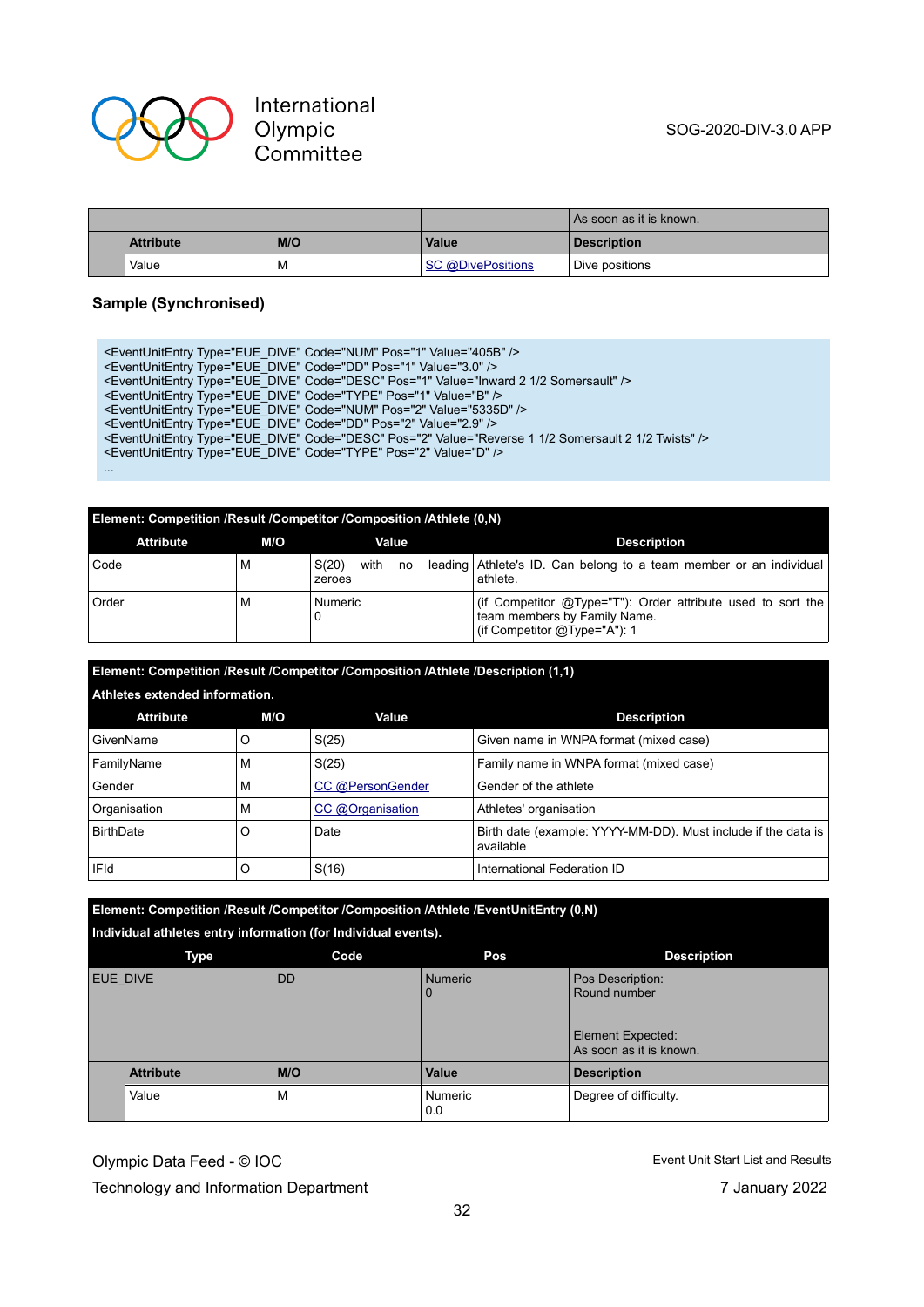

| EUE DIVE   |                  | <b>DESC</b>     | <b>Numeric</b><br>$\Omega$ | Pos Description:<br>Round number<br><b>Element Expected:</b><br>As soon as it is known. |
|------------|------------------|-----------------|----------------------------|-----------------------------------------------------------------------------------------|
|            |                  |                 |                            |                                                                                         |
|            | <b>Attribute</b> | M/O             | Value                      | <b>Description</b>                                                                      |
|            | Value            | M               | String                     | Dive's description.                                                                     |
| EUE_DIVE   |                  | <b>NUM</b>      | <b>Numeric</b><br>$\Omega$ | Pos Description:<br>Round number<br><b>Element Expected:</b>                            |
|            |                  |                 |                            | As soon as it is known.                                                                 |
|            | <b>Attribute</b> | M/O             | Value                      | <b>Description</b>                                                                      |
|            | Value            | M               | S(5)                       | Dive number<br>(e.g.: "6241B")                                                          |
| EUE_DIVE   |                  | <b>TYPE</b>     | <b>Numeric</b><br>$\Omega$ | Pos Description:<br>Round number<br><b>Element Expected:</b><br>As soon as it is known. |
|            | <b>Attribute</b> | M/O             | Value                      | <b>Description</b>                                                                      |
|            | Value            | M               | <b>SC @DivePositions</b>   | Dive positions                                                                          |
| <b>EUE</b> |                  | <b>PREVIOUS</b> | N/A                        | <b>Element Expected:</b><br>All phases except first.                                    |
|            | <b>Attribute</b> | M/O             | <b>Value</b>               | <b>Description</b>                                                                      |
|            | Value            | M               | Numeric<br>##0.00          | Points scored in the previous phase.                                                    |

 **Sample (Individual)** 

```
<EventUnitEntry Type="EUE_DIVE" Code="NUM" Pos="1" Value="405B" />
<EventUnitEntry Type="EUE_DIVE" Code="DD" Pos="1" Value="3.0" />
<EventUnitEntry Type="EUE_DIVE" Code="DESC" Pos="1" Value="Inward 2 1/2 Somersault" /> 
<EventUnitEntry Type="EUE_DIVE" Code="TYPE" Pos="1" Value="B" />
<EventUnitEntry Type="EUE_DIVE" Code="NUM" Pos="2" Value="5335D" />
<EventUnitEntry Type="EUE_DIVE" Code="DD" Pos="2" Value="2.9" />
<EventUnitEntry Type="EUE_DIVE" Code="DESC" Pos="2" Value="Reverse 1 1/2 Somersault 2 1/2 Twists" />
<EventUnitEntry Type="EUE_DIVE" Code="TYPE" Pos="2" Value="D" />
...
```
33

### <span id="page-32-0"></span>**2.3.3.6 Message Sort**

Sort by Result @SortOrder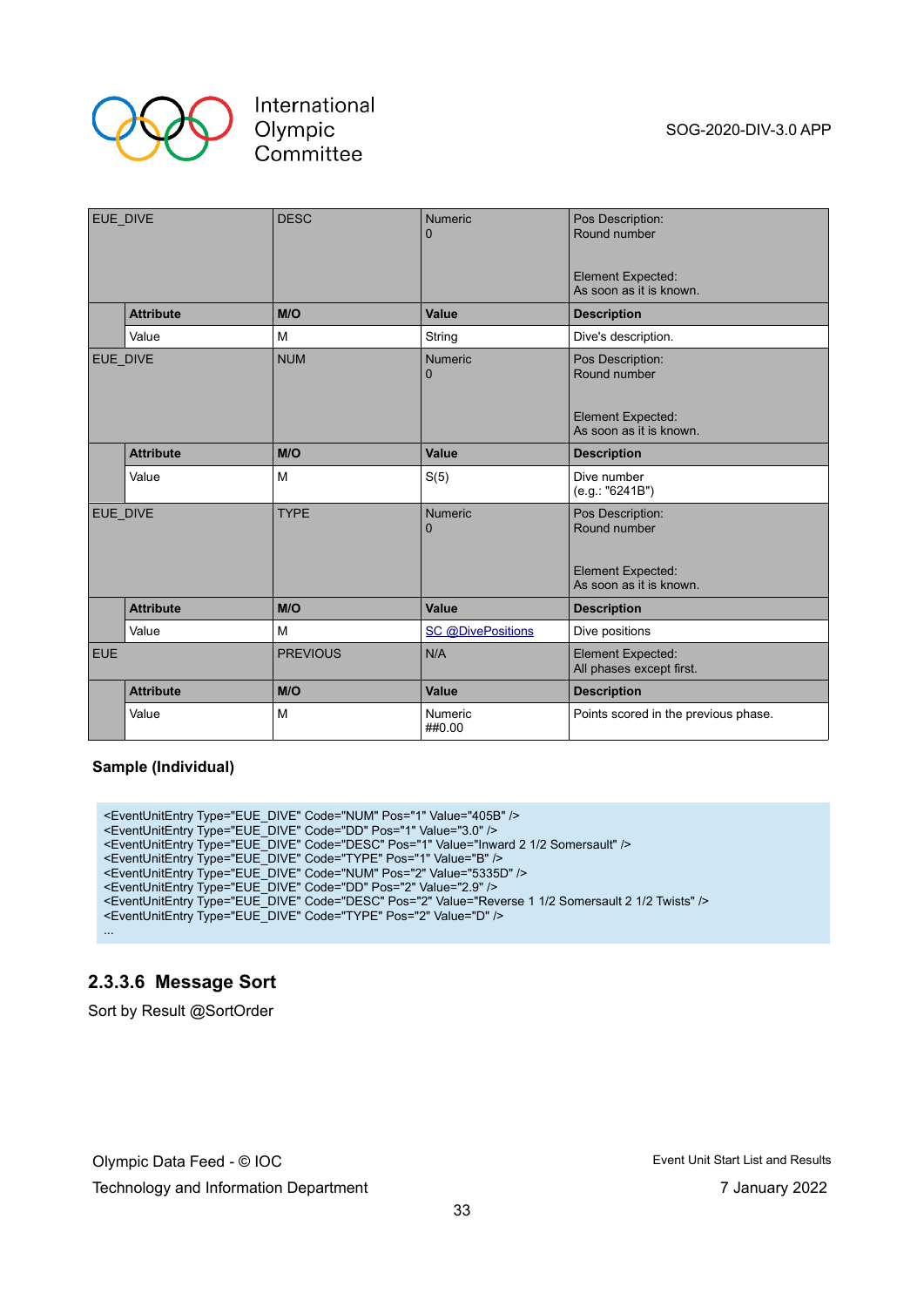### <span id="page-33-4"></span>**2.3.4 Event Final Ranking**

### <span id="page-33-3"></span>**2.3.4.1 Description**

The Event Final Ranking is a message containing the final results and ranking at the completion of one particular event, either for individual athletes or for agregated athletes.

The final ranking message is a generic message for all sports, including the full event final result for all competitors who were either ranked, got an Invalid Rank Mark (disqualified, etc.), or both.

### <span id="page-33-2"></span>**2.3.4.2 Header Values**

The following table describes the message header attributes.

| <b>Attribute</b>    | Value                      | <b>Comment</b>                                                                                                                                                                  |
|---------------------|----------------------------|---------------------------------------------------------------------------------------------------------------------------------------------------------------------------------|
| CompetitionCode     | CC @Competition            | Unique ID for competition                                                                                                                                                       |
| DocumentCode        | CC @Event                  | Full RSC of the Event                                                                                                                                                           |
| DocumentType        | DT RANKING                 | Event Final ranking message                                                                                                                                                     |
| Version             | 1.1V                       | Version number associated to the message's content. Ascending<br>number                                                                                                         |
| <b>ResultStatus</b> | CC @ResultStatus           | Result status, indicates whether the data is official or partial.<br><b>PARTIAL</b><br><b>OFFICIAL</b>                                                                          |
| FeedFlag            | "P"-Production<br>"T"-Test | Test message or production message.                                                                                                                                             |
| Date                | Date                       | Date when the message is generated, expressed in the local time zone<br>where the message was produced.                                                                         |
| Time                | Time                       | Time up to milliseconds when the message is generated, expressed in<br>the local time zone where the message was produced.                                                      |
| LogicalDate         | Date                       | Logical Date of events. This is the same as the physical day except<br>when the unit or message transmission extends after midnight.<br>See full explanation in ODF Foundation. |
| Source              | SC @Source                 | Code indicating the system which generated the message.                                                                                                                         |

### <span id="page-33-1"></span>**2.3.4.3 Trigger and Frequency**

This message is triggered after a unit which affects the final ranking is official and that particular ranking is not subject to change or some rankings in that unit are not subject to change. Trigger before the semifinals and finals if there are any changes participation (or not) of reserves. Trigger also after any change.

### <span id="page-33-0"></span>**2.3.4.4 Message Structure**

The following table defines the structure of the message.

| Level 1           | Level 2 | Level 3 | Level 4 | Level 5 | Level 6 | Level 7 |
|-------------------|---------|---------|---------|---------|---------|---------|
| Competition (0.1) |         |         |         |         |         |         |
|                   | Gen     |         |         |         |         |         |
|                   | Sport   |         |         |         |         |         |

Olympic Data Feed - © IOC **Example 2018** Event Final Ranking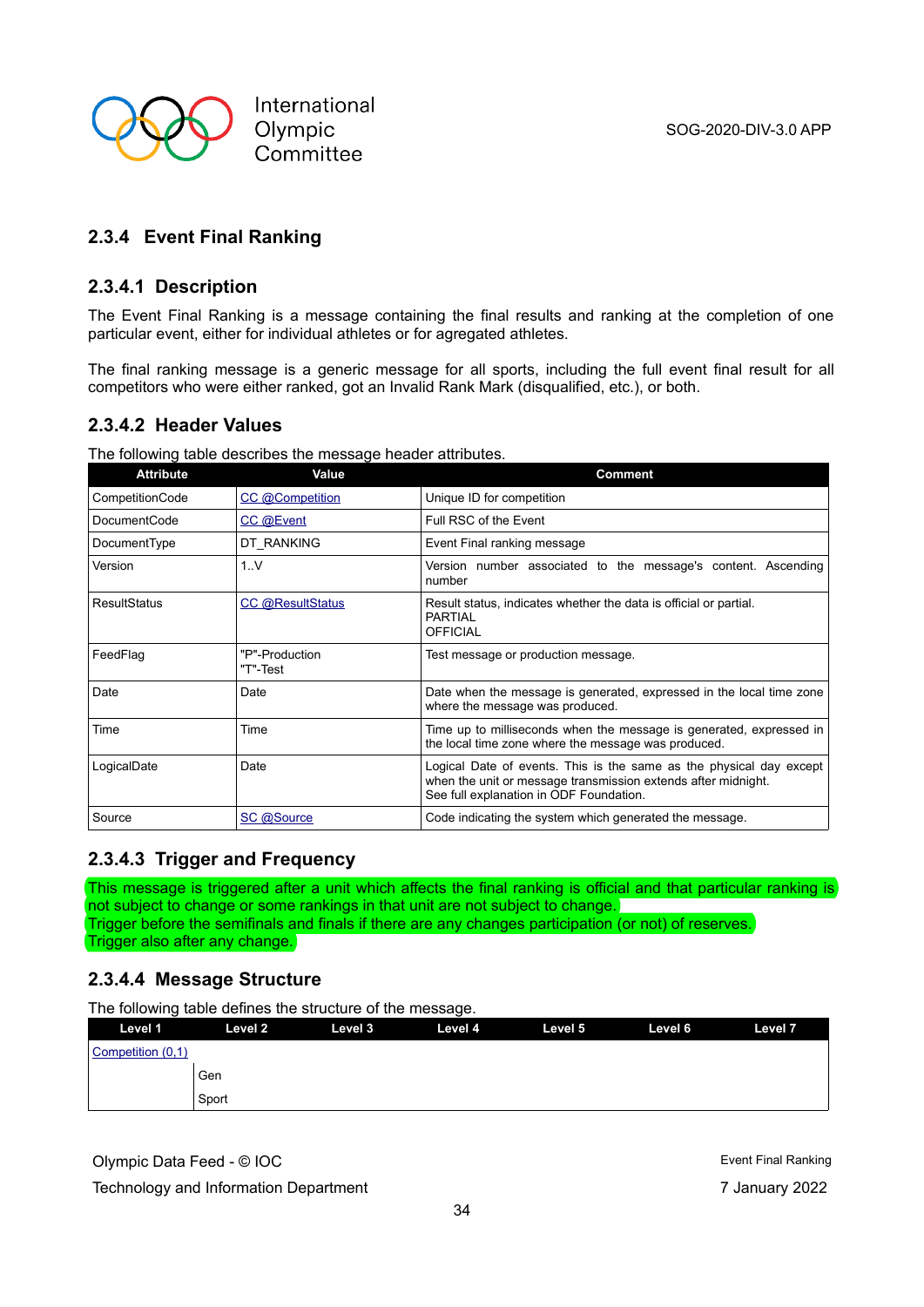



### <span id="page-34-0"></span>**2.3.4.5 Message Values**

<span id="page-34-1"></span>

| <b>Element: Competition (0,1)</b> |     |       |  |  |  |  |                    |                                                          |  |
|-----------------------------------|-----|-------|--|--|--|--|--------------------|----------------------------------------------------------|--|
| <b>Attribute</b>                  | M/O | Value |  |  |  |  | <b>Description</b> |                                                          |  |
| Gen                               |     | S(20) |  |  |  |  |                    | Version of the General Data Dictionary applicable to the |  |

Olympic Data Feed - © IOC **Example 2018** Event Final Ranking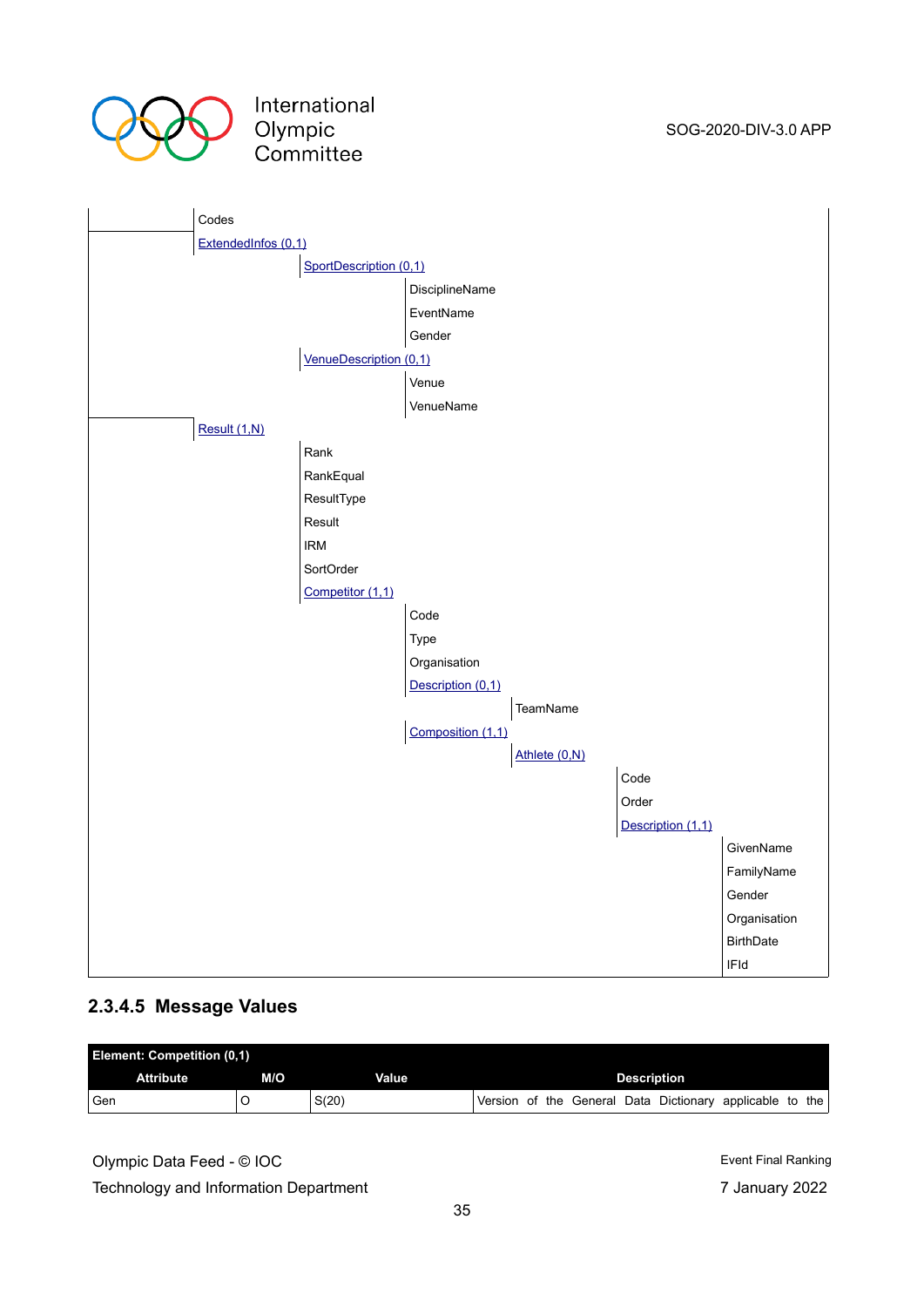

|       |       | message                                                        |
|-------|-------|----------------------------------------------------------------|
| Sport | S(20) | Version of the Sport Data Dictionary applicable to the message |
| Codes | S(20) | Version of the Codes applicable to the message                 |

<span id="page-35-3"></span>

| Element: Competition /ExtendedInfos /SportDescription (0.1) |     |                 |                                                                                                 |  |  |  |
|-------------------------------------------------------------|-----|-----------------|-------------------------------------------------------------------------------------------------|--|--|--|
| <b>Sport Description in text</b>                            |     |                 |                                                                                                 |  |  |  |
| <b>Attribute</b>                                            | M/O | Value           | <b>Description</b>                                                                              |  |  |  |
| <b>DisciplineName</b>                                       | м   | S(40)           | Discipline ENG Description (not code) from Common Codes                                         |  |  |  |
| EventName                                                   | M   | S(40)           | Event ENG Description (not code) from Common Codes. Must<br>be included if it is a single event |  |  |  |
| Gender                                                      | м   | CC @SportGender | Gender code for the event unit. Must be included if it is a single<br>gender                    |  |  |  |

<span id="page-35-2"></span>

| Element: Competition /ExtendedInfos /VenueDescription (0,1) |     |               |                                                    |  |  |
|-------------------------------------------------------------|-----|---------------|----------------------------------------------------|--|--|
| l Venue Names in text                                       |     |               |                                                    |  |  |
| <b>Attribute</b>                                            | M/O | Value         | <b>Description</b>                                 |  |  |
| Venue                                                       | м   | CC @VenueCode | Venue code                                         |  |  |
| VenueName                                                   | M   | S(25)         | Venue ENG Description (not code) from Common Codes |  |  |

#### <span id="page-35-1"></span>**Element: Competition /Result (1,N)**

**For any event final ranking message, there should be at least one competitor being awarded a result for the event. Attribute M/O Value Description** Rank O Text Final rank of the competitor in the corresponding event. RankEqual  $\begin{vmatrix} 0 & 1 \\ 1 & 1 \end{vmatrix}$  S(1) Similarly identifies if a rank has been equalled. Send "Y" only if applicable. ResultType  $\vert M \vert$  [SC @ResultType](http://odf.olympictech.org/2024-Paris/codes/HTML/og_sc/odf_sc_ResultType_SOG_DIV.htm)  $\vert T$ ype of the @Result attribute. Result type, either POINTS or IRM for the corresponding event. Result  $\vert$  O Numeric ##0.00 The result of the competitor in the event (final only) IRM  $\vert$  O  $\vert$  [SC @IRM](http://odf.olympictech.org/2024-Paris/codes/HTML/og_sc/odf_sc_IRM_SOG_DIV.htm) The invalid result mark, in case it is assigned SortOrder M Numeric Unique sort order for all results based on rank to break rank ties. This attribute is a sequential number with the order of the results for the particular event, if they were to be presented. It is mostly based on the rank, but it should be used to sort out rank ties as well as results without rank.

#### <span id="page-35-0"></span>**Element: Competition /Result /Competitor (1,1) Competitor related to one final event result. Attribute M/O Value Description** Code M S(20) with no leading<br>zeroes or SC zeroes @CompetitorPlace Competitor's ID or another indicator (SC @CompetitorPlace) in the case where there is no competitor in the rank due to IRM. NOAWARD if the place is not awarded.  $\begin{array}{ccc} \text{Type} & \hspace{1.5cm} |{\sf M}| & \text{S(1)} & \text{I} \end{array}$  or team A for athlete

Olympic Data Feed - © IOC **Example 2018** Event Final Ranking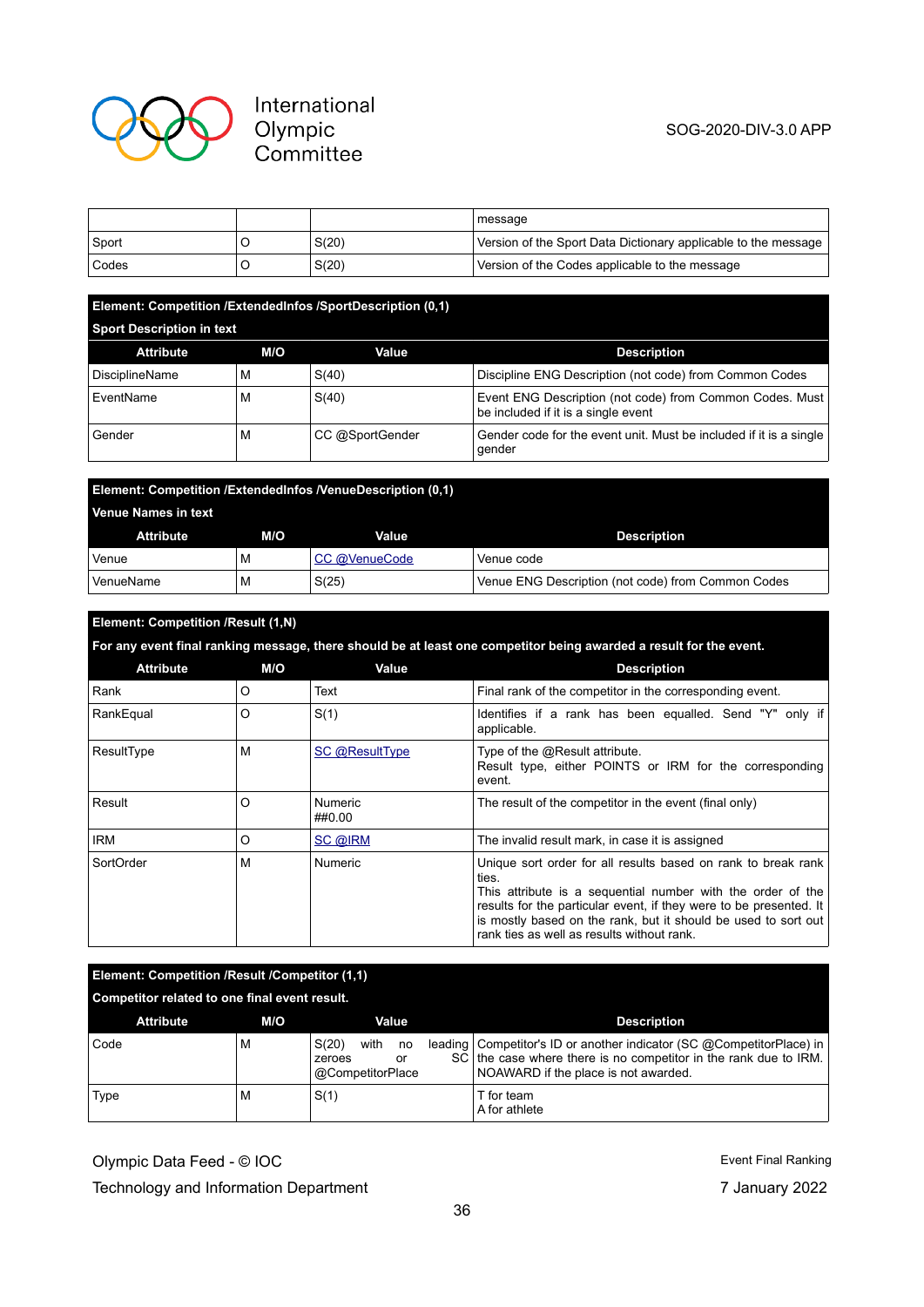

<span id="page-36-3"></span>

| Organisation     | Ő   | CC @Organisation                                                   | Competitor's organisation if known        |  |
|------------------|-----|--------------------------------------------------------------------|-------------------------------------------|--|
|                  |     |                                                                    |                                           |  |
|                  |     | <b>Element: Competition /Result /Competitor /Description (0.1)</b> |                                           |  |
|                  |     |                                                                    |                                           |  |
| <b>Attribute</b> | M/O | Value                                                              | <b>Description</b>                        |  |
| TeamName         | м   | S(73)                                                              | Name of the team. Only applies for teams. |  |

<span id="page-36-2"></span>

| <b>Element: Competition /Result /Competitor /Composition /Athlete (0,N)</b> |     |                               |                                                                                                                                         |  |  |
|-----------------------------------------------------------------------------|-----|-------------------------------|-----------------------------------------------------------------------------------------------------------------------------------------|--|--|
| <b>Attribute</b>                                                            | M/O | Value                         | <b>Description</b>                                                                                                                      |  |  |
| Code                                                                        | M   | S(20)<br>with<br>no<br>zeroes | leading Athlete's ID, corresponding to an individual athlete or a team<br>member.<br>Team members should be participating in the event. |  |  |
| Order                                                                       | м   | <b>Numeric</b><br>#0          | Order attribute used to sort team members in a team (if)<br>Competitor @Type="T") or 1 if Competitor @Type="A".                         |  |  |

<span id="page-36-1"></span>

| Element: Competition /Result /Competitor /Composition /Athlete /Description (1,1) |     |                  |                                                                            |  |
|-----------------------------------------------------------------------------------|-----|------------------|----------------------------------------------------------------------------|--|
| <b>Attribute</b>                                                                  | M/O | Value            | <b>Description</b>                                                         |  |
| GivenName                                                                         | O   | S(25)            | Given name in WNPA format (mixed case)                                     |  |
| FamilyName                                                                        | м   | S(25)            | Family name in WNPA format (mixed case)                                    |  |
| Gender                                                                            | M   | CC @PersonGender | Gender of the athlete                                                      |  |
| Organisation                                                                      | м   | CC @Organisation | Athletes' organisation                                                     |  |
| <b>BirthDate</b>                                                                  | O   | Date             | Birth date (example: YYYY-MM-DD). Must include if the data is<br>available |  |
| IFId                                                                              | O   | S(16)            | International Federation ID                                                |  |

### <span id="page-36-0"></span>**2.3.4.6 Message Sort**

Sort by Result @SortOrder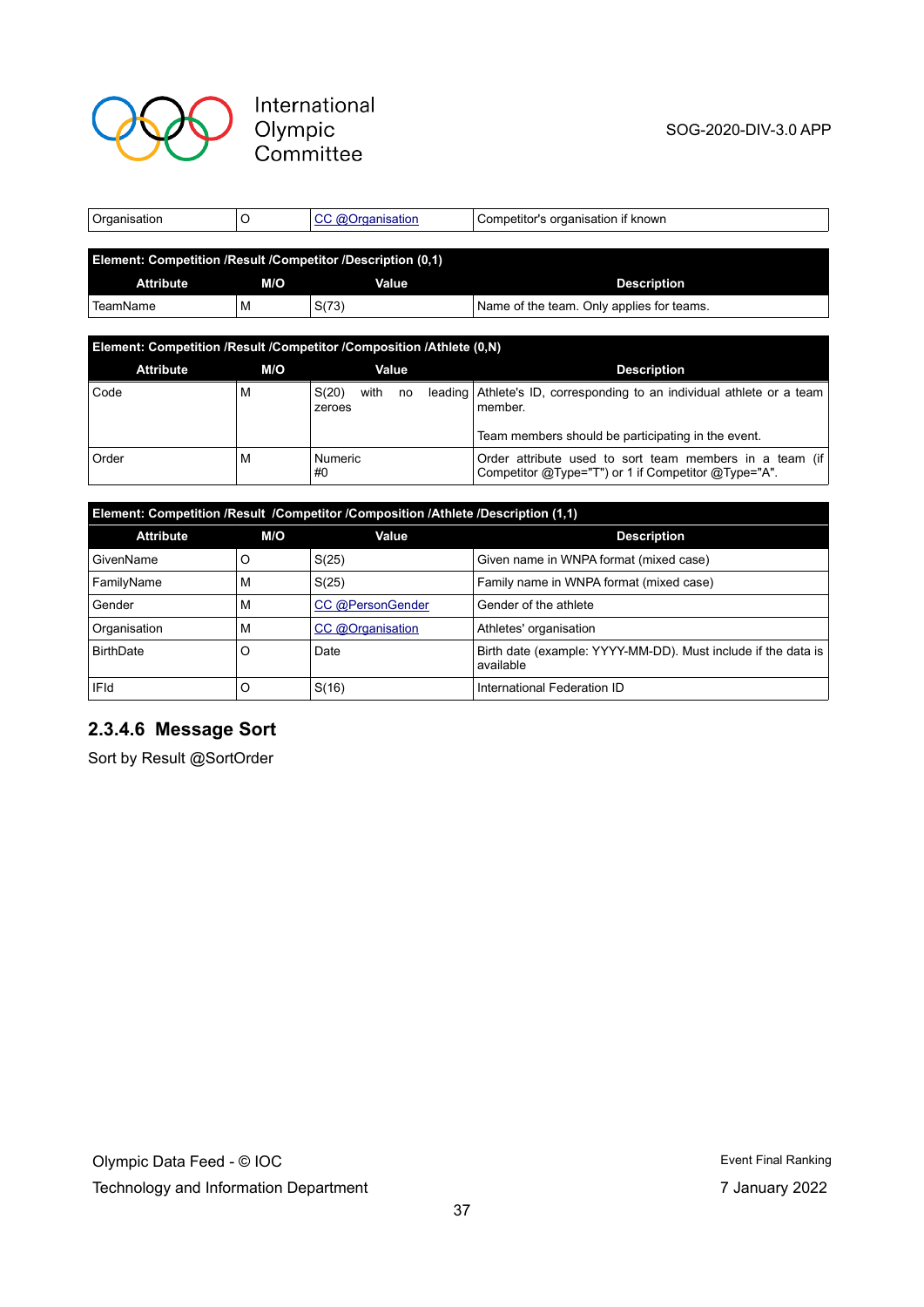

### <span id="page-37-4"></span>**2.3.5 Configuration**

### <span id="page-37-3"></span>**2.3.5.1 Description**

The Configuration is a message containing general configuration.

Send before the competition for each unit in separate messages.

### <span id="page-37-2"></span>**2.3.5.2 Header Values**

The following table describes the message header attributes.

| <b>Attribute</b>    | Value                      | <b>Comment</b>                                                                                                                                                                  |
|---------------------|----------------------------|---------------------------------------------------------------------------------------------------------------------------------------------------------------------------------|
| CompetitionCode     | CC @Competition            | Unique ID for competition                                                                                                                                                       |
| <b>DocumentCode</b> | CC @Unit                   | Full RSC of the unit                                                                                                                                                            |
| DocumentType        | DT CONFIG                  | Configuration message                                                                                                                                                           |
| Version             | 1.1V                       | Version number associated to the message's content. Ascending<br>number                                                                                                         |
| FeedFlag            | "P"-Production<br>"T"-Test | Test message or production message.                                                                                                                                             |
| Date                | Date                       | Date when the message is generated, expressed in the local time zone<br>where the message was produced.                                                                         |
| Time                | Time                       | Time up to milliseconds when the message is generated, expressed in<br>the local time zone where the message was produced.                                                      |
| LogicalDate         | Date                       | Logical Date of events. This is the same as the physical day except<br>when the unit or message transmission extends after midnight.<br>See full explanation in ODF Foundation. |
| Source              | SC @Source                 | Code indicating the system which generated the message.                                                                                                                         |

### <span id="page-37-1"></span>**2.3.5.3 Trigger and Frequency**

The message is sent prior to any ODF Sports message sending one message for each unit.

Trigger also after any change, but considering that, if possible, the configuration for one particular unit must be provided before the start list.

### <span id="page-37-0"></span>**2.3.5.4 Message Structure**

The following table defines the structure of the message.

| Level 1           | Level 2         | Level 3      | Level 4 | Level 5 |
|-------------------|-----------------|--------------|---------|---------|
| Competition (0,1) |                 |              |         |         |
|                   | Gen             |              |         |         |
|                   | Sport           |              |         |         |
|                   | Codes           |              |         |         |
|                   | Configs $(1,1)$ |              |         |         |
|                   |                 | Config (1,N) |         |         |
|                   |                 |              | Unit    |         |

Olympic Data Feed - © IOC Configuration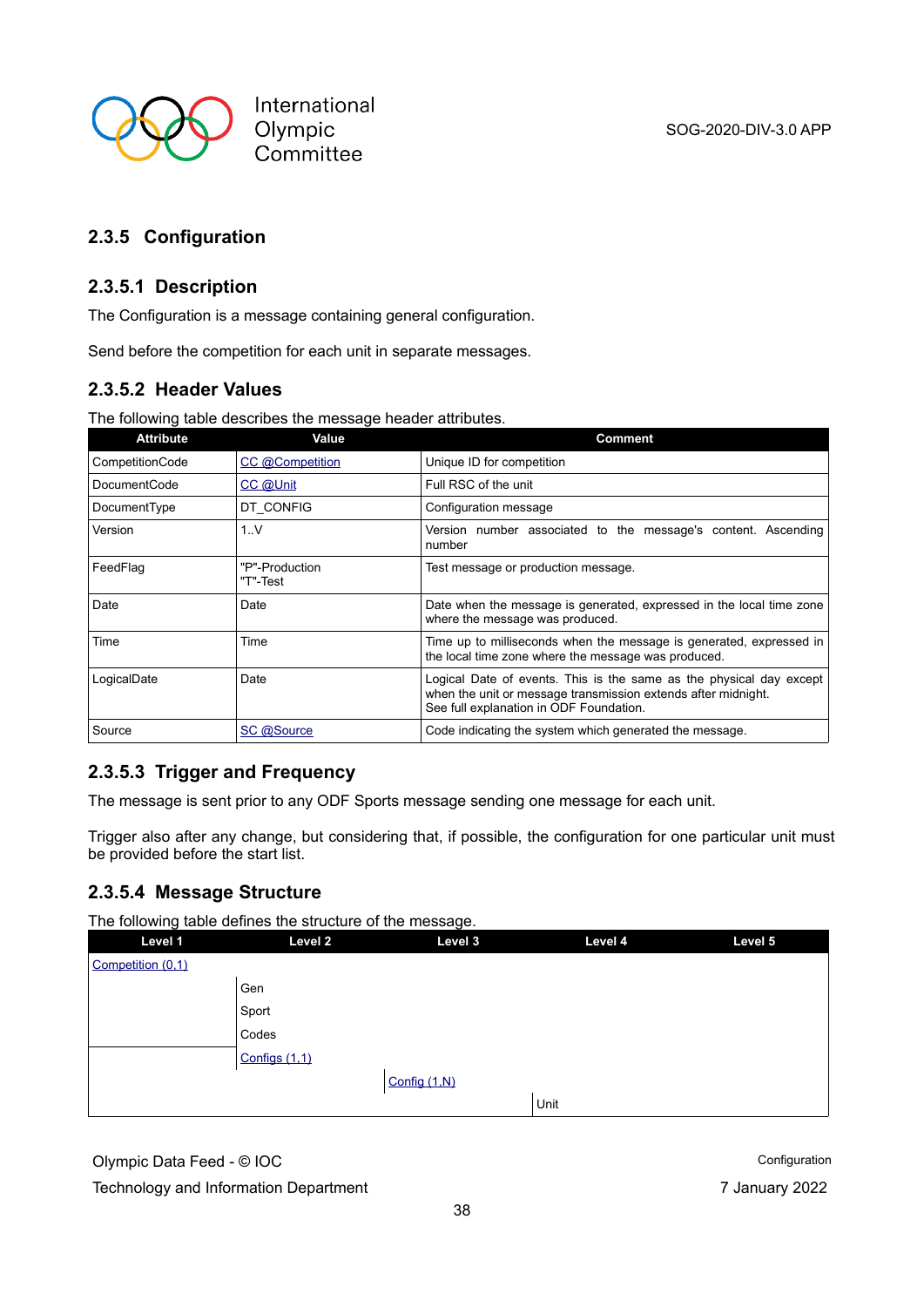

International

Olympic Committee

#### [ExtendedConfig \(1,N\)](#page-38-3)

Type Code Pos Value

### <span id="page-38-0"></span>**2.3.5.5 Message Values**

<span id="page-38-2"></span>

| <b>Element: Competition (0,1)</b> |     |       |                                                                     |
|-----------------------------------|-----|-------|---------------------------------------------------------------------|
| <b>Attribute</b>                  | M/O | Value | <b>Description</b>                                                  |
| Gen                               |     | S(20) | Version of the General Data Dictionary applicable to the<br>message |
| Sport                             |     | S(20) | Version of the Sport Data Dictionary applicable to the message      |
| Codes                             |     | S(20) | Version of the Codes applicable to the message                      |

<span id="page-38-1"></span>

| <b>Element: Competition Configs /Config (1,N)</b> |            |              |                       |  |
|---------------------------------------------------|------------|--------------|-----------------------|--|
| Attribute                                         | M/O        | <b>Value</b> | <b>Description</b>    |  |
| Unit                                              | <b>IVI</b> | CC @Unit     | Full RSC of the Unit. |  |

<span id="page-38-3"></span>

| Element: Competition /Configs /Config /ExtendedConfig (1,N) |                      |                  |                                  |                                                                                                                                                             |
|-------------------------------------------------------------|----------------------|------------------|----------------------------------|-------------------------------------------------------------------------------------------------------------------------------------------------------------|
|                                                             | <b>Type</b>          | Code             | Pos                              | <b>Description</b>                                                                                                                                          |
| EC                                                          |                      | <b>DIVE TOT</b>  | N/A                              | <b>Element Expected:</b><br>When available                                                                                                                  |
|                                                             | <b>Attribute</b>     | M/O              | Value                            | <b>Description</b>                                                                                                                                          |
|                                                             | Value                | M                | <b>Numeric</b><br>0              | Total number of dives/rounds in the unit.                                                                                                                   |
| EC                                                          |                      | <b>PANEL</b>     | <b>Numeric</b><br>$\overline{0}$ | Pos Description:<br>Send the Round Number, needed one for<br>each round.<br>(Only send for individual events)<br><b>Element Expected:</b><br>When available |
|                                                             | <b>Attribute</b>     | M/O              | Value                            | <b>Description</b>                                                                                                                                          |
|                                                             | Value                | M                | <b>SC</b> @PanelType             | Judges' Panels and theirs rounds.                                                                                                                           |
|                                                             | <b>QUALIFICATION</b> | <b>FROM RANK</b> | N/A                              | Element Expected:<br>Only for Individual events preliminary and<br>semi-final                                                                               |
|                                                             | <b>Attribute</b>     | M/O              | Value                            | <b>Description</b>                                                                                                                                          |
|                                                             | Value                | M                | <b>Numeric</b><br>0              | Indicates qualification for the next round<br>(semi-final / final), based on rank.<br>Send the qualifying rank to indicate first rank<br>to qualify.        |
|                                                             | <b>QUALIFICATION</b> | <b>TO RANK</b>   | N/A                              | <b>Element Expected:</b>                                                                                                                                    |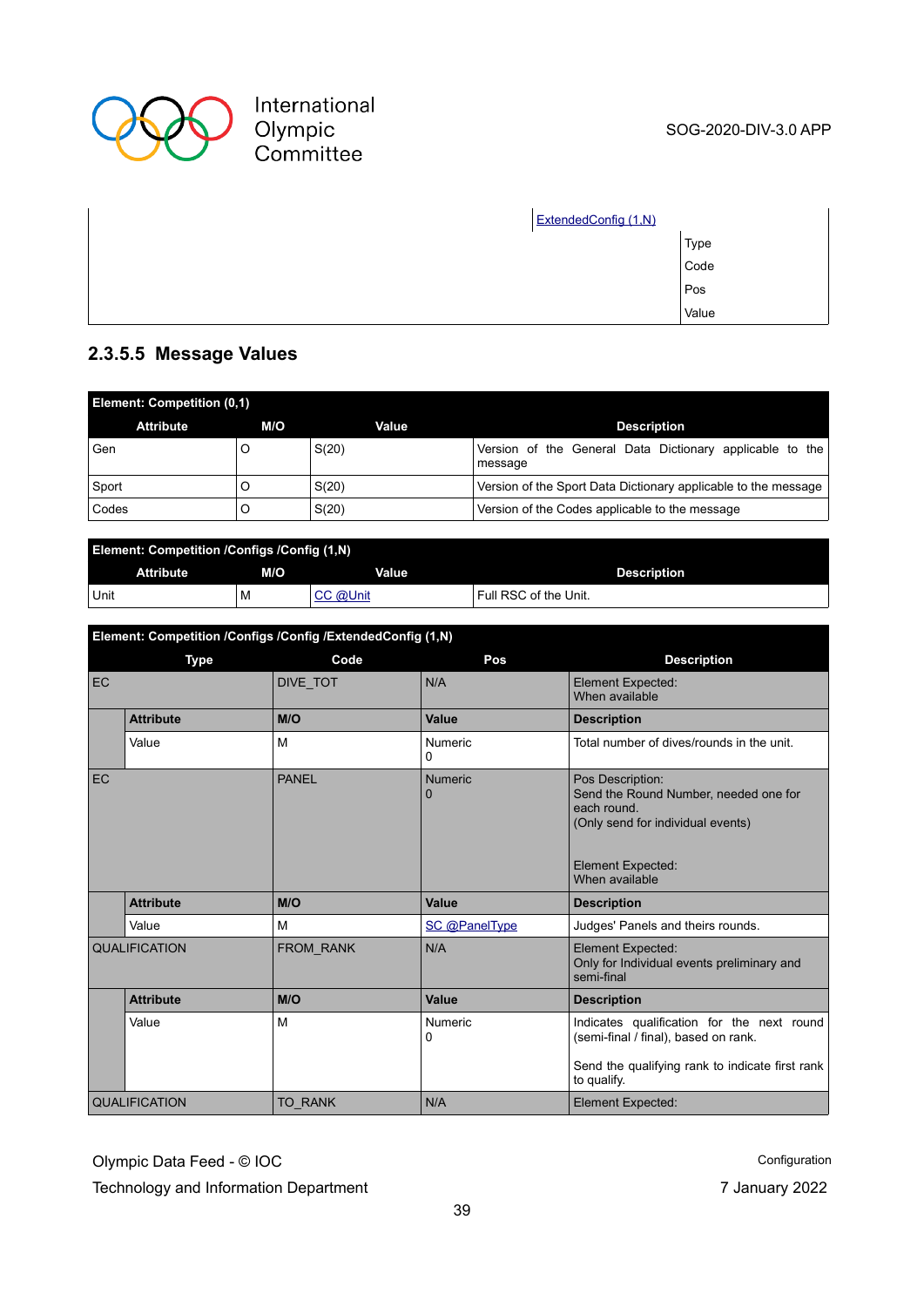

|                      |                  |                  |                     | Only for Individual events preliminary and<br>semi-final                             |
|----------------------|------------------|------------------|---------------------|--------------------------------------------------------------------------------------|
|                      | <b>Attribute</b> | M/O              | Value               | <b>Description</b>                                                                   |
|                      | Value            | м                | <b>Numeric</b><br>0 | Send the qualifying rank to indicate last rank<br>to qualify.                        |
| <b>QUALIFICATION</b> |                  | <b>QUAL RULE</b> | N/A                 | <b>Element Expected:</b><br>Only for Individual events preliminary and<br>semi-final |
|                      | <b>Attribute</b> | M/O              | Value               | <b>Description</b>                                                                   |
|                      | Value            | м                | <b>SC @QualRule</b> | Qualification rule code                                                              |

#### **Sample (Individual)**

| <configs></configs>                                                                 |
|-------------------------------------------------------------------------------------|
| <config unit="DIVM10M---------------SFNL0001----"></config>                         |
| <extendedconfig code="DIVE TOT" type="EC" value="6"></extendedconfig>               |
| <extendedconfig code="PANEL" pos="1" type="EC" value="A"></extendedconfig>          |
| <extendedconfig code="PANEL" pos="2" type="EC" value="A"></extendedconfig>          |
| <extendedconfig code="PANEL" pos="3" type="EC" value="A"></extendedconfig>          |
| <extendedconfig code="PANEL" pos="4" type="EC" value="B"></extendedconfig>          |
| <extendedconfig code="PANEL" pos="5" type="EC" value="B"></extendedconfig>          |
| <extendedconfig code="PANEL" pos="6" type="EC" value="B"></extendedconfig>          |
| <extendedconfig code="QUAL RULE" type="QUALIFICATION" value="ABC"></extendedconfig> |
| <extendedconfig code="FROM RANK" type="QUALIFICATION" value="1"></extendedconfig>   |
| <extendedconfig code="TO RANK" type="QUALIFICATION" value="12"></extendedconfig>    |
|                                                                                     |
|                                                                                     |

### <span id="page-39-0"></span>**2.3.5.6 Message Sort**

There is no message sorting rule.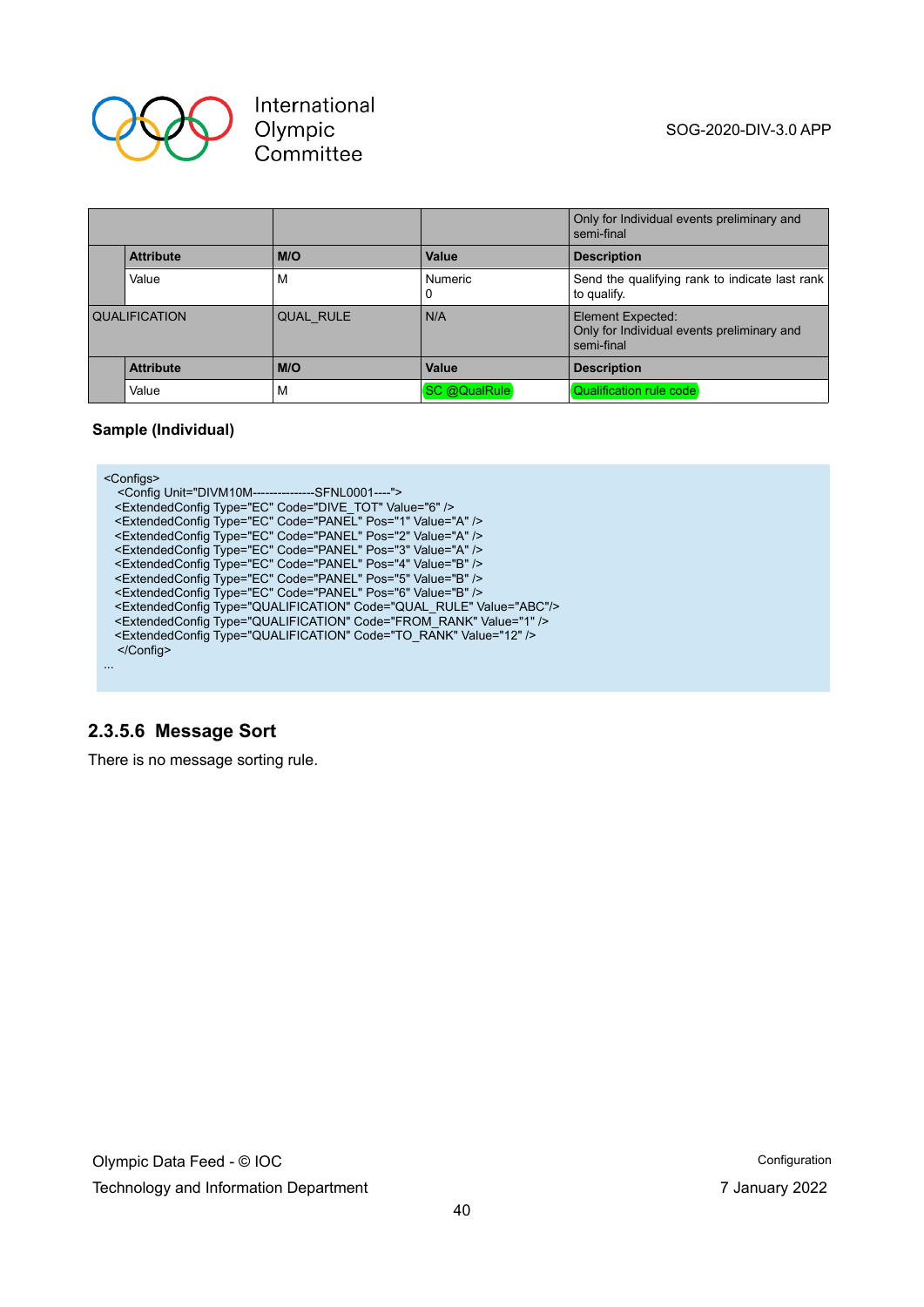

SOG-2020-DIV-3.0 APP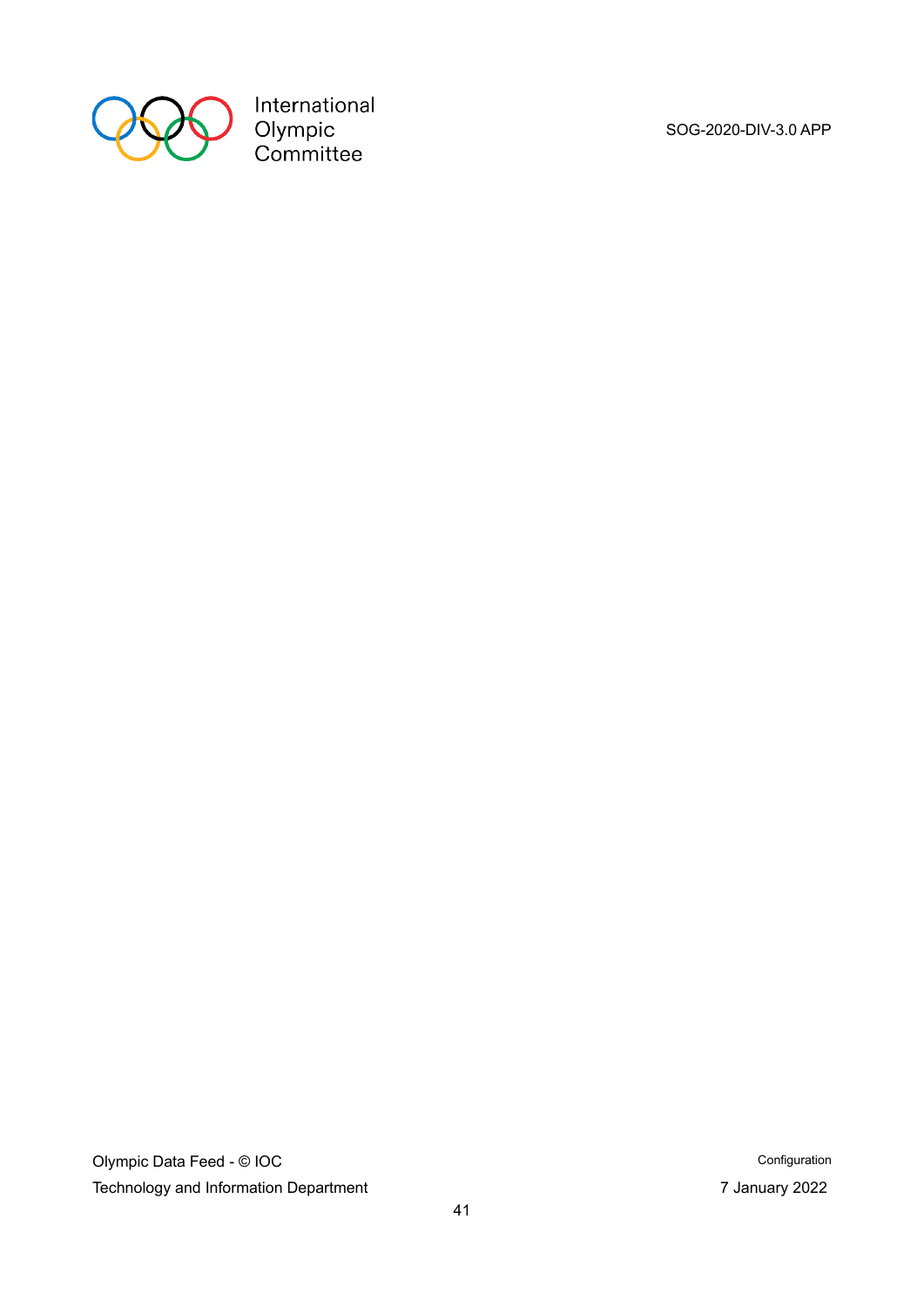

SOG-2020-DIV-3.0 APP

# <span id="page-41-0"></span>**3 Message Timeline**

Legend:

**D** Discipline; **E** Event; **P** Phase; **S** Session; **U** Unit **x** Sent on that level; **o** Includes info from that level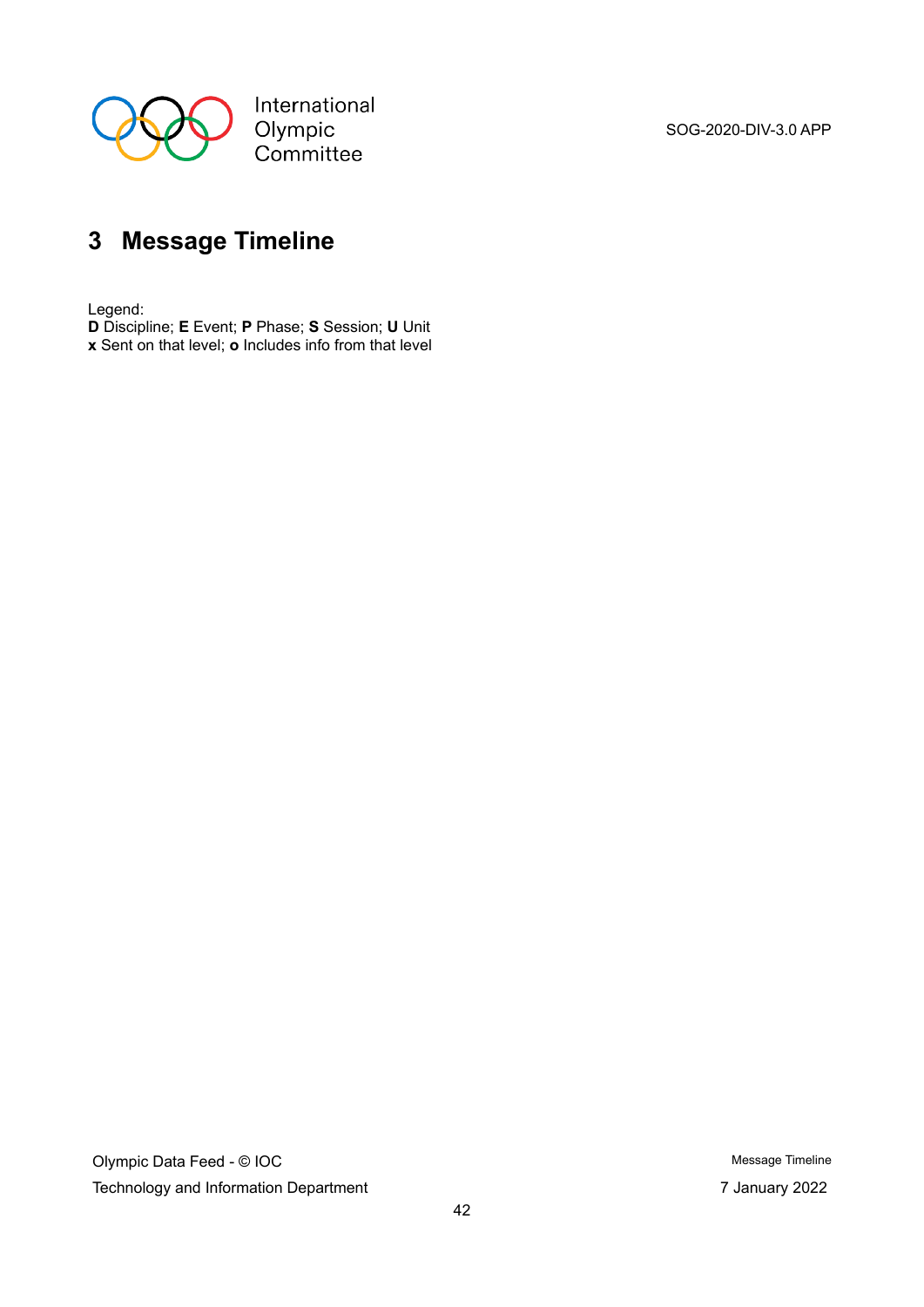

# <span id="page-42-0"></span>**4 Document Control**

| <b>Version history</b> |             |                                           |  |  |
|------------------------|-------------|-------------------------------------------|--|--|
| Version                | <b>Date</b> | <b>Comments</b>                           |  |  |
| V1.0                   | 15 Oct 2016 | First version                             |  |  |
| V1.1                   | 09 Jan 2017 | Updated with Swiss Timing comments        |  |  |
| V1.2                   | 02 Mar 2017 | Updated                                   |  |  |
| V1.3                   | 04 Dec 2017 | Updated                                   |  |  |
| V1.4                   | 20 Feb 2018 | Updated, CR                               |  |  |
| V2.0                   | 08 Aug 2018 | Updated, CRs                              |  |  |
| V <sub>2.1</sub>       | 24 Jan 2019 | Updated, CR                               |  |  |
| V2.2                   | 14 Aug 2019 | Updated. First version as a full document |  |  |
| V2.3                   | 20 Mar 2020 | Updated after Homologation.               |  |  |
| V3.0                   | 7 Jan 2022  | First version for Paris 2024              |  |  |

#### **File Reference:** SOG-2024-DIV-3.0 APP

|                  | <b>Change Log</b> |                                                                                                                                                                                                                                                                                                                                                                                                                                          |  |  |  |
|------------------|-------------------|------------------------------------------------------------------------------------------------------------------------------------------------------------------------------------------------------------------------------------------------------------------------------------------------------------------------------------------------------------------------------------------------------------------------------------------|--|--|--|
| <b>Version</b>   | <b>Status</b>     | <b>Changes on version</b>                                                                                                                                                                                                                                                                                                                                                                                                                |  |  |  |
| V1.0             | <b>SFR</b>        | First version                                                                                                                                                                                                                                                                                                                                                                                                                            |  |  |  |
| V1.1             | <b>SFA</b>        | DT_RESULT: Corrected triggering of the message to be the same a previously (was not intended to be<br>changed).                                                                                                                                                                                                                                                                                                                          |  |  |  |
| V1.2             | <b>APP</b>        | DT RESULT: Remove StartListMod from header.                                                                                                                                                                                                                                                                                                                                                                                              |  |  |  |
| V1.3             | <b>APP</b>        | DT RESULT: Add points carried from previous phase (if applicable) and points in previous phase.<br>DT RESULT: Add information for team event in YOG.                                                                                                                                                                                                                                                                                     |  |  |  |
| V1.4             | <b>APP</b>        | DT PARTIC: Updated to add Passport names (CR15219)<br>Removed reference to 2018 Commonwealth Games<br><b>Typographical corrections</b>                                                                                                                                                                                                                                                                                                   |  |  |  |
| V2.0             | <b>SFA</b>        | CR15039: Add DT PARTIC NAME to applicable messages.<br>CR16671: Add TVFamilyName in DT PARTIC message.                                                                                                                                                                                                                                                                                                                                   |  |  |  |
| V <sub>2.1</sub> | <b>APP</b>        | CR16928: DT RESULT changes applied (add Pty)<br>References to YOG removed and YOG related data.<br>DT CONFIG: Update to use Type QUALIFICATION for consistency<br>DT_RESULT: Add ER/COMPLETE at Result /ExtendedResults /ExtendedResult<br>DT RESULT: Clarify UNSAFE use at Result / Extended Results / Extended Result<br>Improvements in descriptions without changing meaning.<br>Remove ValueType throughout the document.           |  |  |  |
| V2.2             | <b>APP</b>        | CR16640: Add ODF Version @Competition<br>CR17739: Change Name and TVTeamName to mandatory in DT PARTIC TEAMS<br>CR17809: Change Participant/OlympicSolidarity to disallow N<br>Editorial clarifications without changing the intent.<br>First version as a full document.                                                                                                                                                                |  |  |  |
| V2.3             | <b>APP</b>        | DT PARTIC: Update the description of Participant/Weight [CR18565]<br>DT RESULT: Clarify Function at Officials/Official and update sample. A & B are not used [188766]<br>DT RESULT: Delete EUE/RESERVE at Result /Competitor /Composition /Athlete /EventUnitEntry (reserve<br>athletes not included) [188779]<br>DT RESULT: Update Value Description of AVG and AVG H at ER/SCORE @ Result /ExtendedResults<br>/ExtendedResult [188758] |  |  |  |